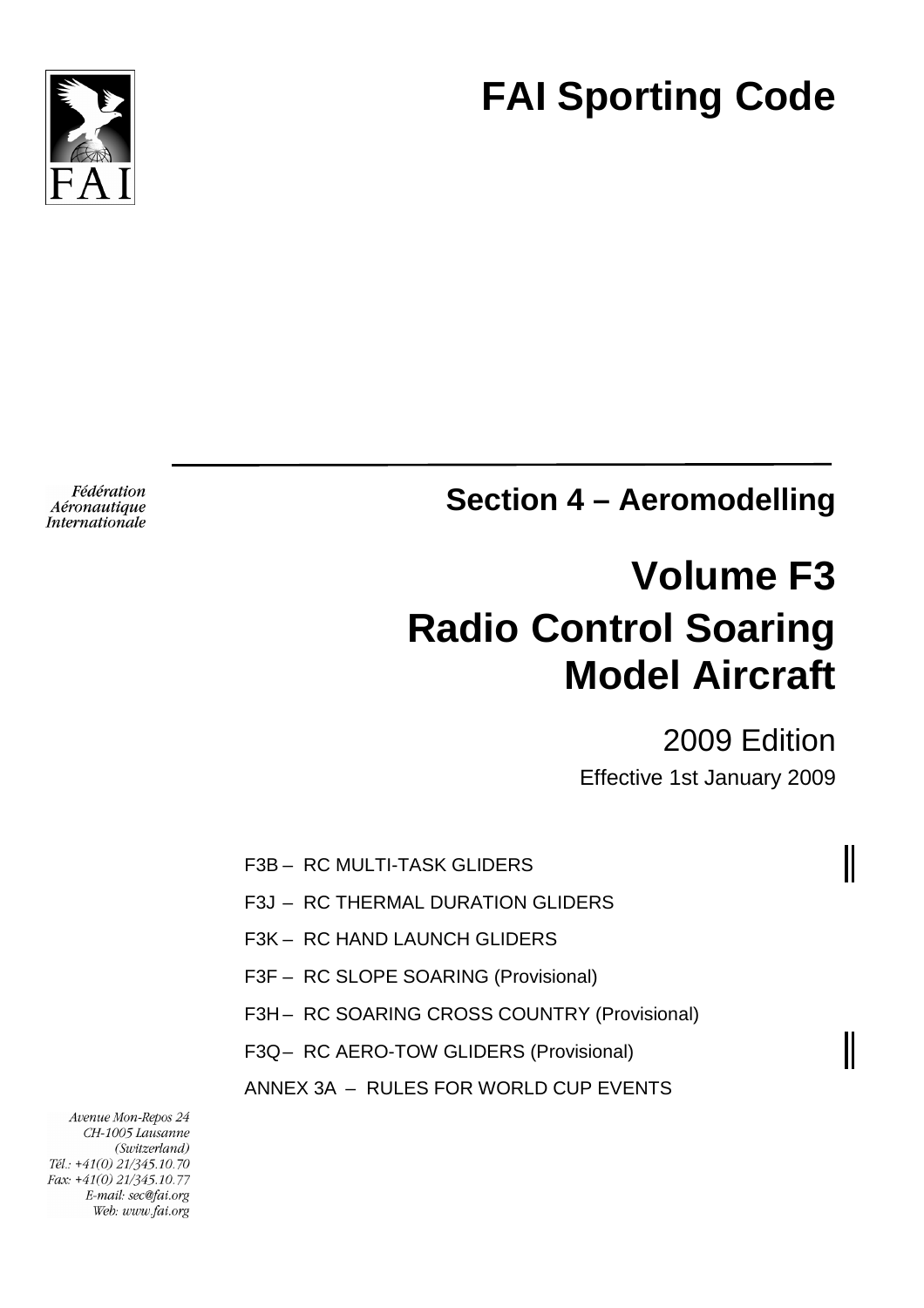# **FEDERATION AERONAUTIQUE INTERNATIONALE Avenue Mon Repos 24, 1005 LAUSANNE, Switzerland**

#### Copyright 2009

All rights reserved. Copyright in this document is owned by the Fédération Aéronautique Internationale (FAI). Any person acting on behalf of the FAI or one of its Members is hereby authorised to copy, print, and distribute this document, subject to the following conditions:

#### **1. The document may be used for information only and may not be exploited for commercial purposes.**

#### **2. Any copy of this document or portion thereof must include this copyright notice.**

Note that any product, process or technology described in the document may be the subject of other Intellectual Property rights reserved by the Fédération Aéronautique Internationale or other entities and is not licensed hereunder.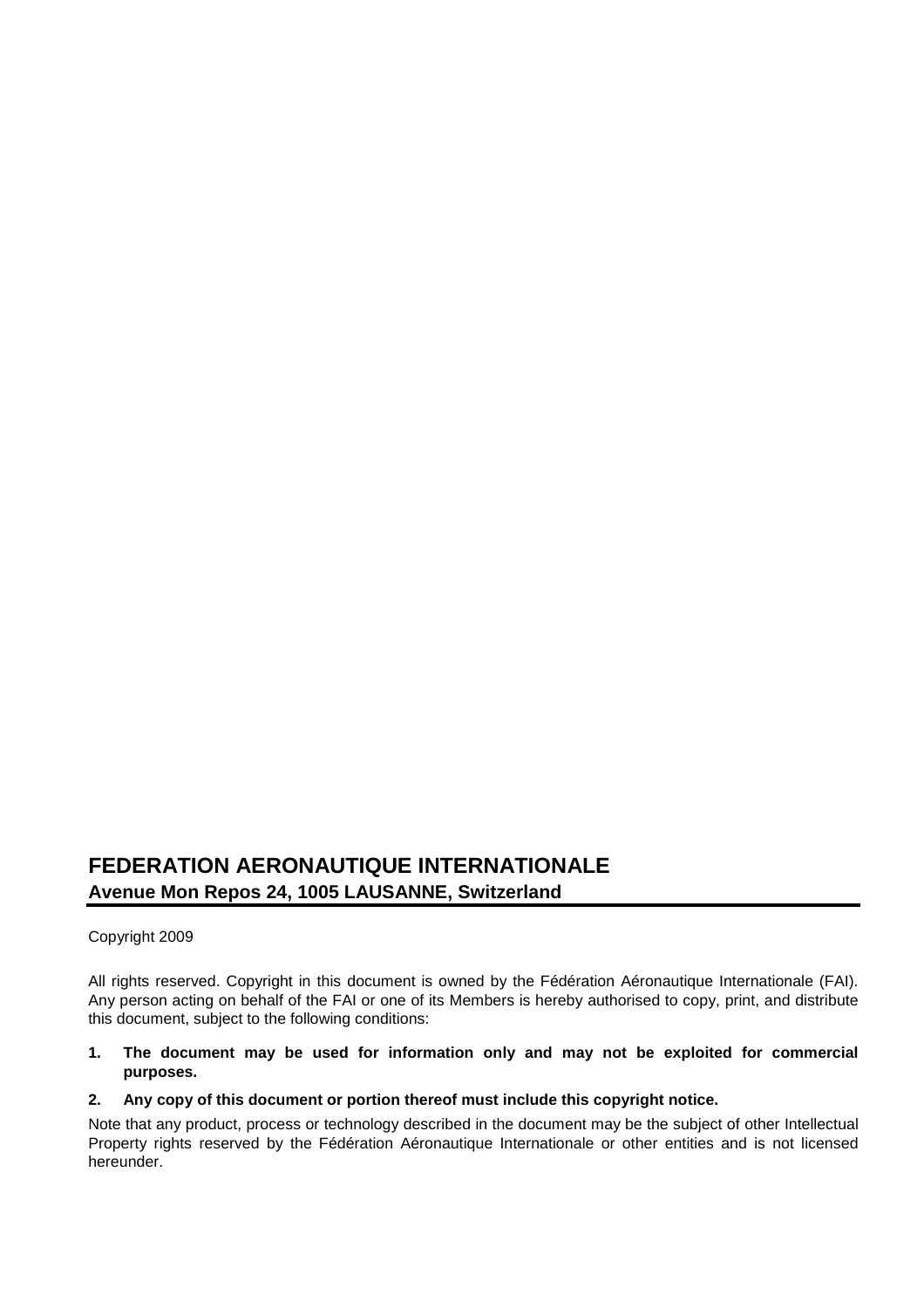# **RIGHTS TO FAI INTERNATIONAL SPORTING EVENTS**

All international sporting events organised wholly or partly under the rules of the Fédération Aéronautique Internationale (FAI) Sporting Code<sub>1</sub> are termed FAI International Sporting Events, Under the FAI Statutes3, FAI owns and controls all rights relating to FAI International Sporting Events. FAI Members<sub>4</sub> shall, within their national territories<sub>5</sub>, enforce FAI ownership of FAI International Sporting Events and require them to be registered in the FAI Sporting Calendar<sub>6</sub>.

Permission and authority to exploit any rights to any commercial activity at such events, including but not limited to advertising at or for such events, use of the event name or logo for merchandising purposes and use of any sound and/or image, whether recorded electronically or otherwise or transmitted in real time, must be sought by way of prior agreement with FAI. This includes specifically all rights to the use of any material, electronic or other, that forms part of any method or system for judging, scoring, performance evaluation or information utilised in any FAI International Sporting Event $<sub>7</sub>$ .</sub>

Each FAI Air Sport Commission<sub>8</sub> is authorised to negotiate prior agreements on behalf of FAI with FAI Members or other entities as appropriate, of the transfer of all or parts of the rights to any FAI International Sporting Event (except World Air Games events<sub>9</sub>) which is organised wholly or partly under the Sporting Code section<sub>10</sub> for which that Commission is responsible<sub>11</sub>. Any such transfer of rights shall be by "Organiser Agreement"<sub>12</sub> as specified in the current FAI Bylaws Chapter 1, para 1.2 "Rules for Transfer of Rights to FAI International Sporting Events".

Any person or legal entity which accepts the responsibility for organising an FAI Sporting Event, whether or not by written agreement, in doing so also accepts the proprietary rights of FAI as stated above. Where no formal transfer of rights has been established, FAI retains all rights to the event. Regardless of any agreement or transfer of rights, FAI shall have, free of charge for its own archival and/or promotional use, full access to any sound and/or visual images of any FAI Sporting Event, and always reserves itself the right to have any and all parts of any event recorded, filmed and/or photographed for such use, without charge.

 $\overline{a}$ 

- 3 FAI Statutes, Chapter 1, para 1.8.1
- 4 FAI Statutes, Chapter 2, para 2.1.1; 2.4.2; 2.5.2; 2.7.2
- 5 FAI Bylaws, Chapter 1, para 1.2.1
- 6 FAI Statutes, Chapter 2, para 2.4.2.2.5
- 7 FAI Bylaws, Chapter 1, para 1.2.3
- 8 FAI Statutes, Chapter 5, para 5.1.1; 5.5; 5.6
- 9 FAI Sporting Code, General Section, Chapter 3, para 3.1.7
- 10 FAI Sporting Code, General Section, Chapter 1, paras 1.2. and 1.4
- 11 FAI Statutes, Chapter 5, para 5.6.339
- 12 FAI Bylaws, Chapter 1, para 1.2.2

<sup>1</sup> FAI Statutes, Chapter 1, para. 1.6

<sup>2</sup> FAI Sporting Code, General Section, Chapter 3, para 3.1.3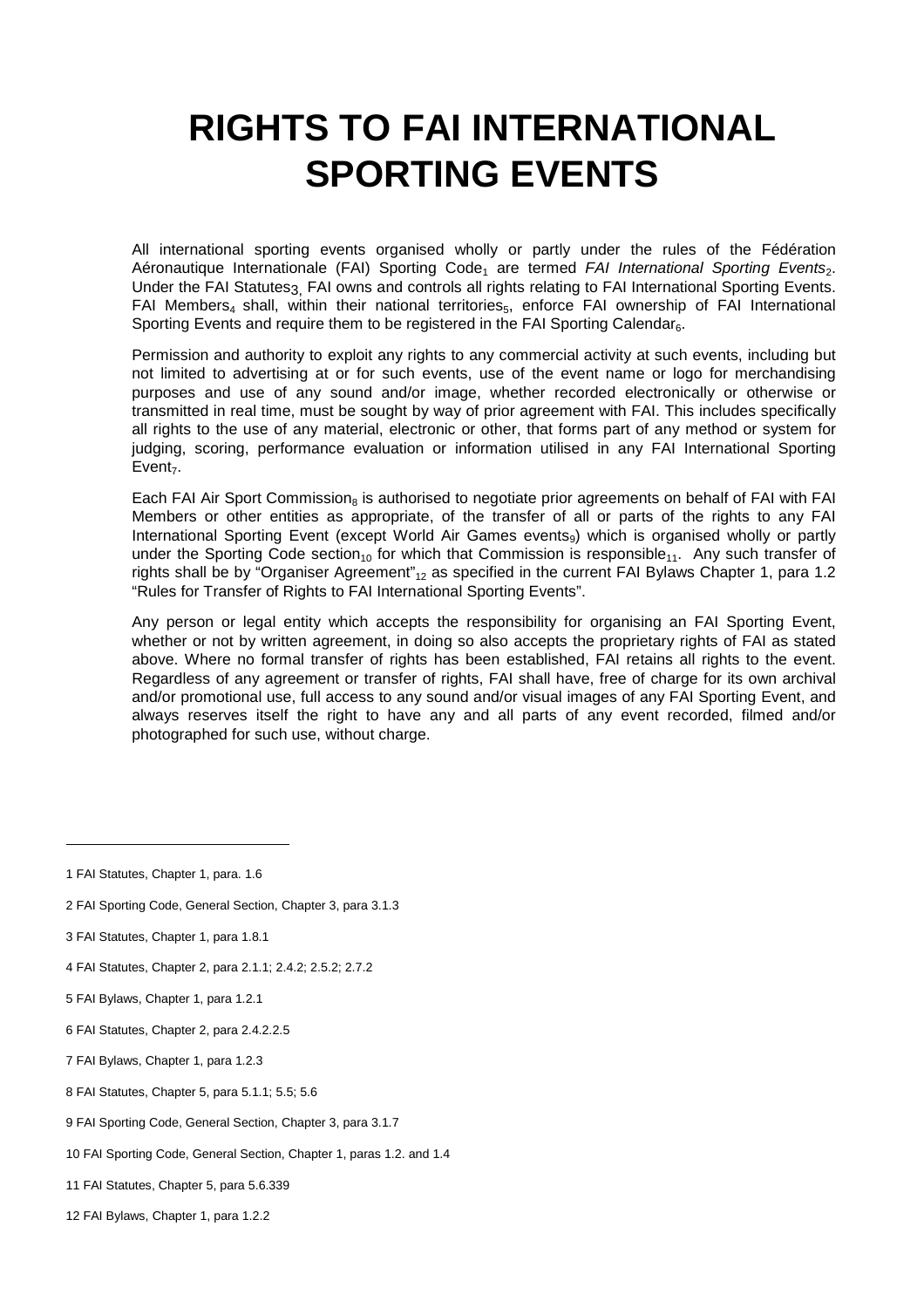# **PAGE DELIBERATELY LEFT BLANK**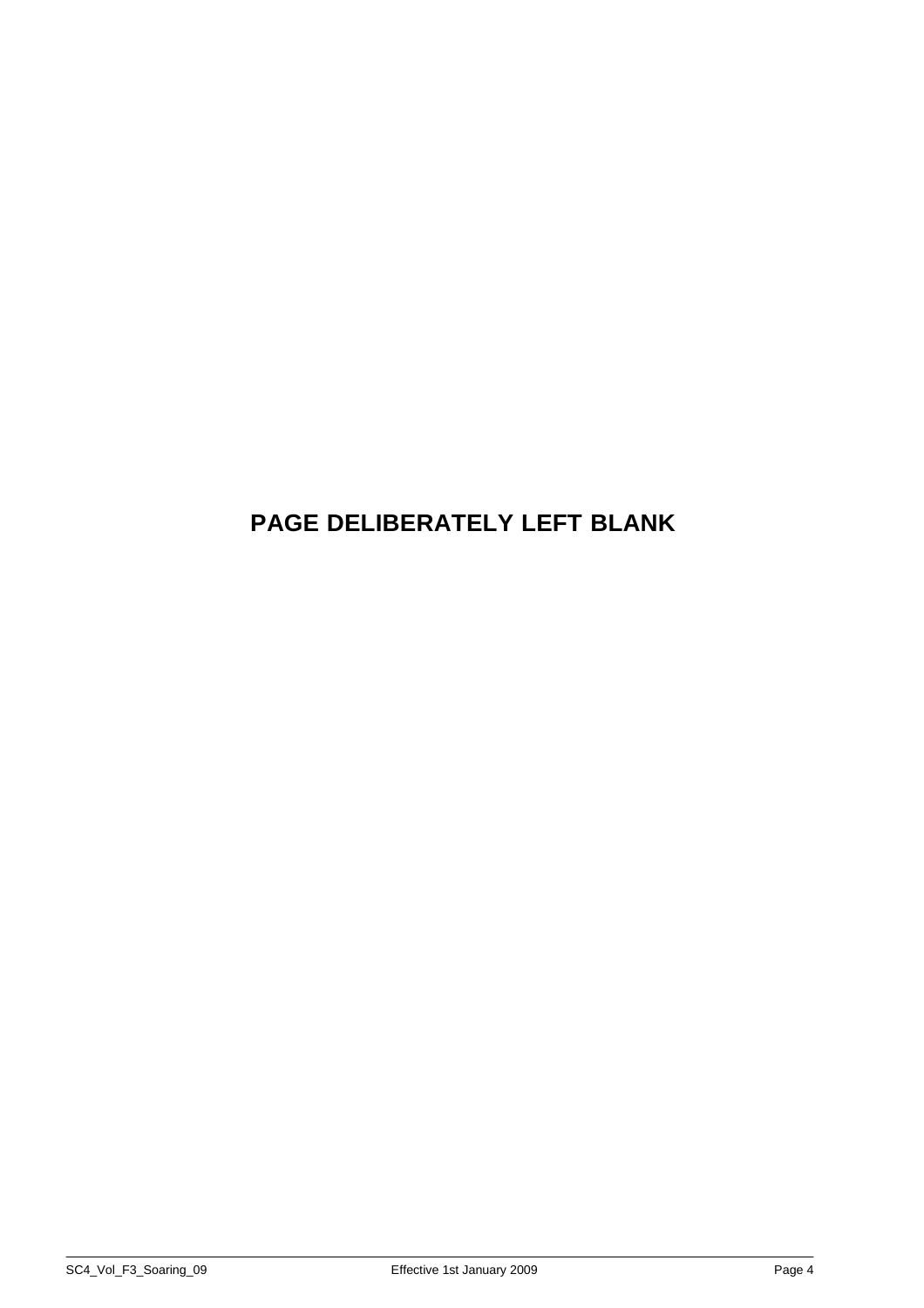#### **VOLUME F3 SOARING**

# **SECTION 4C – MODEL AIRCRAFT – F3B, MULTI-TASK GLIDERS; – F3J, THERMAL DURATION GLIDERS**

#### **Part Five – Technical Regulations for Radio Controlled Contests**

- 5.3 Class F3B Multi-task Gliders
- 5.6 Class F3J Thermal Duration Gliders
- 5.7 Class F3K Hand Launch Gliders

Annex 3A – Rules for World Cup Events

#### **Provisional Events:**

- 5.F.1 Class F3F Slope Soaring
- 5.H.1 Class F3H Soaring Cross Country
- 5.Q.1 Class F3Q Aero-Tow Gliders

 $\mathbb I$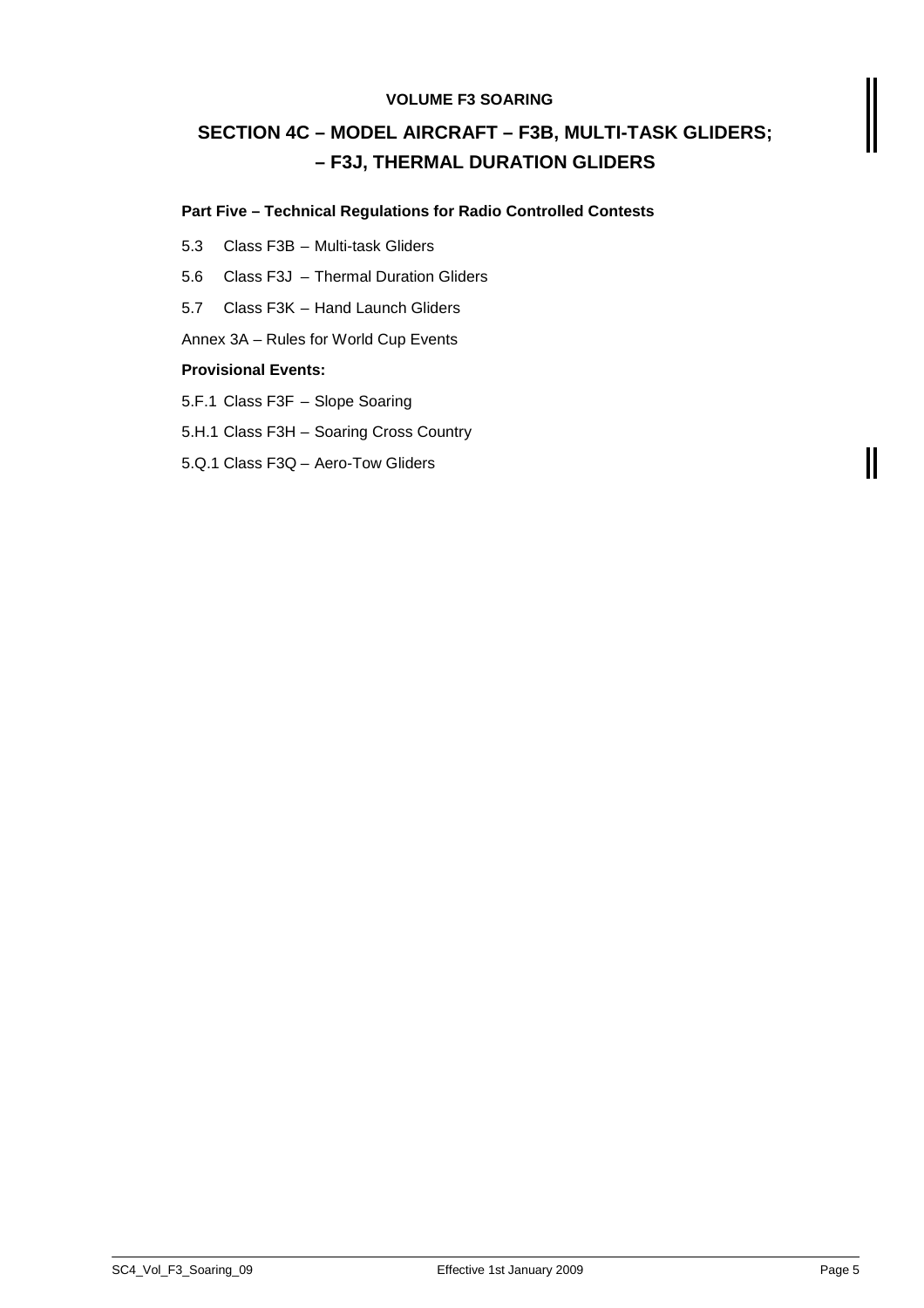# **THIS 2009 EDITION INCLUDES THE FOLLOWING AMENDMENTS MADE TO THE 2008 CODE These amendments are marked by a double line in the right margin of this edition**

| Paragraph              | <b>Plenary meeting</b><br>approving change | <b>Brief description of change</b>                        | <b>Change incorporated</b><br>by |
|------------------------|--------------------------------------------|-----------------------------------------------------------|----------------------------------|
| 5.3.1.7.e & f          | n/a                                        | Deleted duplicated "from the" & corrected some English    | <b>Technical Secretary</b>       |
| 5.3.1.10 b             |                                            | Changed penalty for contact in safety area                |                                  |
| 5.6.1.3 b)             |                                            | 10 kHz spacing below 50 MHz                               |                                  |
| 5.6.1.3 f              |                                            | Three crystals to offer                                   |                                  |
| 5.6.4 f                |                                            | Re-flight for a line hindered by another line             | F3 Soaring S-C                   |
| 5.6.8.3 b)             | 2008                                       | Penalty for a line laying on the ground over another line | Chairman                         |
| 5.6.9.2                |                                            | Position of timekeepers during working time               | Tomas Bartovsky                  |
| 5.6.10.5               |                                            | Fine division of landing points                           |                                  |
| 5.6.12.3               |                                            | New, more general rules                                   |                                  |
| 5.6.12.4 &<br>5.6.12.5 |                                            | Matrixes deleted                                          |                                  |
| 5.7.6.1                |                                            | Clarification by adding "airborne"                        |                                  |
| Annex 3 -<br>10        | n/a                                        | Changed protest fee from Swiss francs to Euros            | <b>Technical Secretary</b>       |
| F <sub>3</sub> Q       |                                            | Re-named from F3I in line with CIAM naming rules          |                                  |
| F <sub>3</sub> Q       |                                            | Completely rewritten                                      | F3 Soaring S-C<br>Chairman       |
| Pages 1, 5,<br>8       | 2008                                       | "thermal soaring" replaced by "multi-task"                | <b>Tomas Bartovsky</b>           |
| Pages 5, 8,            | n/a                                        | Volume F3BJ changed to Volume F3 Soaring                  | <b>Technical Secretary</b>       |

| <b>Four-Year Rolling Amendments for Reference</b> |                                                                           |                                                                           |                 |  |
|---------------------------------------------------|---------------------------------------------------------------------------|---------------------------------------------------------------------------|-----------------|--|
| Paragraph                                         | <b>Plenary meeting</b><br>Brief description of change<br>approving change |                                                                           |                 |  |
| 5.3.1.3                                           |                                                                           | Amended template                                                          |                 |  |
| 5.3.1.7.b                                         |                                                                           | Change of the penalty for part loss                                       |                 |  |
| 5.3.1.7.e                                         |                                                                           | Change of the penalty for pulley loose                                    |                 |  |
| 5.3.1.7.f                                         |                                                                           | Change of the penalty for winch failure                                   |                 |  |
| 5.3.1.8.b                                         |                                                                           | Clarification (three competitors in a group)                              |                 |  |
| 5.3.1.8.c                                         |                                                                           | Clarification (re-fly if only one pilot has a result)                     |                 |  |
| 5.3.1.10.b                                        | 2007                                                                      | Change of the penalty for landing in the safety area                      |                 |  |
| 5.3.2.2.c                                         |                                                                           | Removed the specification of winch drum width                             |                 |  |
| 5.3.2.2.k                                         |                                                                           | New formula for winch testing with shunt                                  | Tomas Bartovsky |  |
| 5.3.2.2.1                                         |                                                                           | Modification of the winch measuring procedure                             | F3 Soaring S-C  |  |
| 5.3.2.2.n                                         |                                                                           | Specification of tolerances between winch testing<br>instruments          | Chairman        |  |
| 5.3.2.2.p                                         |                                                                           | Change of the penalty for wrong winch                                     |                 |  |
| 5.3.2.2.s                                         |                                                                           | Limiting the number of winches                                            |                 |  |
| 5.3.2.5.h                                         |                                                                           | Change of penalty for safety line crossing                                |                 |  |
| 5.3.2.8.                                          |                                                                           | Change of discarding rule                                                 |                 |  |
| F <sub>3</sub> K                                  |                                                                           | Completely rewritten rules                                                |                 |  |
| F <sub>3</sub> K                                  |                                                                           | Change from provisional to official rules; re-numbering of<br>paragraphs. |                 |  |
| F <sub>3</sub> K                                  | n/a                                                                       | Renumbering tasks to $A - H$                                              |                 |  |

**Four-year Rolling Amendments for Reference**…/cont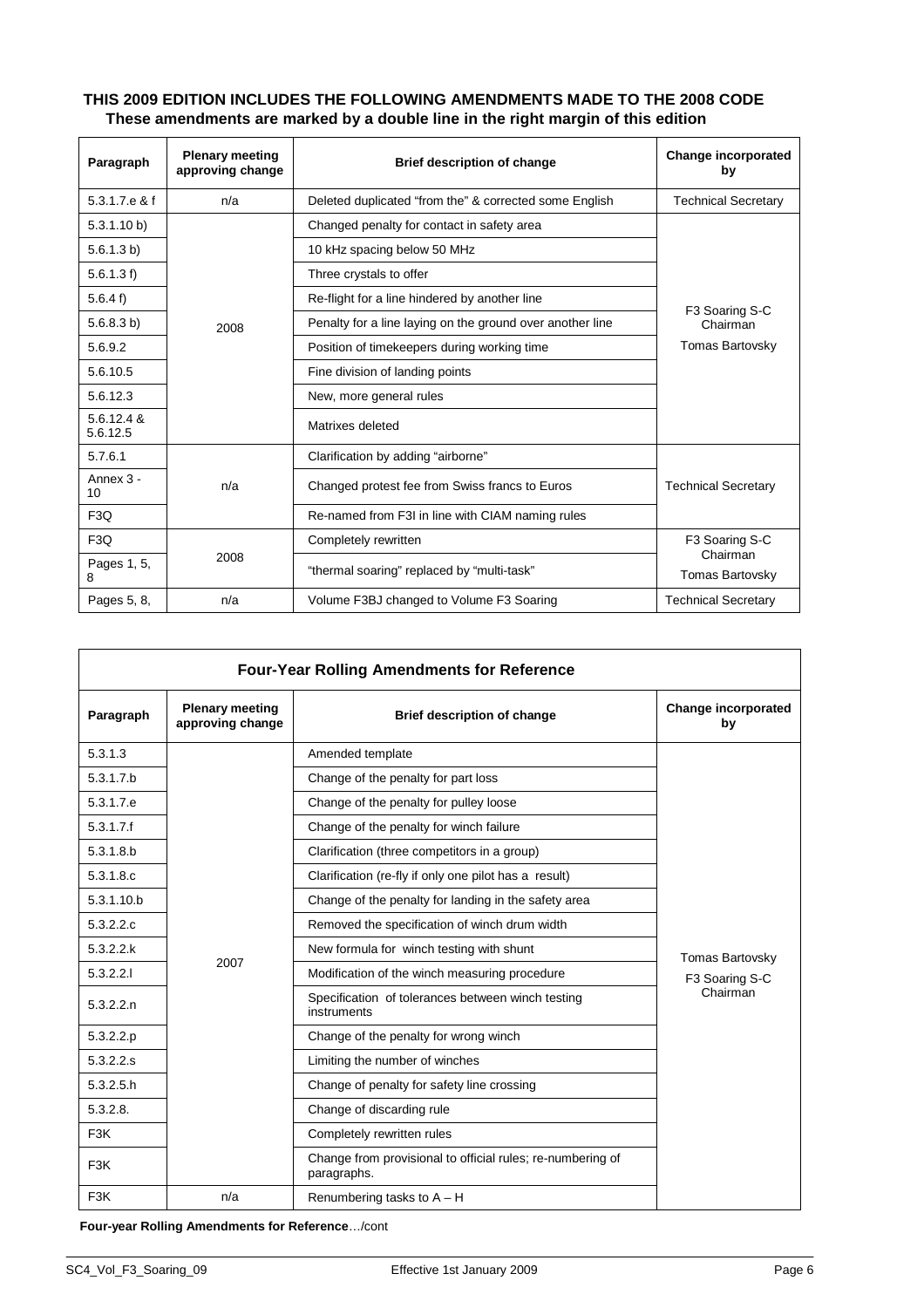| <b>Four-Year Rolling Amendments for Reference</b> |                                                                                  |                                                                                                                                                                                                                |                                  |  |  |  |
|---------------------------------------------------|----------------------------------------------------------------------------------|----------------------------------------------------------------------------------------------------------------------------------------------------------------------------------------------------------------|----------------------------------|--|--|--|
| Paragraph                                         | <b>Plenary meeting</b><br><b>Brief description of change</b><br>approving change |                                                                                                                                                                                                                | <b>Change incorporated</b><br>bv |  |  |  |
| 5.K.1                                             |                                                                                  | Age limit for juniors changed from 15 to 18.                                                                                                                                                                   | Tomas Bartovsky                  |  |  |  |
| <b>Rule Freeze</b>                                | 2006                                                                             | Rule freeze reduced to two years & provisional classes not<br>included in the rule freeze                                                                                                                      | F3 Soaring S-C<br>Chairman.      |  |  |  |
| Throughout                                        | N/A                                                                              | To harmonise the text, a competing person is now called a<br>"competitor" and not a "pilot" except in the F3H class where<br>teams compete and the team member who controls the glider<br>is called a "pilot". |                                  |  |  |  |
| 5.3.1                                             |                                                                                  |                                                                                                                                                                                                                |                                  |  |  |  |
| 5.3.2.1                                           |                                                                                  | Re-numbering of subparagraphs                                                                                                                                                                                  |                                  |  |  |  |
| 5.3.2.2                                           |                                                                                  |                                                                                                                                                                                                                |                                  |  |  |  |
| 5.3.1.7                                           |                                                                                  | Competitors of the same team should not be in one group                                                                                                                                                        |                                  |  |  |  |
| 5.3.2.2.a)                                        | 2005                                                                             | Only electric winch allowed for launching                                                                                                                                                                      | Tomas Bartovský                  |  |  |  |
| 5.3.2.2.0                                         |                                                                                  | Quick release mechanism at battery lead                                                                                                                                                                        | F3 Soaring S-C                   |  |  |  |
| 5.3.2.4.c)                                        |                                                                                  | Flagman removed                                                                                                                                                                                                | Chairman                         |  |  |  |
| 5.3.2.4.d)                                        |                                                                                  | Identification of model at launch                                                                                                                                                                              |                                  |  |  |  |
| 5.3.2.5.d                                         |                                                                                  | Clarification of audio system                                                                                                                                                                                  |                                  |  |  |  |
| 5.F.1                                             |                                                                                  | Unlimited number of rounds allowed                                                                                                                                                                             |                                  |  |  |  |
| 5.F.2                                             |                                                                                  | Minimum nose radius                                                                                                                                                                                            |                                  |  |  |  |
| 5.F.5                                             |                                                                                  | Allowed to stay airborne by reflight                                                                                                                                                                           |                                  |  |  |  |
| 5.F.6                                             |                                                                                  | Penalty for safety line crossing                                                                                                                                                                               |                                  |  |  |  |
| 5.F.8                                             |                                                                                  | Shorter course allowed                                                                                                                                                                                         |                                  |  |  |  |
| 5.F.9                                             |                                                                                  | Fuselage nose as reference by turn                                                                                                                                                                             |                                  |  |  |  |
| 5.F.10                                            |                                                                                  | Safety line defined                                                                                                                                                                                            |                                  |  |  |  |
| 5.F.12                                            |                                                                                  | Discarding of lowest results                                                                                                                                                                                   |                                  |  |  |  |
| 5.F.15                                            | 2005                                                                             | Clarification of conditions for reflight                                                                                                                                                                       | Tomas Bartovský                  |  |  |  |
| 5. K.6.1                                          |                                                                                  | Wind speed limit set to 9 m/s                                                                                                                                                                                  | F3 Soaring S-C<br>Chairman       |  |  |  |
| 5.3.1.7.e                                         |                                                                                  | Deleted paragraph (hand launching) (consequential change -<br>reference paragraph 5.3.2.2.a) & re-numbered subsequent<br>paragraphs                                                                            |                                  |  |  |  |
| 5.3.1.7.f                                         |                                                                                  | Deleted indirect reference to hand launching (consequential<br>change).                                                                                                                                        |                                  |  |  |  |
| 5.3.1.7.9                                         |                                                                                  | Deleted indirect reference to hand launching (consequential<br>change).                                                                                                                                        |                                  |  |  |  |
| 5.3.2.4.c)                                        |                                                                                  | The reference to flagman removed (consequential change<br>connected with already changed paragraph 5.3.2.4.c).                                                                                                 |                                  |  |  |  |

#### **RULE FREEZE FOR THIS VOLUME**

With reference to paragraph A.12 of Volume ABR:

In all classes, the two-year rule for no changes to model aircraft/space model specifications, manoeuvre schedules and competition rules will be strictly enforced, but in step with the World Championship cycle of each category. This means that in Volume F3 Soaring:

- a) for category F3B changes can next be agreed at the Plenary meeting 2009 for application from January 2010;
- b) for category F3J changes can next be agreed at the Plenary meeting 2010 for application from January 20011;
- c) provisional classes are not subject to this restriction.

The only exceptions allowed to the two-year rule freeze are genuine and urgent safety matters, indispensable rule clarifications and noise rulings.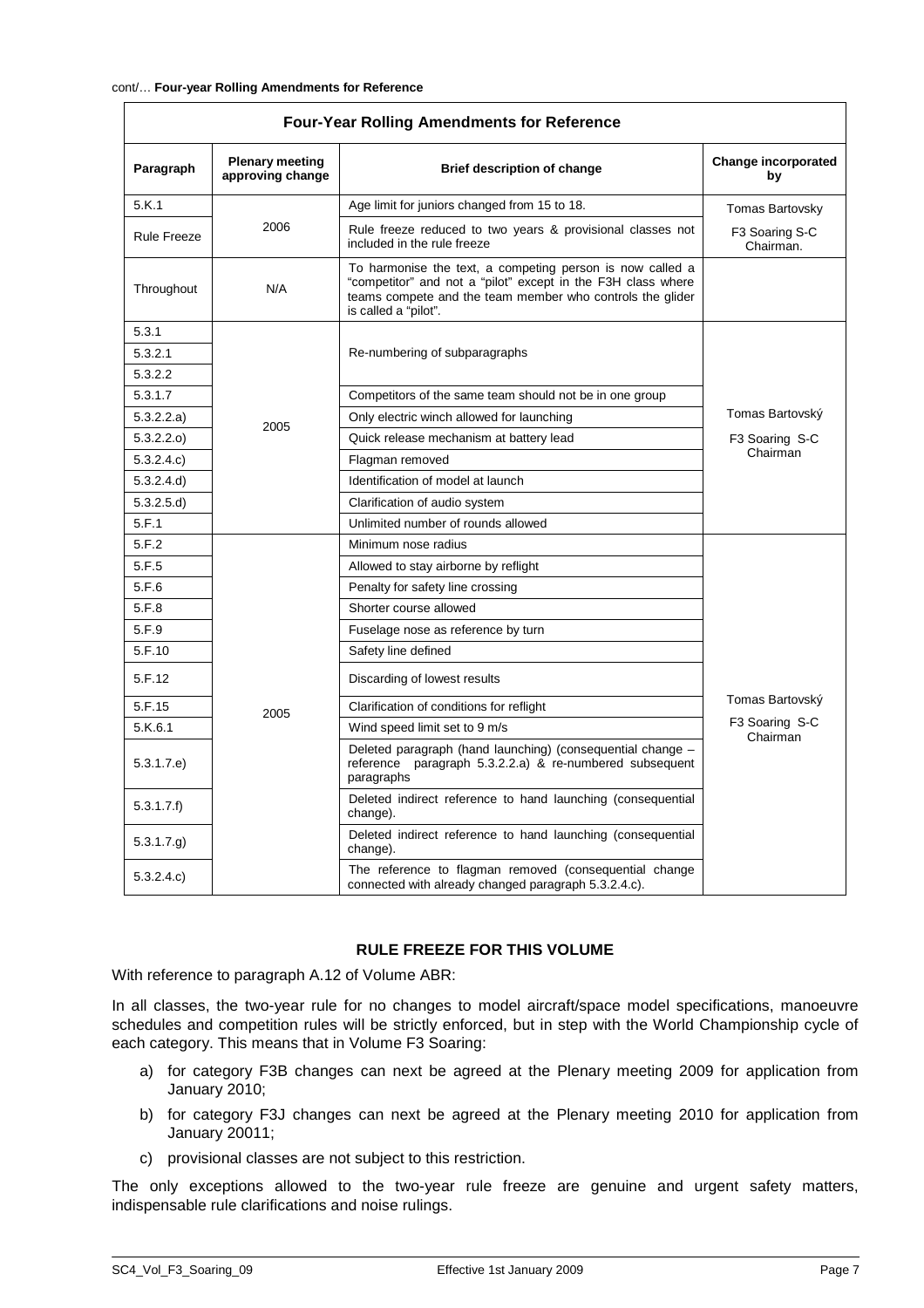# **VOLUME F3 SOARING**

# **PART FIVE - TECHNICAL REGULATIONS FOR RADIO CONTROLLED CONTESTS**

#### **5.3. CLASS F3B – MULTI-TASK MODEL AIRCRAFT**

#### **5.3.1. General Rules**

#### **5.3.1.1. Definition of a Radio Controlled Glider**

Model aircraft which is not provided with a propulsion device and in which lift is generated by aerodynamic forces acting on surfaces remaining fixed in flight, except control surfaces. Model aircraft with variable geometry or area must comply with the specification when the surfaces are in maximum and minimum extended mode. The model aircraft must be controlled by the competitor on the ground using radio control. Any variation of geometry or area must be actuated at distance by radio control.

#### **5.3.1.2. Prefabrication of F3B Model Aircraft**

Paragraph B.3.1. of Section 4B (Builder of the Model aircraft) is not applicable to class F3B.

**5.3.1.3**. Characteristics of Radio Controlled Gliders F3B

| a) a |  |
|------|--|
|      |  |
|      |  |
|      |  |



#### TEMPLATE FOR NOSE RADIUS, TOW HOOK AND MARKING

b) No fixed or retractable arresting device (i.e. bolt, sawtooth-like protuberance, etc.) is allowed to slow down the model aircraft on the ground during landing.

 The underside of the model aircraft must not have any protuberance other than the tow-hook and surface control linkages. The tow-hook must not be larger than 5 mm in frontal width and 15 mm in frontal height.

- c) The radio shall be able to operate simultaneously with other equipment at 20 kHz spacing.
- d) Any device for transmission of information from the model aircraft to the competitor is prohibited. Any use of telecommunication devices (including transceivers and telephones) in the field to communicate with competitors, their helpers or team managers while doing the competition task is not allowed.
- e) The competitor may use three model aircraft in the contest.
- f) The competitor may combine the parts of the model aircraft during the contest; provided the resulting model aircraft used for flight conforms to the rules and that the parts have been checked before the start of the contest. See also 5.3.2.1.
- g) For the sake of randomness of the starting order among the successive rounds, each competitor must enter two different frequencies, spaced at 20 kHz minimum. The competitor can be called to use any of these frequencies during the contest, so long as the call is made at least 1/2 hour prior to the beginning of a round and in written form to the affected team manager.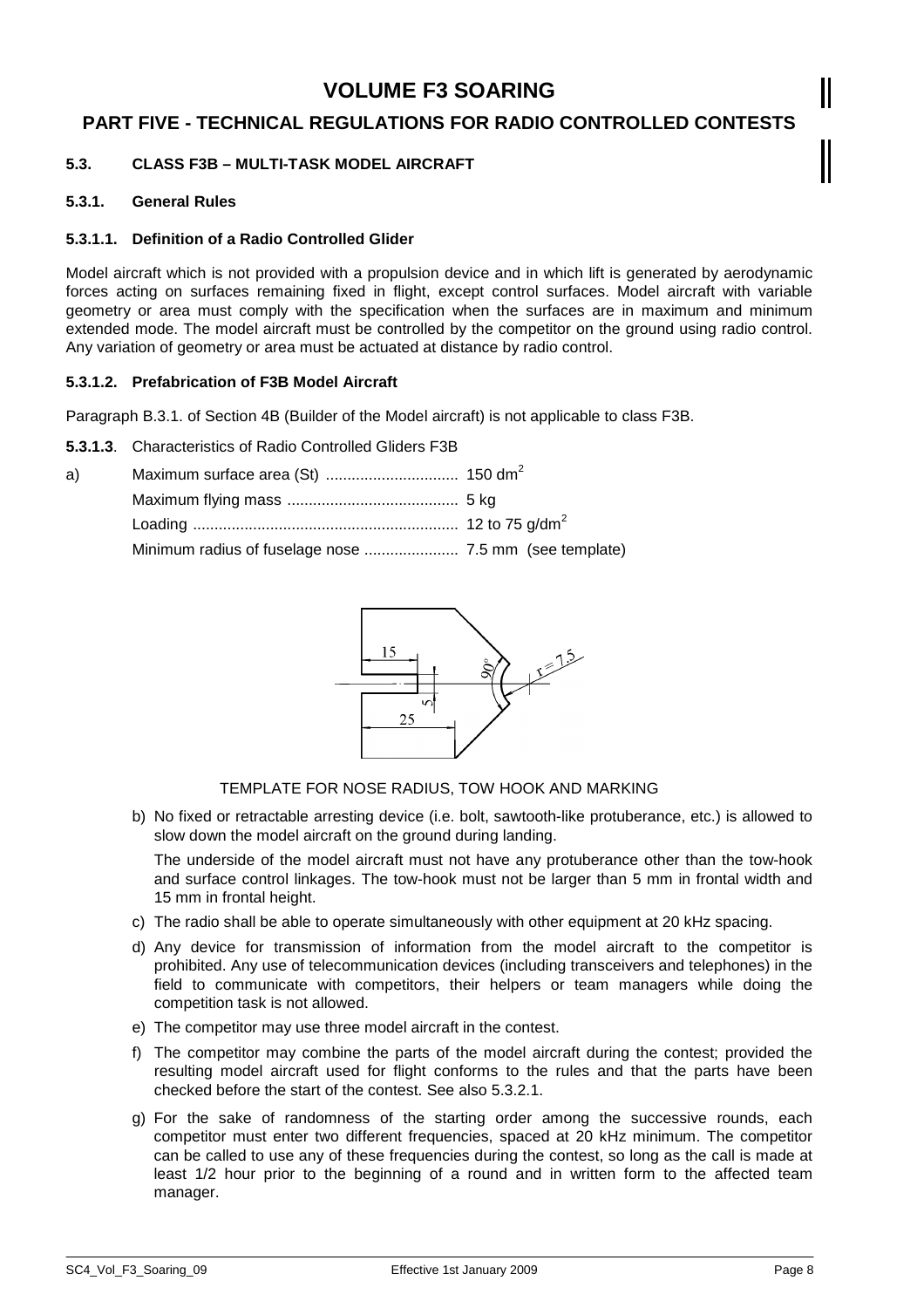#### **5.3.1.4. Competitors and Helpers**

The competitor must operate his radio equipment personally. Each competitor is permitted four helpers, including the team manager, who must not give any turning signals near base B during tasks B and C.

#### **5.3.1.5. Definition of an Attempt**

- a) For each task (ref. 5.3.2.1.), during the working time allocated, the competitor is entitled an unlimited number of attempts. An attempt starts when the model aircraft is released from the hands of the competitor or his helper(s) under the tension of the tow-line. No change of model aircraft or parts of the model aircraft is allowed after starting the first attempt.
- b) The competitor is entitled to a new working time period if any of the following conditions occur and are duly witnessed by an official of the contest:
	- his model aircraft in flight collides with another model aircraft in flight, or another model aircraft in the process of launch (released for flight by the competitor or his helper) or, with a launch cable during the process of launching. Should the flight continue in a normal manner, the competitor may demand that the flight in progress be accepted as official, even if the demand is made at the end of the original working time
	- his model aircraft or launch cable in the process of launch collides with another model aircraft or launch cable also in the process of launch (released for flight by the competitor or his helper), or with another model aircraft in flight. Should the flight continue in a normal manner, the competitor may demand that the flight in progress be accepted as official, even if the demand is made at the end of the original working time
	- his launch cable is crossed or fouled by that of another competitor at the point of launch of his model aircraft (released for flight by the competitor or his helper).
	- the flight has not been judged by the fault of the judges or timekeepers.
	- in the case of an unexpected event, outside the competitor's control, the flight has been hindered or aborted.
- c) For all cases described above the competitor may demand that the flight in progress in which the event occurred will be accepted as official. Note is made that in the event the competitor continues to launch or does a re-launch after clearing of the hindering condition(s) he is deemed to waive his right to a new working time.
- d) When a competitor obtains a new working time period, and his model aircraft has been damaged beyond repair during the attempt where he obtained this new working time, he is entitled to continue flying the current round with his second model aircraft and this notwithstanding rule 5.3.2.1. This rule applies only when the damage inflicted to the model aircraft is directly linked to the incident that gave the right to the re-flight.
- e) In case of additional attempts in task A (Duration) during a round or task B (Distance) during a round, the competitors entitled to that additional attempt must fly within a group that is not complete in number or in one or more groups newly formed. If this is not possible due to a clash of frequencies, those entitled to another flight fly within their original group once more. The better of the two results will be the official score except for those competitors who are flying the additional attempt. For those the result of the repetition is the official score.

#### **5.3.1.6. Definition of the Official Flight**

The official flight is the last flight performed during the working time.

#### **5.3.1.7. Cancellation of a Flight and Disqualification**

- a) Unless otherwise specified a flight in progress will be annulled for an infraction of any rule. In the case of intentional or flagrant violation of the rules, in the judgement of the Contest Director, the competitor may be disqualified.
- b) The flight in progress will be penalised with 100 points if the model aircraft loses any part either during the launch or the flight. The loss of any part in a collision with another model aircraft or during landing (ie in contact with the ground) is not taken into account. The penalty of 100 points will be a deduction from the competitor's final score and shall be listed on the score sheet of the round in which the penalisation was applied.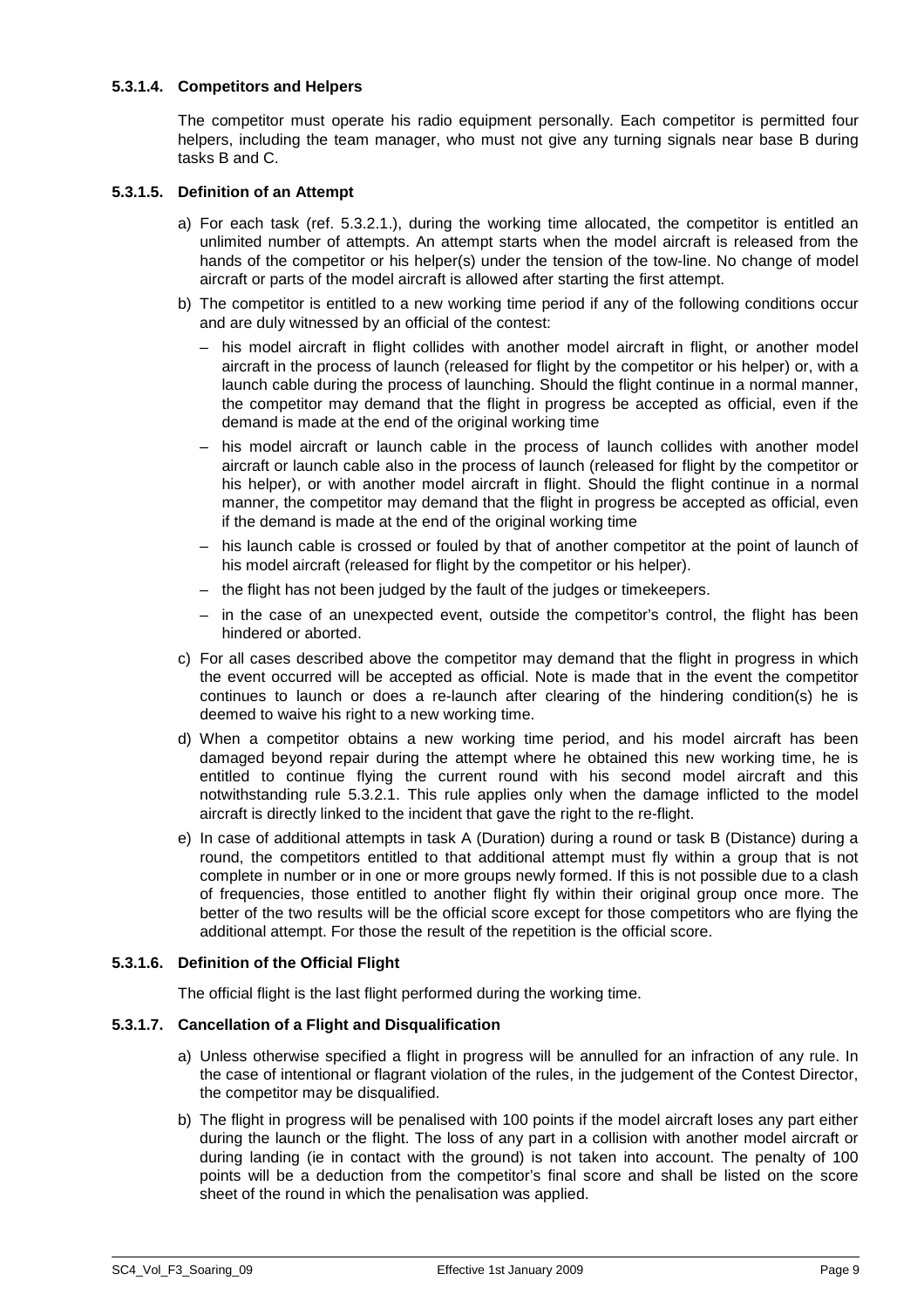- c) The competitor is disqualified if the model aircraft (in flight) is controlled by anyone other than the competitor.
- d) If the model aircraft touches either the competitor or his helper during landing manoeuvres of task A, no landing points will be given.
- e) The upwind turnaround device must be fixed safely to the ground. If the pulley comes loose from its mounting support or the turn around device is torn out of the ground, the competitor shall be given a penalty of 1000 points. The penalty of 1000 points will be a deduction from the competitor's final score and shall be listed on the score sheet of the round in which the penalisation was applied.
- f) The winch must be fixed safely to the ground. If the winch is torn out of the ground or rotating parts of the winch are separated (excluding parts of the tow-line) the flight is penalised with 1000 points. The penalty of 1000 points will be a deduction from the competitor's final score and shall be listed on the score sheet of the round in which the penalisation was applied**.**

#### **5.3.1.8. Organisation of Starts**

- a) The competitors shall be combined in groups with a draw, in accordance with the radio frequencies used, to permit as many flights simultaneously as possible. The draw is organised in such a way that, as far as possible, there are no competitors of the same team in the same group.
- b) The composition of the groups must be changed every round in order to have different combinations of competitors. For task A (duration), there must be a minimum of five competitors in a group. For task B (distance) there must be a minimum of three competitors in a group. For task C (speed) a group may consist of a minimum of eight competitors or all competitors.
- c) The result of a group is annulled if only one competitor has a valid result. In this case, the group will fly again and the result will be the official result.
- d) The flying order of different groups is established with the draw too. A different starting order shall be used for each round.
- e) The competitors are entitled to 5 minutes of preparation time before the starter gives the order to count off working time.

#### **5.3.1.9**. **Organisation of Contests**

- a) For transmitter and frequency control see Section 4B, para B.10.
- b) The official will issue the transmitter to the competitors only at the beginning of their preparation time, according to 5.3.1.8.
- c) Sighting apparatus, winches or any device constituting an obstacle, should be placed on Base A and Base B, a minimum of 5 metres from the safety line for task C. Apparatus for judging the safety line in task C shall be placed a minimum distance of 5 metres from Base A or B outside the course.

#### **5.3.1.10. Safety Rules**

- a) The organiser must clearly mark the boundary between the landing area and the safety area assigned for other activities.
- b) After release of the model aircraft from the hand of the competitor or helper, any contact of the model aircraft with any object (earth, car, stick, plant, tow-line, etc) or person within the safety area will be penalised by 300 points, except in the circumstances described in paragraph 5.3.1.5 b) items 1, 2, 3, and 5, and in the case of a line break at the moment of release of the model aircraft, The number of contacts during one flight does not matter (maximum one penalty for one flight). The penalty will be a deduction of 300 points from the competitor's final score and shall be listed on the score sheet of the round in which the contact occurred.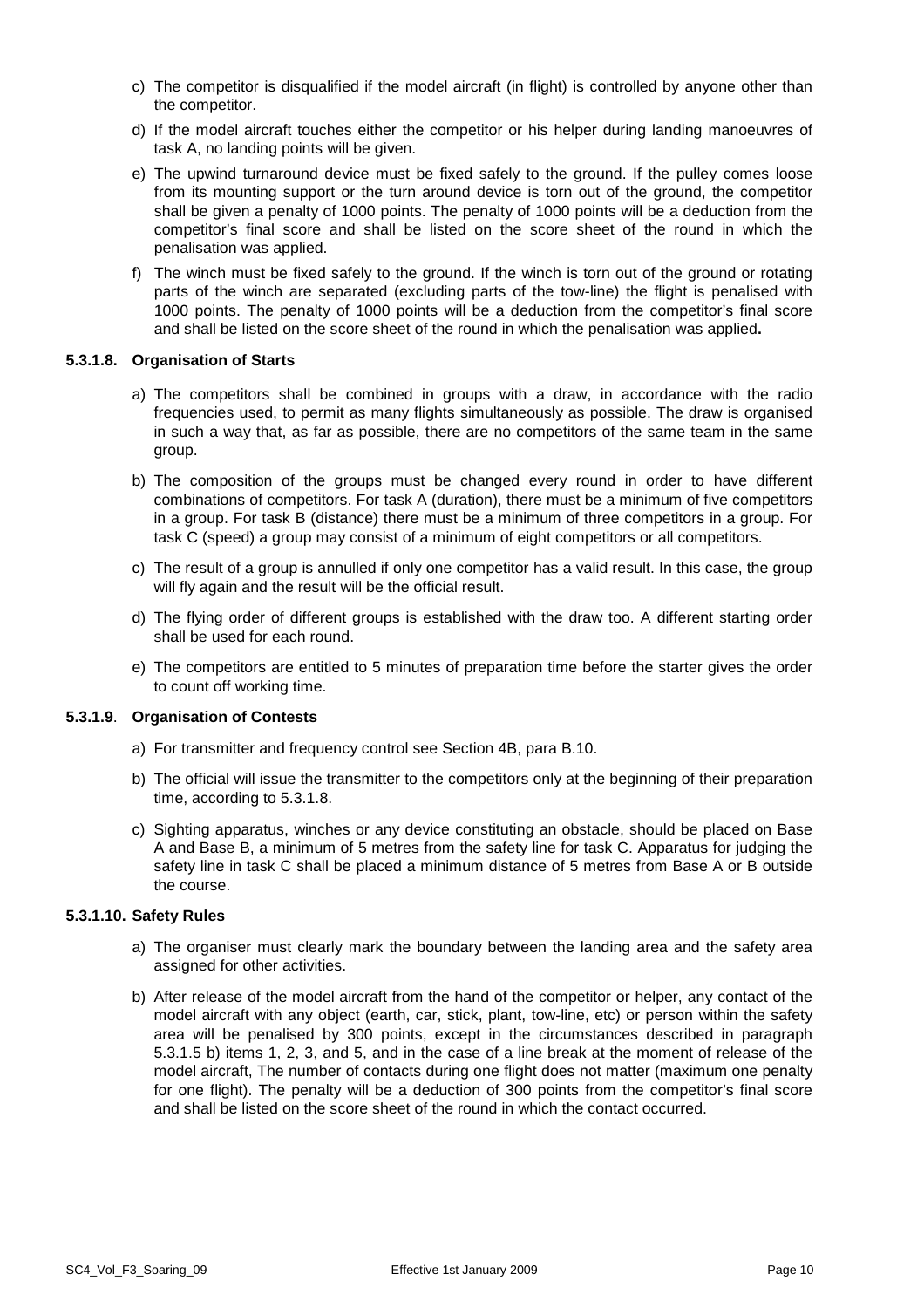#### **5.3.2. RULES FOR MULTI-TASK CONTESTS**

#### **5.3.2.1**. **Definition**

- a) This contest is a multi-task event for radio controlled gliders, which includes three tasks:
	- A) Duration
	- B) Distance
	- C) Speed
- b) The combination of task A, B and C constitutes a round. A minimum of two rounds must be flown. Except at World and Continental Championships the last round may be incomplete, ie only one task or any combination of two tasks. In the case of a World Championships each competitor is entitled a minimum of five rounds subject to the provision of rule B.13, Section 4B. At the discretion of the organiser any task may be flown first in a scheduled round.
- c) Any single round must be completed with the same model aircraft, without any change of parts. Only the addition of ballast (which must be located internally in the model aircraft and with which the model aircraft must conform to rule 5.3.1.3.) and/or change of angles of setting are allowed.
- d) Variation of geometry or area is allowed if actuated at distance by radio control.

#### **5.3.2.2. Launching**

- a) All launching shall take place in an area as designated by the organiser with provisions made for launching into the wind. All launches will be made with an electrical powered winch approved by the organiser or Contest Director.
- b) Upwind turnaround devices, which must be used, shall be no more than 200 m from the winch. The height of the axis of the turnaround pulley from the ground must not exceed 0.5 metre. Release of the model must occur within approximately 3 metres of the winch. An automatic means must be provided to prevent the line unwinding from the reel during launch.
- c) The winch shall be fitted with a single starter motor. The starter motor must come from serial production. It is allowed to fit the arbour of the rotor with ball or needle roller bearings at each end. The drum must be driven directly by the motor. Any further change of the original motor will lead to disqualification according to paragraph B.18.1. The drum must have a fixed diameter.
- d) The power source shall be a 12 volt lead/acid battery. The cold cranking capability of the winch battery must be specified according to one of the following standards:

300 amperes max. according to DIN 43539-02 (30s/9V at  $-18$  °C). 355 amperes max. according to IEC/CEI 95-1 (60s/8,4V at  $-18\text{ °C}$ ). 500 amperes max. according to SAE J537, 30s Test  $(30s/7,2V$  at 0 °F). 510 amperes max. according to EN 60095-1 (10s/7.5V at  $-18$  °C).

Other standards are acceptable if evidence is provided that these standards are equivalent to one of the above stated standards.

- e) The battery must supply the winch motor with current through a magnetically or mechanically actuated switch. The use of any electronic device between the winch motor and the battery is forbidden. A competitor may interchange various parts as he wishes provided the resulting winch conforms to the rules.
- f) The battery must not be charged on the launching line. The motor must not be cooled, and the battery must not be heated.
- g) The purpose of this rule is to limit the power used for the launch. Therefore with the exception of the single winch battery, line stretch, and the small amount of energy in the rotating rotor and winch drum, no energy storage devices like flywheels, springs, weights, pneumatic devices or any similar devices is allowed.
- h) The complete winch (battery, cables, switch and motor) must have a total resistance of at least 23.0 milliohms. The allowed resistance may be obtained by adding a fixed resistor or resistors between the motor and battery. The design must not allow an easy change of the total resistance at the launch line (e.g. by shorting the resistor, or resistors) except opening and closing the circuit.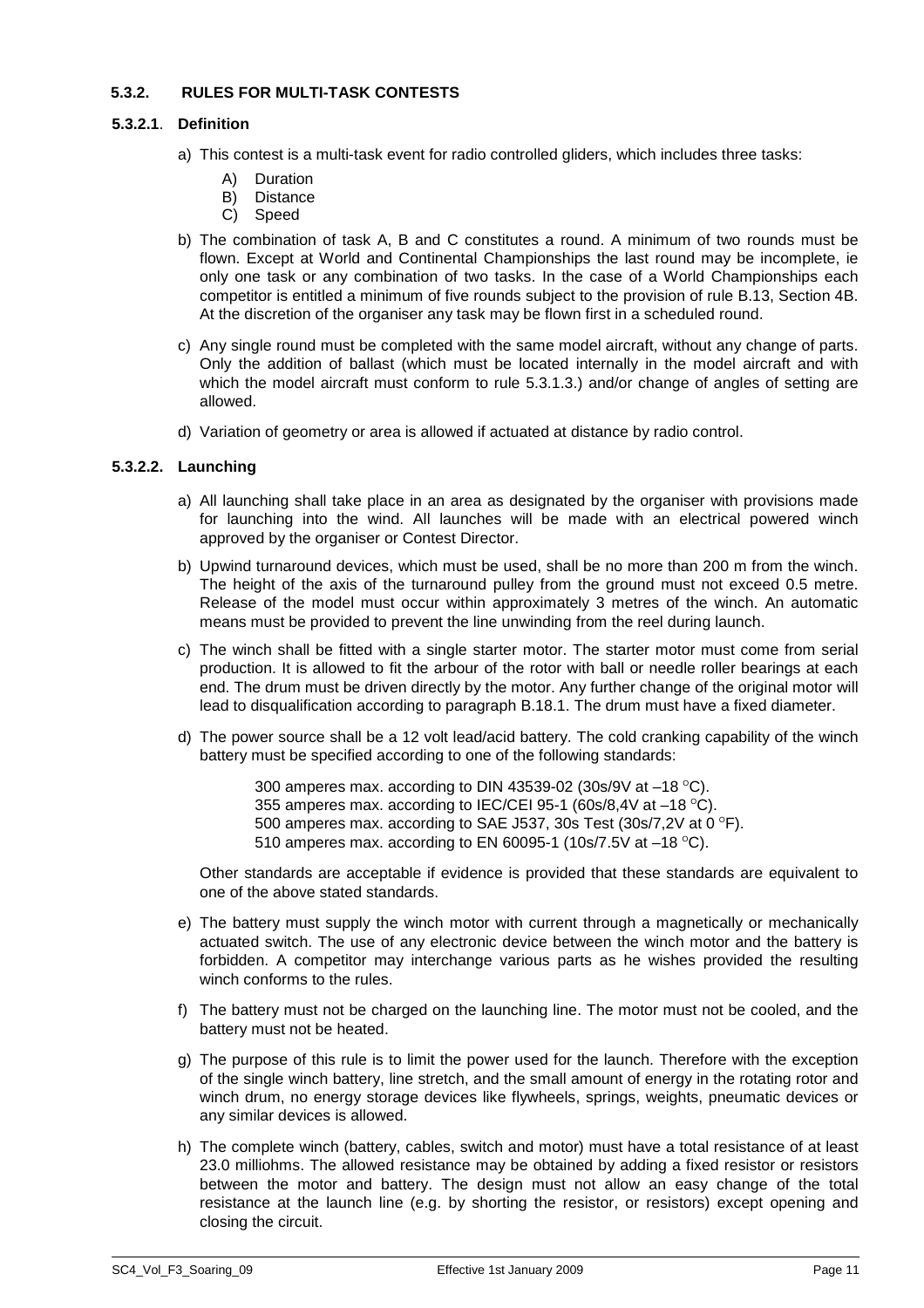- i) The plus and minus pole of the battery must be readily accessible with alligator (crocodile) clips for voltage measurements. One of the cables from the battery (through which the total current flows) must be accessible for the clamp transducer (clamp meter) and the calibrated resistor.
- j) Measuring: The battery must stay unloaded for at least two minutes after the previous test or launch. The measuring of the circuit resistance consists of recording the battery voltage  $U<sub>b</sub>$ immediately before closing the winch switch and of recording the current  $I_{300}$  and the voltage  $U_{300}$  300 milliseconds (+-30 ms) after the winch current starts to flow. Before the end of this 300 ms interval the rotor of the motor shall stop rotating.
- k) For the test a digital voltage-measuring instrument (accuracy less or equal to 1%) is used, which enables the measurement of the voltage of the battery and the output voltage from the I/U-transducer 300 ms (+-30 ms) after the current to the winch is applied. The transducer for measuring the current may be a clamp transducer (range 0-600 or 0-1000A, accuracy less or equal to 2%) or a calibrated resistor (0.1 milliohm, accuracy less or equal to 0.5%) in the negative path of the circuit.

The resistance is calculated with the formula:

Measurement with clamp transducer  $R_{tot} = 1000 \times U_b/I_{300}$ Measurement with shunt  $R_{\text{tot}} = (1000 \times U_b/I_{300}) - 0.1$  $(R<sub>tot</sub>$  in milliohms,  $U<sub>b</sub>$  in volts,  $I<sub>300</sub>$  in amperes)

l) A first measurement is taken in order to check the correct functioning of the measuring equipment and is discarded.

Three subsequent measurements should be made with an interval of at least two minutes after the previous test or launch. The total resistance of the winch equipment is the average of these three respective results.

The winch equipment is declared as being in accordance with the rules if its total resistance is at least 23 mΩ.

- m) At the test of the winch before the competition the voltage of the battery  $U_{300}$  must be greater or equal to 9V; this does not apply for testing during the competition.
- n) The organiser must appoint at least two processing officials, who will process the winches with a single measuring apparatus, or several measuring apparatus proven to produce reproducible results within a tolerance of 0.5 %.
- o) There must be a quick release mechanism on the power lead to the battery in order to remove power from the motor in an emergency. (Connections to the battery must be removable without the need for tools).
- p) The flight is penalised with 1000 points if the winch is not in accordance with the rules; this is valid for the flight before the test. The penalty of 1000 points will be a deduction from the competitor's final score and shall be listed on the score sheet of the round in which the penalisation occurred.
- q) After release of the model aircraft from the towline, the towline should be rewound without delay by operating the winch, until the parachute (or pennant) is approximately 10 metres above the ground level. Then, the parachute should be retrieved by hand to the winch. A winch must not be operated when the towline is lying on the ground and across other towlines or strikes another towline during launching
- r) The towline (which must be of non-metallic material except for linkages) must be equipped with a pennant having a minimum area of 5 dm<sup>2</sup>. A parachute (5 dm<sup>2</sup> minimum area) may be substituted for the pennant provided it is not attached to the model aircraft and remains inactive until the release of the cable. During complete rewinding of the line on to the winch, the parachute, if used, must be removed and inactivated.
- s) In the case of Continental and World Championships, a maximum of six winches and six batteries may be used during the competition by any complete team (3 pilots). Interchanging among winches and batteries while keeping compliance with the minimum resistance rule is totally under the responsibility of the team.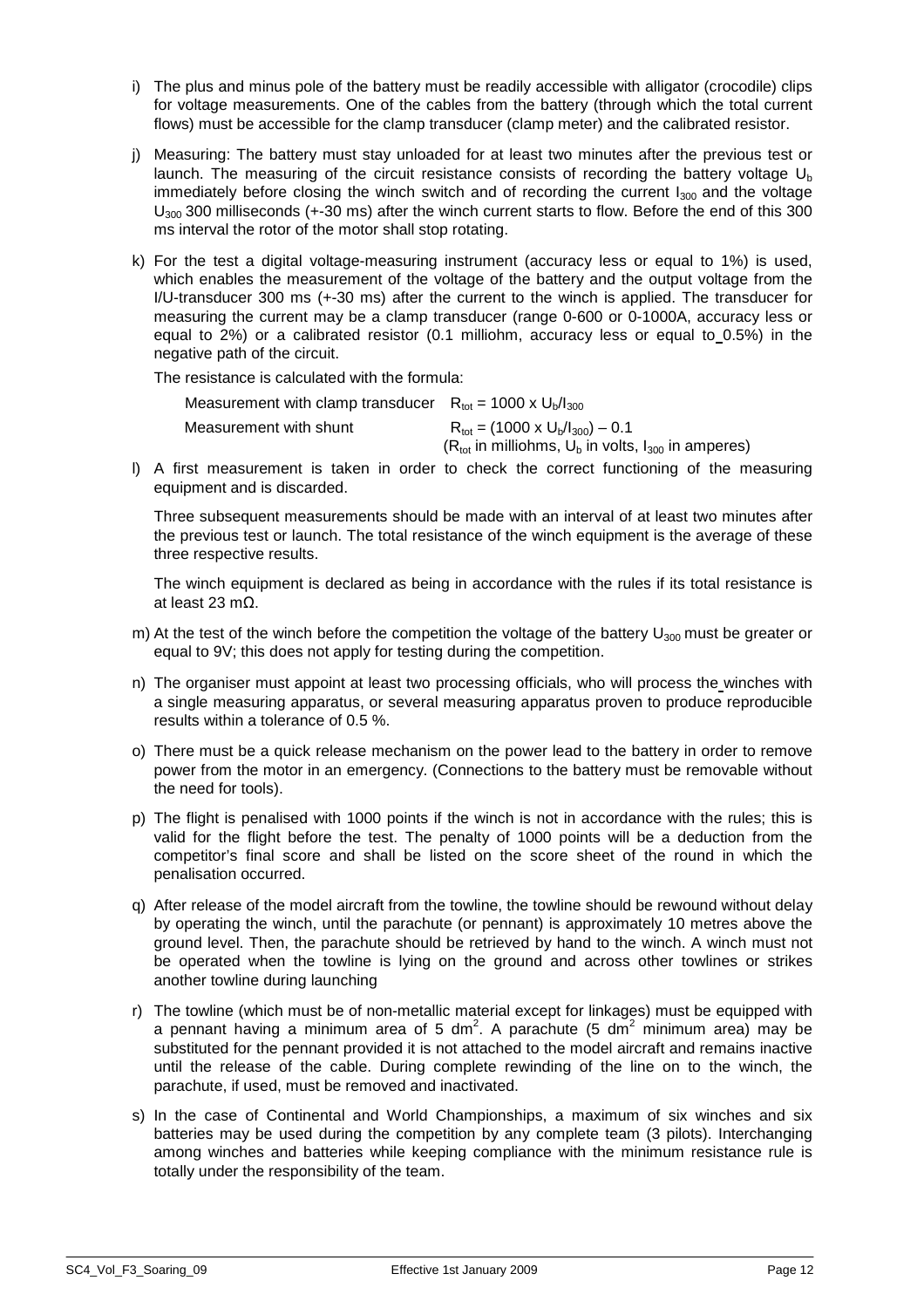#### **5.3.2.3**. **Task A - Duration**

- a) This task must be completed within 12 minutes from the order of the starter, including the towing time.
- b) One point will be awarded for each full second from the time the model aircraft is free flying to the time the model aircraft comes to rest, up to a maximum of 600 points (i.e. 10 minutes maximum), for each full second of flight within the working time; no points will be awarded for flight time in excess of working time. The free flying of the model aircraft commences when the model aircraft is released from the towline.
- c) One point will be deducted for each full second flown in excess of 600 seconds (10 minutes).
- d) Additional points will be awarded for landing, depending upon distance from the spot marked by the organiser, according to the following table:

| Distance from spot (m) | Points | Distance from spot (m) | Points |
|------------------------|--------|------------------------|--------|
| 1                      | 100    | 9                      | 60     |
| 2                      | 95     | 10                     | 55     |
| 3                      | 90     | 11                     | 50     |
| 4                      | 85     | 12                     | 45     |
| 5                      | 80     | 13                     | 40     |
| 6                      | 75     | 14                     | 35     |
| 7                      | 70     | 15                     | 30     |
| 8                      | 65     | over 15                | 0      |

The distance is measured from the model aircraft nose when at rest to the centre of the spot.

No points will be awarded for the quality of landing.

No landing bonus will be awarded if the flight time exceeds 630 seconds.

The measured distance is rounded to the nearest higher metre.

- e) For model aircraft still in the air when the 12 minutes expire, the elapsed flight time only will be taken into consideration for scoring, without any additional points for the precision landing.
- f) A classification based on decreasing number of points awarded will be compiled, called "Partial Score A" - see 5.3.2.6.

#### **5.3.2.4**. **Task B - Distance**

- a) This task must be completed within 7 minutes from the order of the starter, including towing time. The trial begins only after the glider has been released from the tow.
- b) When the model aircraft, in flight, first crosses Base A (imaginary vertical plane) in the direction to Base B, the actual flight time of 4 minutes maximum starts, during which time the model aircraft must complete as many legs as possible from the starting Base A to Base B and conversely.
- c) An audio system or a combined audiovisual system announces to the competitor when his model aircraft crosses the Base A or Base B (imaginary vertical planes). The absence of a signal will indicate that the model aircraft has failed to correctly cross the base. The instruments used to check the crossing of the vertical planes must assure the parallelism of such planes. Timing and signalling shall occur when the nose of the model aircraft crosses the base.
- d) The model aircraft must be identified by the contest director or designated official to the judges at Base A and B before or during the launch. The competitor must stay within a distance of 10 m either side of Base A during the timed flight.
- e) For a model aircraft which lands within 4 minutes flight time only the full 150 m legs will be counted. For model aircraft still in the air when the 4 minutes flight time or 7 minutes expires, whichever comes first, only the completed legs at that moment will be taken into account.
- f) A classification based on decreasing number of total flown legs during the flight time will be compiled, and points given as described in 5.3.2.6., thus establishing the "Partial Score B".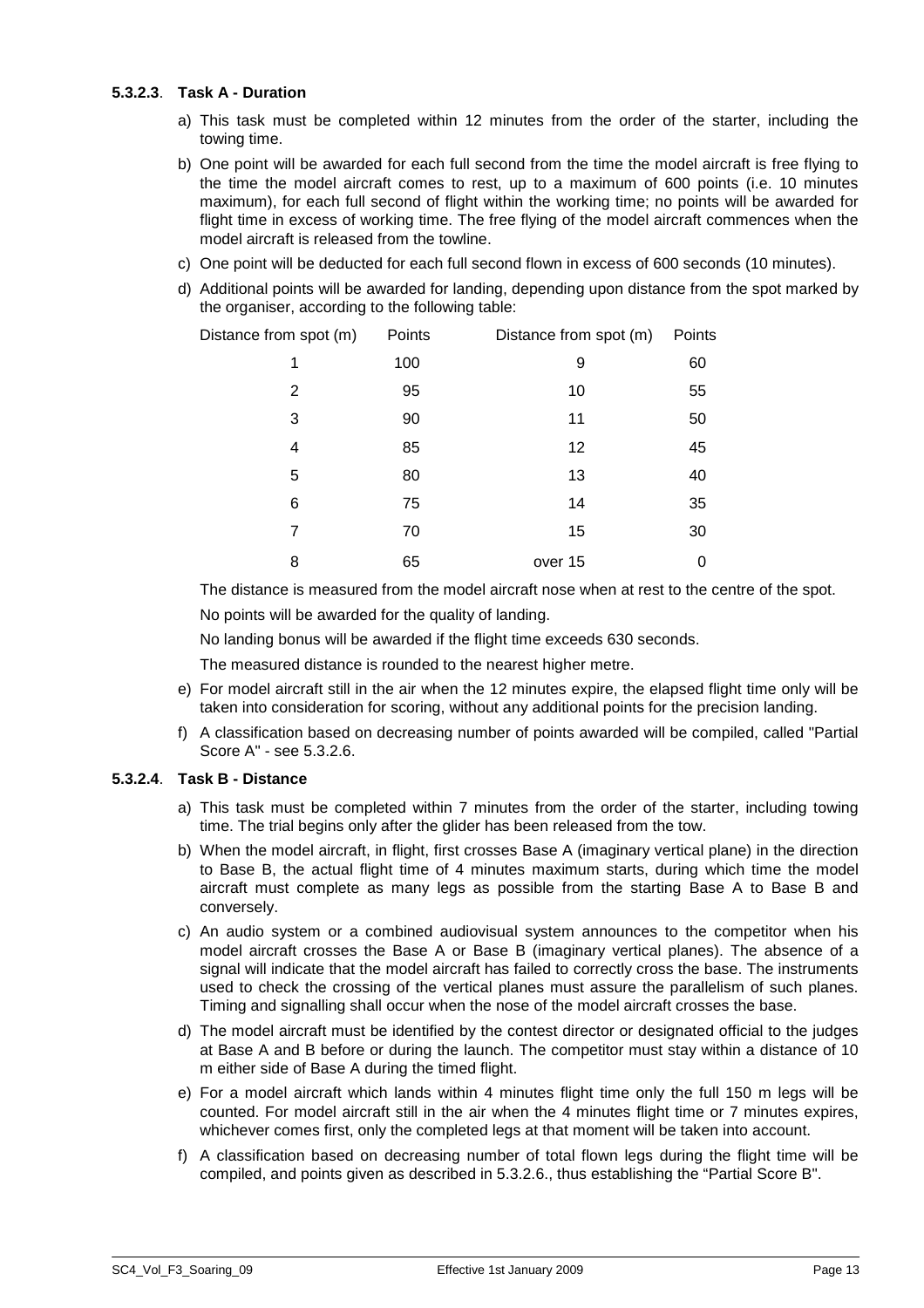#### **5.3.2.5. Task C - Speed**

- a) This task must be completed within 4 minutes, from the order of the starter including towing time. The trial begins only after the glider has been released from the tow. After release of the tow-hook, the model aircraft must start the task at Base A within one minute. If the one minute period expires before the model aircraft has crossed Base A for the first time, flying from Base A to Base B, then the model aircraft must be landed and re-launched within the original working time period.
- b) The task consists of flying the distance starting from Base A, to Base B, and conversely, four legs in the shortest possible time.
- c) The flight time is recorded to at least 1/100 s when in flight the model aircraft first crosses Base A and completes four legs of the 150 m course.
- d) An audio system will inform the competitor when the model aircraft crosses base A or base B. The absence of a signal will indicate the model aircraft has failed to correctly cross the Base. The signal is given when the nose of the model aircraft crosses the base. The source of the signal (horn, loudspeaker) must not be further then 30 m away from the intersection of base A and the safety line.
- e) During the timed flight the competitor must stay within a distance of 10 m either side from Base A.
- f) After having completed the task, the model aircraft can land anywhere outside the safety area(s).
- g) Model aircraft which come to rest before having completed the task will score zero.
- h) During task C the timed flight shall take place to one side of the safety line, whilst all judges/time-keepers shall remain on the other side of the safety line. The side which is to be flown shall be indicated by the organisers taking into account the direction of the sun, etc.

The flight will be penalised with 1000 points, when sighted by means of an optical aid, the safety line is crossed by any part of the model aircraft. The penalty of 1000 points will be a deduction from the competitor's final score and shall be listed on the score sheet of the round in which the penalisation was applied.

- i) After release of the tow-hook, when the model aircraft has crossed Base A for the first time, flying in the direction from Base A to Base B, no further attempt is permitted unless the competitor signals his intention to re-launch before Base A is crossed.
- j) A classification based on increasing times to complete the four 150 m legs will be compiled, and points given as described in 5.3.2.6., thus establishing "Partial Score C".

#### **5.3.2.6. Partial Scores**

For each task the winner of each group receives 1000 points.

a) Partial Score A for each competitor is determined as follows:

Partial Score A = 
$$
1000 \times \frac{P_1}{P_W}
$$

Where  $P_1$  = points of the competitor obtained as 5.3.2.3.

 $P_W$  = points of the winner in the related group.

b) Partial Score B for each competitor is determined as follows

Partial Score B = 
$$
1000 \times \frac{D_1}{D_w}
$$

Where  $D_1$  = distance covered by the competitor as for 5.3.2.4

 $D_w$  = distance covered by the winner in the related group.

c) Partial Score C for each competitor is determined as follows

Partial Score C = 
$$
1000 \times \frac{T_w}{T_1}
$$

Where  $T_1$  = time of the competitor as for 5.3.2.5.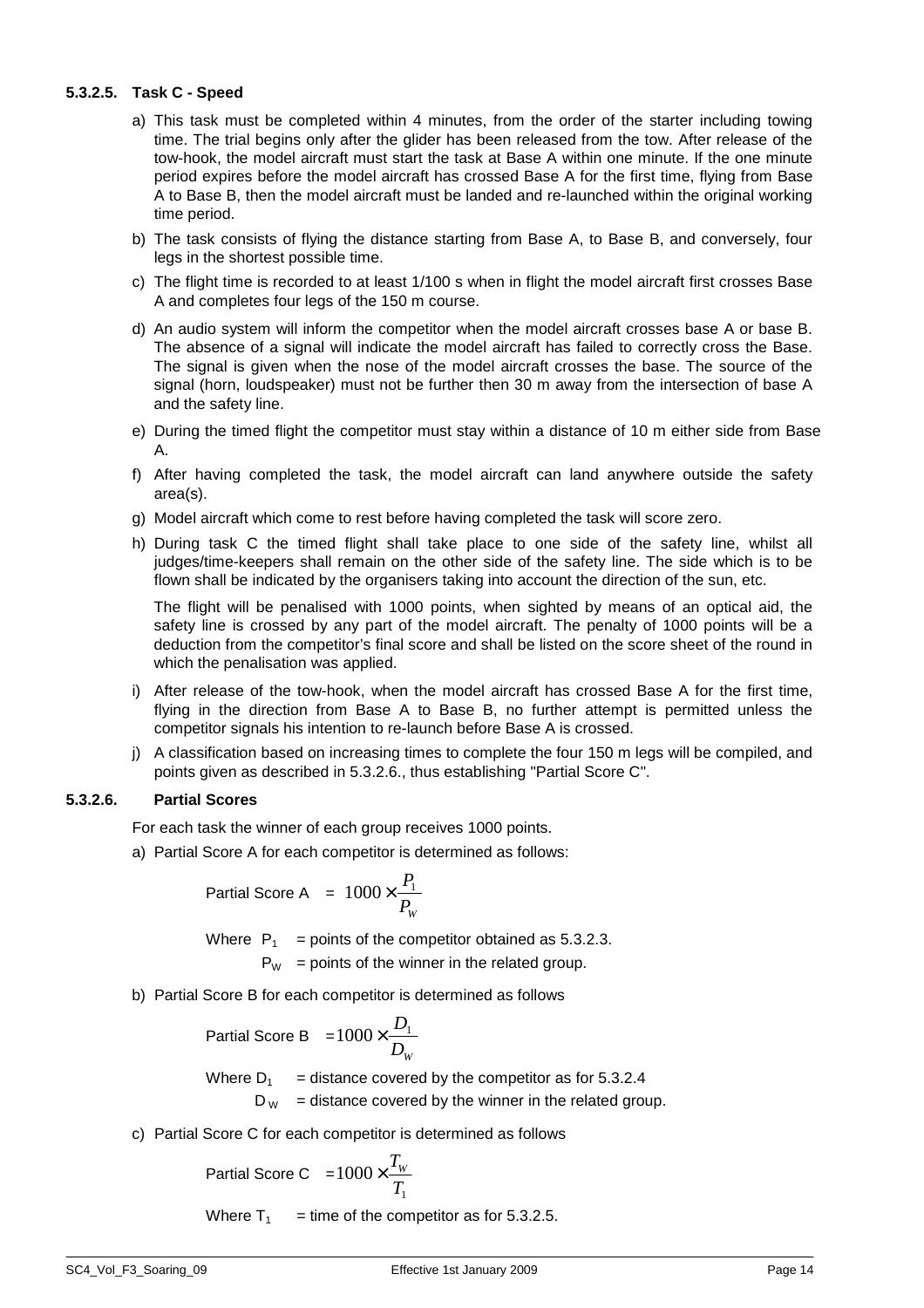$T_w$  = time of the winner in the related group.

### **5.3.2.7. Total Score**

The competitor's Total Score for each round is compiled by adding the Partial Scores of all tasks.

## **5.3.2.8. Classification**

If only five rounds are flown, the competitor's classification is determined by the sum of all Total Scores for each round. If more than five complete rounds are flown the lowest partial score of each task is omitted from the sum of all partial scores. To decide the winner when there is a tie, the two (or all who have the equal score) competitors will fly an additional round (three tasks).

#### **5.3.2.9. Site**

The competition must be held at a site having reasonably level terrain, with a reasonably low probability of slope or wave soaring.



(left hand layout shown)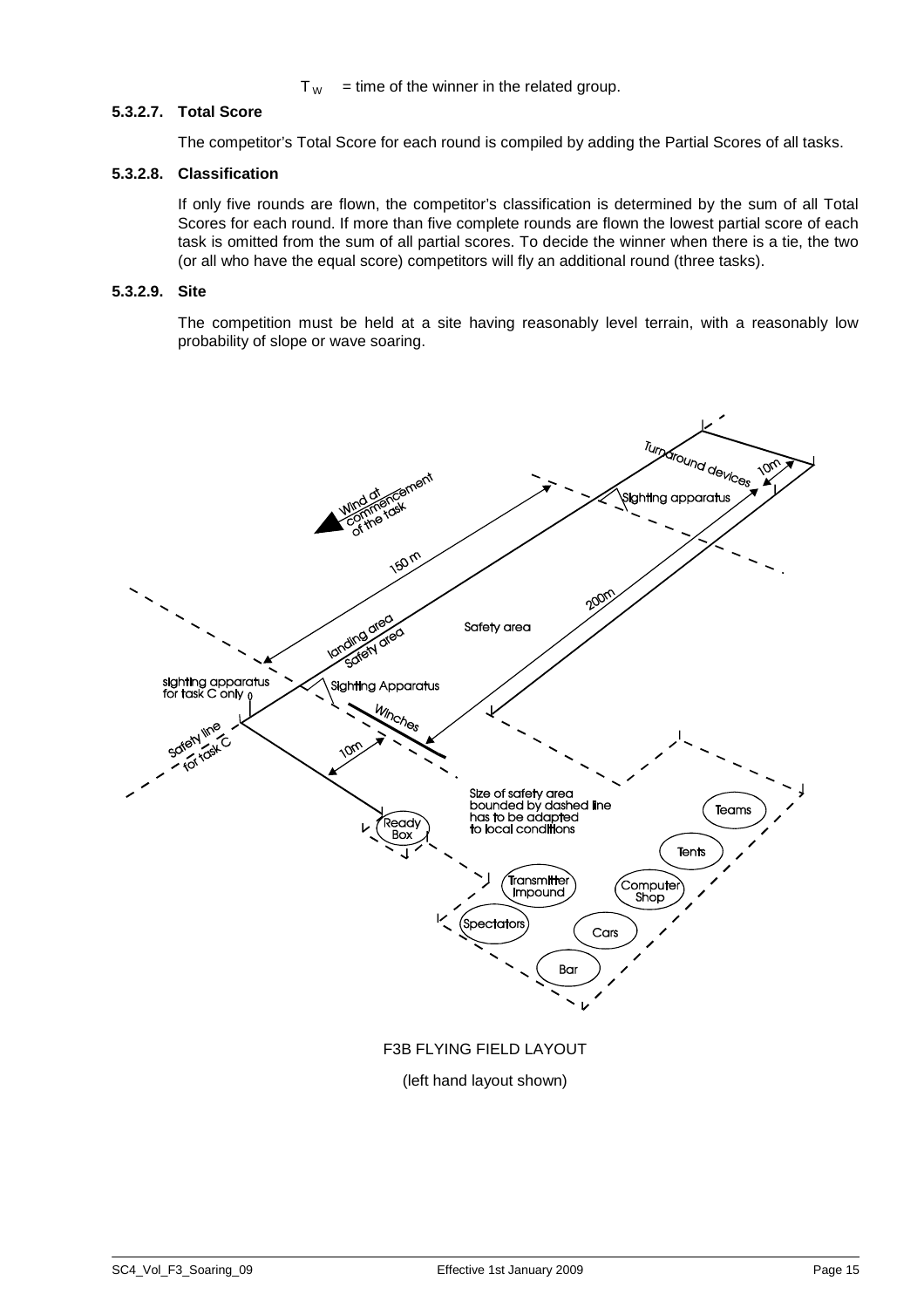#### **5.6**. **CLASS F3J - THERMAL DURATION GLIDERS**

**Object:** To provide a man-on-man contest for competitors flying radio-controlled thermal duration soaring gliders. In the contest, several qualifying rounds are flown. For each qualifying round, competitors are divided into groups. The scores in each group are normalised to give them meaningful scores irrespective of changing weather conditions during a round. The competitors with the top aggregate scores in the qualifying rounds then fly at least two further fly-off rounds as a single group to determine the final placing. The scheduled number of fly-off rounds shall be announced by the Contest Director before the start of the contest.

#### **5.6.1. General Rules**

#### **5.6.1.1. Definition of a Radio Controlled Glider**

A model aircraft which is not provided with a propulsion device and in which lift is generated by aerodynamic forces acting on surfaces remaining fixed. Model aircraft with variable geometry or area must comply with the specification when the surfaces are in maximum and minimum extended mode. The model aircraft must be controlled by the competitor on the ground using radio control. Any variation of geometry or area must be actuated at distance by radio.

#### **5.6.1.2. Prefabrication of the Model aircraft**

Paragraph B.3.1. of Section 4, Part 2 (builder of the model aircraft) is not applicable to this class.

#### **5.6.1.3. Characteristics of Radio Controlled Gliders**

| a) Maximum Surface Area  150 dm <sup>2</sup> |  |
|----------------------------------------------|--|
|                                              |  |
|                                              |  |
| Minimum radius of fuselage nose  7.5 mm      |  |

- b) The radio shall be able to operate simultaneously with other equipment at 10 kHz spacing below 50 MHz and at 20 kHz spacing above 50 MHz. When the radio does not meet this requirement, the working bandwidth (max. 50 kHz) shall be specified by the competitor.
- c) Any device for the transmission of information from the model aircraft to the competitor is prohibited. Any use of telecommunication devices (including transceivers and telephones) in the field by competitors, helpers or team managers is not allowed.
- d) The competitor may use three model aircraft in the contest.
- e) The competitor may combine the parts of the model aircraft during the contest, provided the resulting model aircraft conforms to the rules and the parts have been checked before the start of the contest.
- f) For the sake of randomness of the starting order among the successive rounds, each competitor must enter three different transmitter frequencies with 10 kHz minimum spacing. The organiser is entitled to use any of these three frequencies for setting the flight matrices. Once the competitor is given one of these three frequencies he must not change to another frequency for all flights during the whole of the preliminary rounds other than for reflights. In case of a reflight the competitor can be called to use either of these three frequencies for this reflight only, as long as the call is made at least 1/2 hour prior to the beginning of the reflight in written form to the competitor (or team manager when applicable).
- g) All ballast must be carried internally and fastened securely within the airframe.
- h) No fixed or retractable arresting device (i.e. bolt, saw tooth-like protuberance, etc) is allowed to slow down the model aircraft on the ground during landing. The underside of the model aircraft must not have any protuberances other than the tow hook and surface control linkages (with or without fairings). The tow hook must not be larger than 5 mm in frontal width and 15 mm frontal height.

#### **5.6.1.4. Competitors and Helpers**

- a) The competitor must operate his radio equipment himself.
- b) Each competitor is allowed three helpers. When a team manager is required, he is also permitted to help the competitor. A maximum of two helpers are permitted for towing during the launch as described in 5.6.8.2.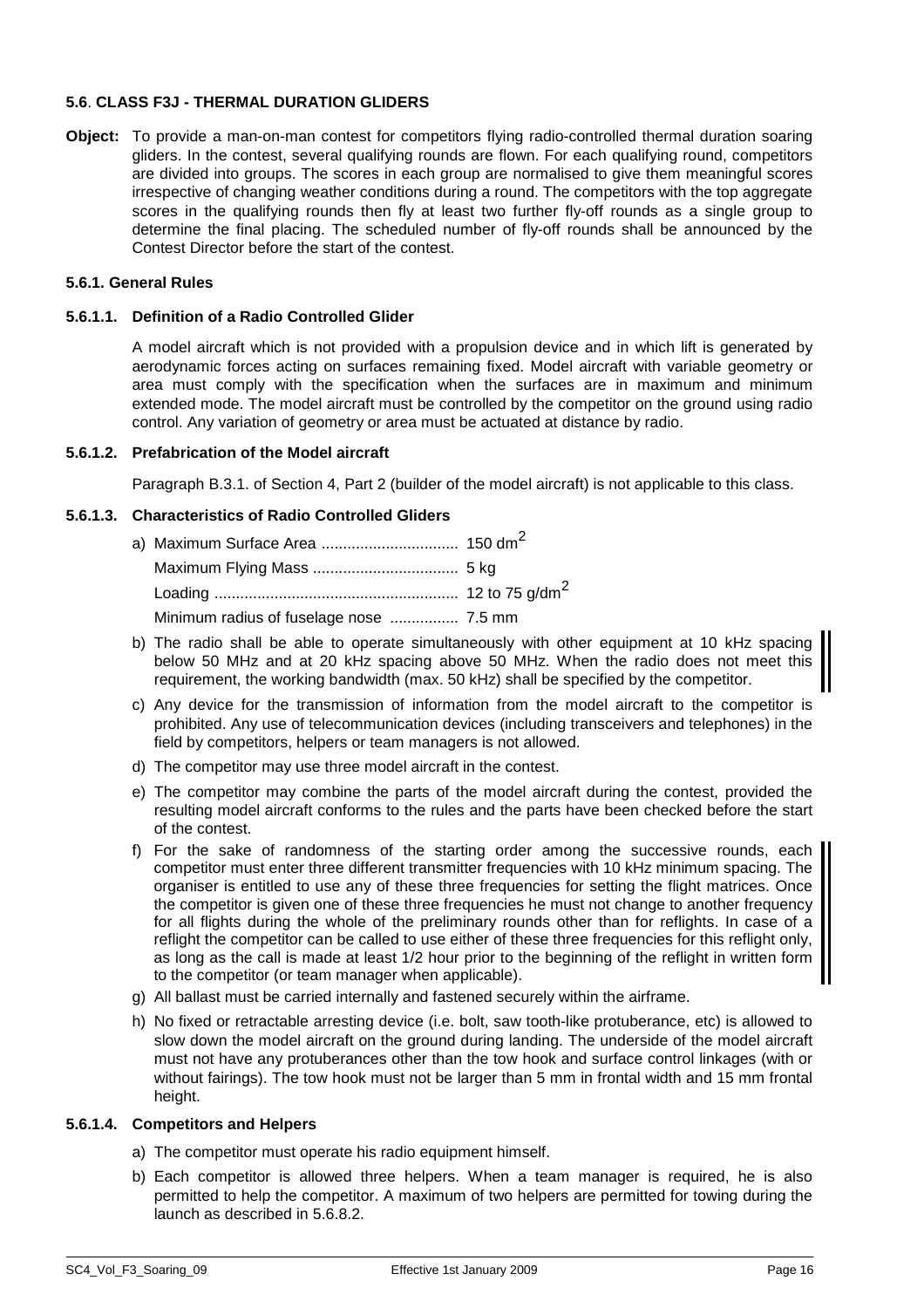### **5.6.2. The Flying Site**

- **5.6.2.1.** The competition must be held on a site having reasonably level terrain, which will minimise the possibility of slope and wave soaring.
- **5.6.2.2.** a) The flying site shall include a marked launch corridor of 6 m width with a central launch line. The launching corridor shall be arranged crosswind and shall include launch marks on the central launch line at least 15 m apart, one for each competitor of a group.
	- b) The flying site shall include landing spots, one for each competitor in a group. Each landing spot will correspond to one of the launching marks and will be arranged at least 30 m downwind of the launching corridor.
- **5.6.2.3.** The centres of the landing circles and the launch line must always be marked. At the discretion of the Contest Director, marks indicating the circumference of the circles may be omitted and replaced by the use of other means of measuring, such as a tape, to check distances from the centre of the circles.

#### **5.6.2.4. Safety Rules**

- a) No part of the model aircraft must land or come to rest within the safety area.
- b) The model aircraft must not be flown at low level (below 3 meters) over the safety area.
- c) Every single action against the safety rules will be penalised by deduction of 100 points from the competitor's final score. Penalties shall be listed on the score sheet of the round in which the infringement(s) occurred.

#### **5.6.3. Contest Flights**

- **5.6.3.1.** a) The competitor will be allowed a minimum of five (5), preferably more, official flights.
	- b) The competitor will be allowed two attempts at each official flight.
	- c) There is an official attempt when the model aircraft has left the hands of the competitor or those of a helper under the pull of the towline.
	- d) In the case of a second attempt the result of that flight will be the official score.
	- e) All attempts are to be timed by two stopwatches. If no official time has been recorded, the competitor is entitled to a new working time according to the priorities mentioned in paragraph 5.6.4.

# **5.6.4. Re-flights**

The competitor is entitled to a new working time if:

- a) his model in flight or in the process of being launched collides with another model in flight, or with a model in the process of being launched.
- b) his model in flight or in the process of being launched collides with another competitor's towline.
- c) the competitor's towline is hit by another model in flight or in the process of being launched.
- d) the attempt has not been judged by the official time-keepers.
- e) his attempt was hindered or aborted by an unexpected event, not within his control. Crossed lines are not considered as reason for re-flight.
- f) A towline (other than his own) was not removed after launch and is blocking (covering) his || own towline.

To claim a re-flight considering the above mentioned conditions, the competitor has to make sure that the official timekeepers have noticed the hindering conditions and land his model as soon as possible after this event.

Note that in the case the competitor continues to launch or continues to fly after hindering conditions affected his flight or does re-launch after clearing of the hindering condition(s), he is deemed to have waived his right to a new working time.

The new working time is to be granted to the competitor according to the following order of priorities:

1. in an incomplete group, or in a complete group on additional launching/landing spots;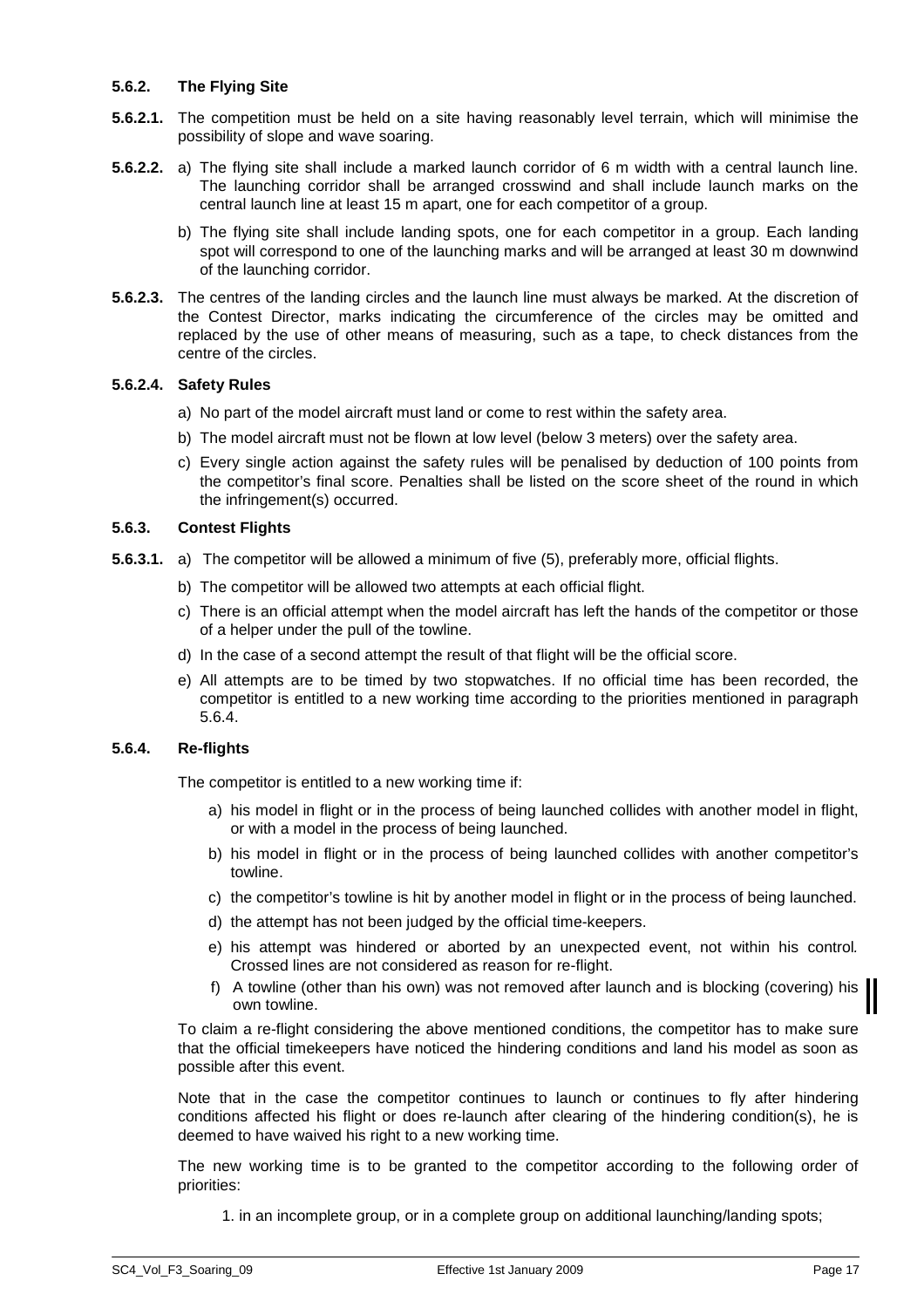- 2. if this is not achievable, then in a new group of several (minimum 4) re-flyers. New group of re-flyers can be completed by other competitors selected by random draw to the number of 4. If the frequency or team membership of the drawn competitor does not fit or the competitor will not fly, the draw is repeated;
- 3. if this is also not achievable, then with his original group at the end of the ongoing round.

In priority-case 2 and 3, the better of the two results of the original flight and the re-flight will be the official score, except for the competitors who are allocated the new attempt. For those the result of the re-flight is the official score. A competitor of this group who was not allocated the new attempt will not be entitled to another working time in case of hindering.

#### **5.6.5. Cancellation of a flight and/or disqualification**

- **5.6.5.1.** a) The flight is cancelled and recorded as a zero score if the competitor used a model aircraft not conforming to any item of rule 5.6.1. In the case of intentional or flagrant violation of the rules, in the judgement of the Contest Director, the competitor may be disqualified.
	- b) The flight in progress is annulled and recorded as a zero score if the model aircraft loses any part during the launch or the flight, except when this occurs as the result of a mid-air collision with another model aircraft or towline.
	- c) The loss of any part of the model aircraft during the landing (coming into contact with the ground) is not taken into account.
	- d) The flight is cancelled and recorded as a zero score if the model aircraft is piloted by anyone other than the competitor.
	- e) The flight is cancelled and recorded as a zero score if, during landing, some part of the model aircraft does not come to rest within 75 metres of the centre of the competitor's designated landing circle.

#### **5.6.6. Organisation of the Flying.**

#### **5.6.6.1. Rounds and Groups**

- a) The flying order for the initial qualifying rounds shall be arranged in accordance with the transmitter frequencies in use to permit as many simultaneous flights as possible. A minimum of 6 and preferably 8 to 10 competitors should be scheduled for each group.
- b) The flying order shall be scheduled in rounds sub-divided into groups.
- c) The flying order shall be determined by a matrix system that minimises situations where competitors fly together more than once (see paragraph 5.6.12.5 at the end of these rules regarding suggested matrix sets).

#### **5.6.6.2. Flying in Groups**

- a) Competitors are entitled to five minutes preparation time, which is counted from the moment his group is called to take position at the designated launching area, to the start of the group's working time.
- b) The working time allowed to each competitor in a group shall be of exactly ten (10) minutes duration.
- c) The organisers must positively indicate the start of a group's working time, by audible signal; see 5.6.12.1 for details.
- d) Audible and visual signals must be given when eight (8) minutes of the group's working time has elapsed.
- e) The end of the group's working time must be positively indicated by audible signal, as for the start.
- f) Any model aircraft airborne at the completion of the working time must land immediately.

#### **5.6.7. Control of Transmitters**

- **5.6.7.1.** a) The Contest Director will not start the contest until all competitors have handed over all transmitters to the organisers.
	- b) Failure to hand in a transmitter before the official starting time of the contest may result in the competitor forfeiting his first round flight.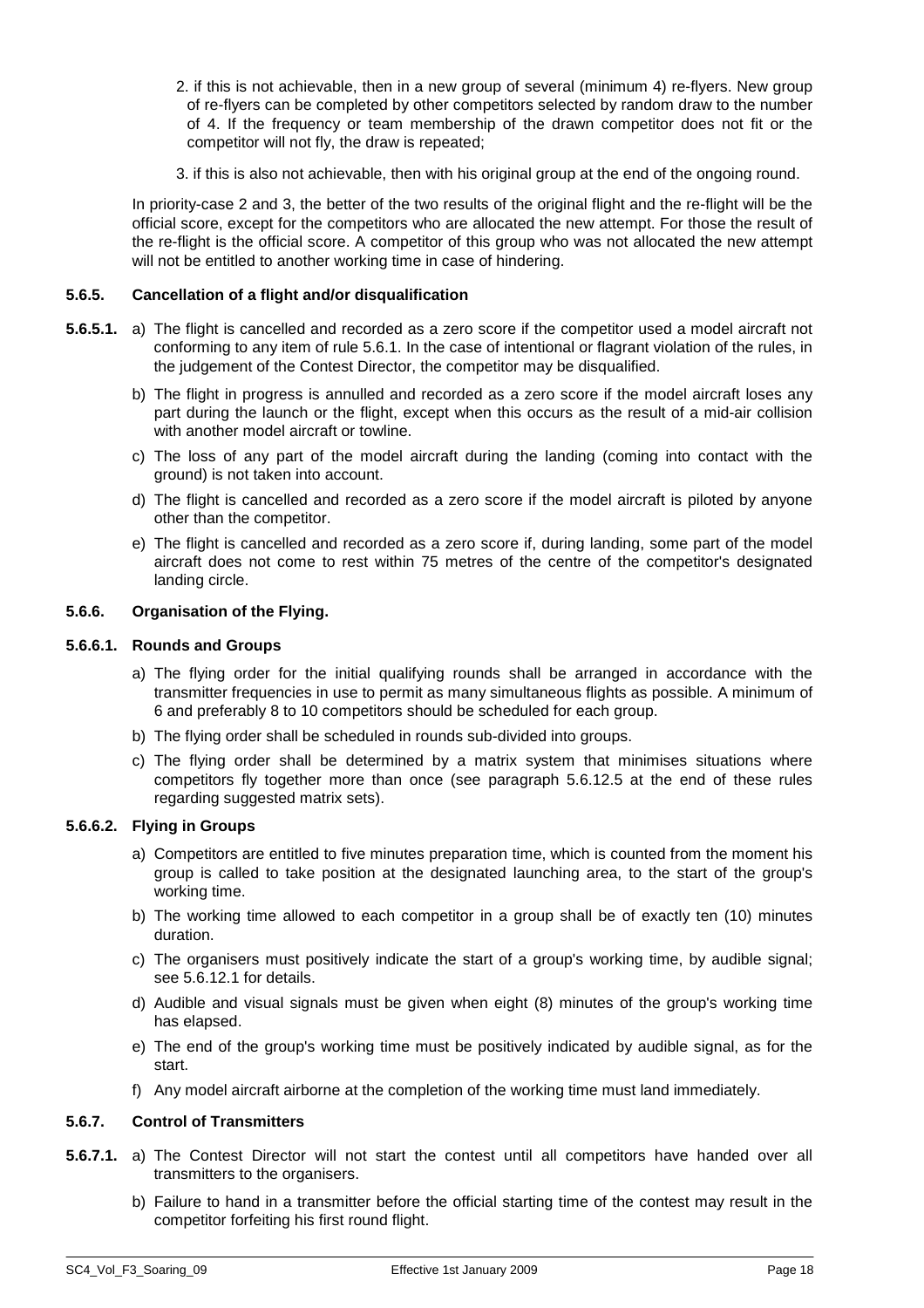- c) Any test transmission during the contest without permission of the Contest Director is forbidden and will result in disqualification.
- d) The competitor must hand over his transmitter to the designated official (usually the timekeeper) immediately after finishing his flight.

#### **5.6.8. Launching**

- **5.6.8.1**. At all times, the models must be launched upwind in the marked launching corridor (5.6.2.2). An attempt is annulled and recorded as zero if the model aircraft is launched outside the launching corridor.
- **5.6.8.2.** The launch of the model aircraft will be by hand held towline only.
- **5.6.8.3.** a) Tow persons are allowed no mechanical aids, other than pulleys, to facilitate towing but may use a hand reel (hand winch) to recover the towline after launching is complete.
	- b) Immediately after release of the model aircraft from the launching cable, without delay the towline helpers must either recover the towline on a hand reel (hand winch) or, when a pulley is used, they must continue to pull the towline until it is completely removed from the towing area in order to avoid crosscutting with other lines which are still in a state of towing or will be used for towing.

 This is not applicable if a line break occurs. In this case only the residual line attached to the ground or used by the towing helpers has to be removed from the launching area. A designated judge (launch line-manager) has to overview and control and, if necessary, - call on towline helpers to remove their lines from the launching area after the model aircraft is released. If his demand is refused, then the pilot whose towline helpers refused, shall be penalised by 100 points.

c) If towing with pulley, behind the pulley an unbreakable shield with diameter of minimum 15 cm must be fixed to protect the towing helpers against broken whipping line ends.

In the case of towing with a pulley two helpers have to operate the pulley and one of the following preventive measures must be taken:

- The pulley and protective shield must be connected to a 5 mm minimum diameter cord arranged in a  $V$ , the arms of which must have a length of 1,5 to 3,0 m and with hand loops on each end; or
- The pulley and protective shield must be connected to the centre of a sufficiently strong yoke of minimum 80 cm length with handholds at each end.

In the case of towing with a pulley, the towline end must be attached to a ground anchor, which is fixed by metal ropes to two additional safety pins. The length of the main stake must be at least 50 cm from the towline linkage. The safety stakes must be at least 30 cm long. The main stake must be driven into the ground to a depth at least 40 cm. The towline linkage must not exceed 10 cm above the ground. The ground anchor-dimensions and its setup could look like as shown in the drawing "Guideline for proven ground anchor setup".

- **5.6.8.4**. The Contest Director will designate a launching area. Tow-persons must remain within this area whenever they are launching a model aircraft.
- **5.6.8.5.** The launching device (hand-reel, pulley, anchor, if used, and all other equipment used during launch, except the launching cable with or without any attachment of maximum 5 cm<sup>3</sup> or 5 grams) must neither come loose nor be released by the competitor or his helpers during the launch. The competitor will be penalised by the cancellation of his flight and no other attempt is permitted.
- **5.6.8.6.** Any model aircraft launched prior to the start of a group's working time must be landed as soon as possible and re-launched within the working time. Failure to comply will result in cancellation of the competitor's score for that round.

### **5.6.8.7. Towlines**

- a) Tow-lines for each competitor must be laid out only during the competitor's five-minute preparation time and must be retrieved by the end of his working time.
- b) The length of the towline shall not exceed 150 metres when tested under a tension of 20 N.
- c) The towline must be made of polyamide monofilament material throughout its length. It must have pennant with an area of 5 dm<sup>2</sup>. A parachute (of five (5) dm<sup>2</sup> minimum area) may be substituted for the pennant provided it is not attached to the model aircraft and remains inactive until the release of the towline. Linkages (couplings, knots, loops, etc.) of different material are permitted up to a total length of 1.5 m. They shall be included in the total length of 150 m.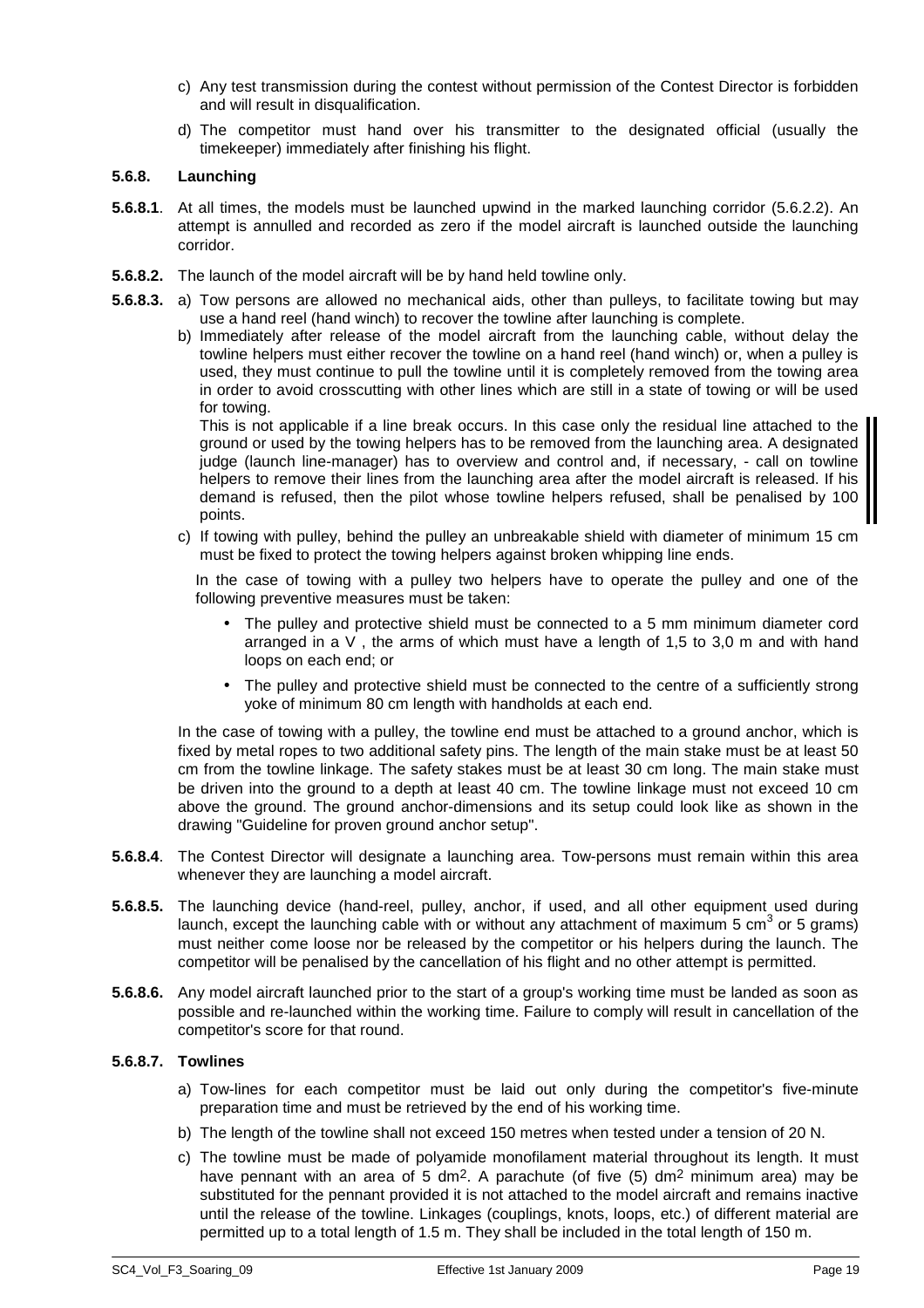#### **5.6.9. Landing**

- **5.6.9.1**. Before the contest commences, organisers must allocate a landing circle to each competitor. It is the competitor's responsibility to ensure that he always uses the correct circle for landing.
- **5.6.9.2.** Officials (timekeepers) must remain upwind of the 15 m radius circle during the working time before the landing. The competitor and one helper are allowed inside the 15 m radius circle.
- **5.6.9.3.** After landing, competitors may retrieve their model aircraft before the end of their working time providing they do not impede other competitors or model aircraft in their group.

#### **5.6.10. Scoring**

- **5.6.10.1.** The attempt will be timed from moment of release from the launching device to either:
	- a) the model aircraft first touches the ground; or
	- b) the model aircraft first touches any object in contact with the ground. Parts of launching devices (tow-lines) extending away from the ground shall not be interpreted as objects in contact with the ground; or
	- c) completion of the group's working time.
- **5.6.10.2.** The flight time in seconds shall be recorded to one decimal place.
- **5.6.10.3.** A penalty of thirty (30) points will be deducted from the flight score for overflying the end of the group's working time for up to a maximum of one (1) minute.
- **5.6.10.4.** A zero score will be recorded for overflying the end of the group's working time by more than one (1) minute.
- **5.6.10.5**. A landing bonus will be awarded in accordance with distance from the landing spot marked by the organisers according to the following tabulation:

| Distance from spot (meters) | points | Distance from spot (meters) | points           |  |
|-----------------------------|--------|-----------------------------|------------------|--|
| up to m                     | Points | up to m                     | Points           |  |
| 0.2                         | 100    | 5                           | 80               |  |
| 0.4                         | 99     | $\,6$                       | 75               |  |
| 0.6                         | 98     | $\overline{7}$              | 70               |  |
| 0.8                         | 97     | 8                           | 65               |  |
| $1.0$                       | 96     | 9                           | 60               |  |
| 1.2                         | 95     | $10$                        | 55               |  |
| 1.4                         | 94     | 11                          | 50               |  |
| 1.6                         | 93     | 12                          | 45               |  |
| 1.8                         | 92     | 13                          | 40               |  |
| 2.0                         | 91     | 14                          | 35               |  |
| 3                           | 90     | 15                          | $30\,$           |  |
| $\overline{\mathbf{4}}$     | 85     | over 15                     | $\boldsymbol{0}$ |  |
|                             |        |                             |                  |  |

- **5.6.10.6.** The distance for landing bonus is measured from the model aircraft nose at rest to landing spot allocated to the competitor by the organisers.
- **5.6.10.7**. A contest number, derived from the matrix, must be allocated to each competitor, which must be retained throughout the qualifying rounds.
- **5.6.10.8**. If the model aircraft touches either the competitor or his helper during the landing manoeuvre, no landing points will be given.
- **5.6.10.9**. No landing bonus points will be awarded if the model aircraft overflies the end of the group's working time.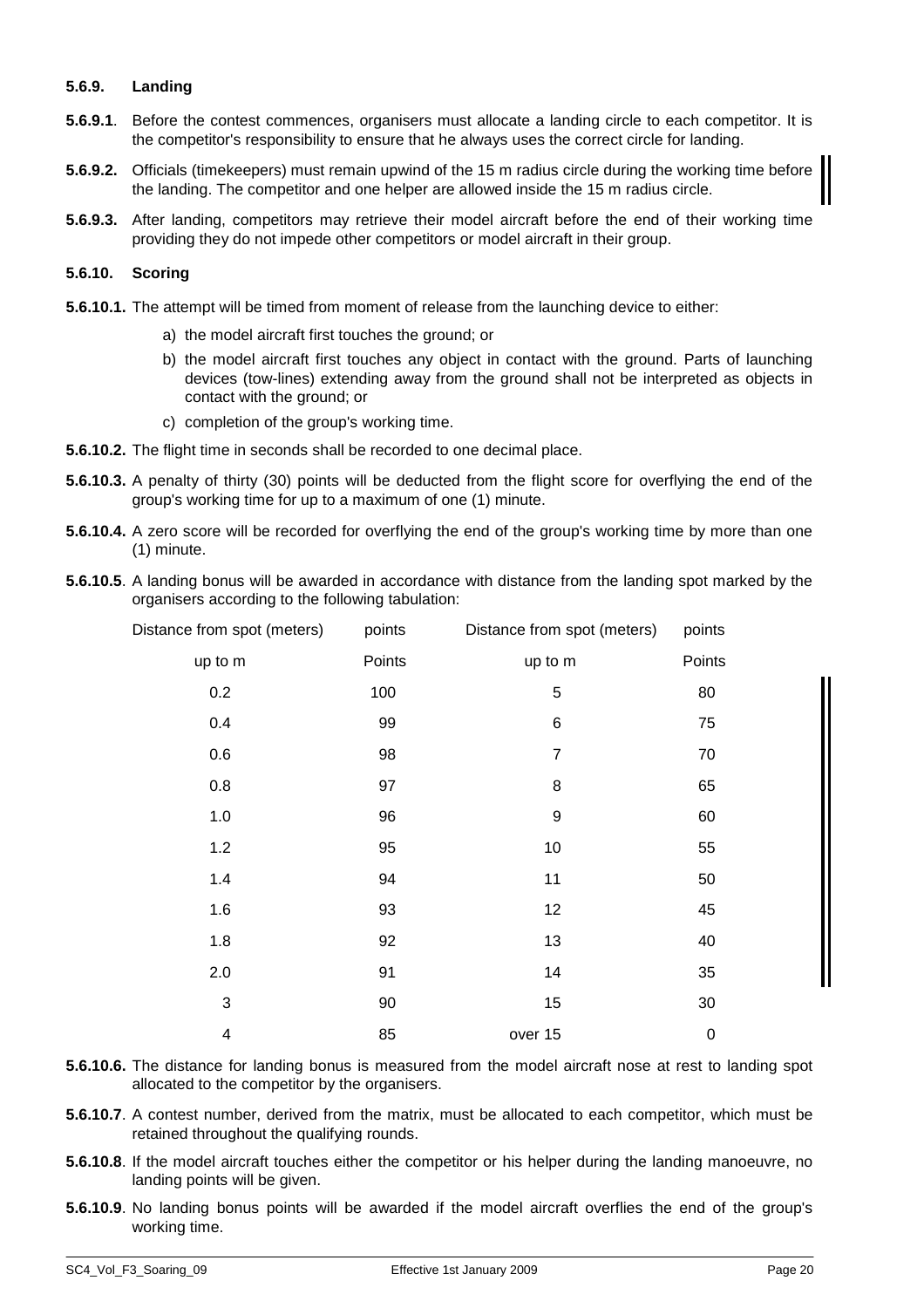- **5.6.10.10.** The competitor who achieves the highest aggregate of points comprising of flight points plus landing bonus points minus penalty points will be the group winner and will be awarded a corrected score of one thousand points for that group. The corrected score shall be recorded to one decimal place.
- **5.6.10.11.** The remaining competitors in the group will be awarded a corrected score based on their percentage of the group winner's total score before correction (i.e. normalised for that group) calculated from their own total score as follows:

Competitor's own score multiplied by 1000

Highest points total scored in the group before correction

#### **5.6.11. Final Classification**

- **5.6.11.1**. a) If five (5) or less qualifying rounds are flown, the aggregate score achieved by the competitor will be the sum of his scores for those five rounds. If more than five rounds are flown, then his lowest score will be discarded before determining his aggregate score.
	- b) At the end of the qualifying rounds, a minimum of nine (9) competitors with the highest aggregate scores will be placed together in a single group to fly the fly-off rounds. At the organiser's discretion, if frequencies permit, the number of competitors qualifying for the fly-off may be increased.
- **5.6.11.2.** The working time for each competitor who qualifies for the fly-off rounds will be of fifteen (15) minutes duration. As before, audible signal will be given at the start of the group working time, at exactly thirteen (13) minutes and at exactly fifteen (15) minutes.
- **5.6.11.3.** The scoring of the fly-off rounds shall be as in section 5.6.10.
- **5.6.11.4**. Final placing of the competitors who qualify for the fly-off shall be determined by scores in fly-off; their scores in the qualifying rounds being discarded. If less then six (6) fly-off rounds are flown their aggregate scores over the fly-off rounds is counted, if six (6) or more fly-off rounds are flown the worst result of each competitor is discarded.

In the event that two or more competitors have the same aggregate fly-off score, final positions of those competitors shall be determined by their respective position in the qualifying rounds; the higher positioned competitor being awarded the higher final position.

#### **5.6.12. Advisory Information**

#### **5.6.12.1. Organisational Requirements**

- a) The organisers shall ensure that each competitor has no doubt about the precise second that the group's working time starts and finishes.
- b) Audible indication may be by automobile horn, bell or public address system etc. It must be remembered that sound does not travel far against the wind; therefore the positioning of the audio source must be given some thought.
- c) To be a fair contest, the minimum number of fliers in any one group is four. As the contest proceeds, some competitors may be obliged to drop out for various reasons. When a group occurs with three (3) or fewer competitors in it, the organisers move up a competitor from a later group, ensuring if possible, that he has not flown against any of the others in previous rounds and of course that his frequency is compatible.

# **5.6.12.2. Time-keeper Duties**

- a) Organisers must make sure that all who are to act as timekeepers are fully aware of just how important their duties are and to make certain that they are conversant with the rules particularly those that require quick positive action in order not to jeopardise a competitor's chances in the contest.
- b) The timekeepers will be responsible for handing transmitters to competitors prior to the start of the working time and for returning them to Control immediately after the end of the flight.
- c) The organisers must ensure that an official is nominated to note any competitor who overflies the end of the group's working time and to time his excess flight time.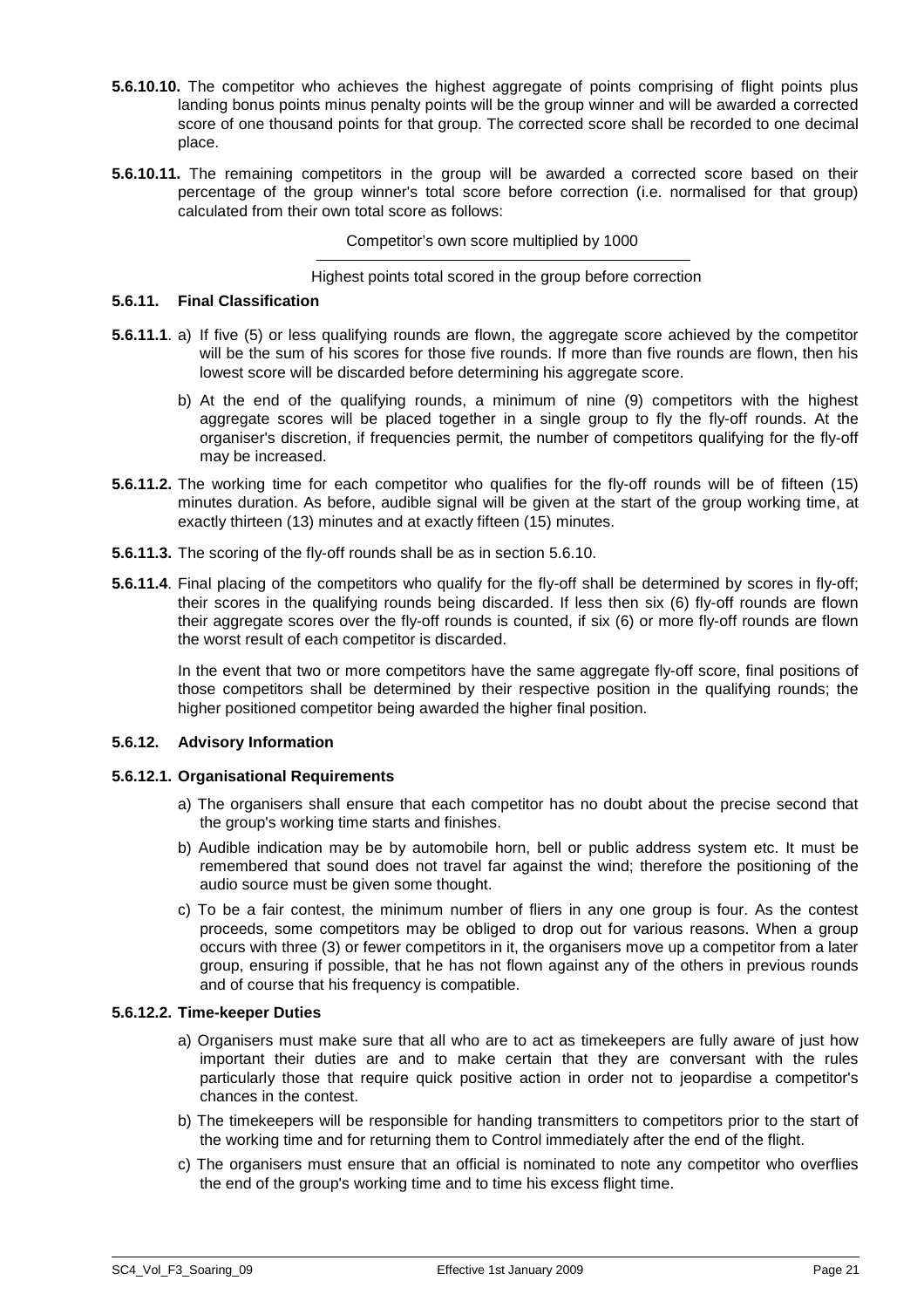#### **5.6.12.3 Groups**

- a) The composition of groups should minimise the situations where any competitor flies against another many times, except in the fly-off. It is recognised that, in practice, with certain numbers of competitors or where more than three rounds are flown, a situation where a competitor flies against another more than once may be unavoidable. This must be kept to a minimum.
- b) In order to minimise the time needed to run the contest, it is very important to arrange the starting order to get the minimum number of groups per round, with the maximum possible competitors in each group. It is recommended that groups with vacant starting positions are put at the end of each round, to keep space free for any reflights.
- c) The starting order has to ensure that, as far as possible, there are no competitors of the same team in the same group.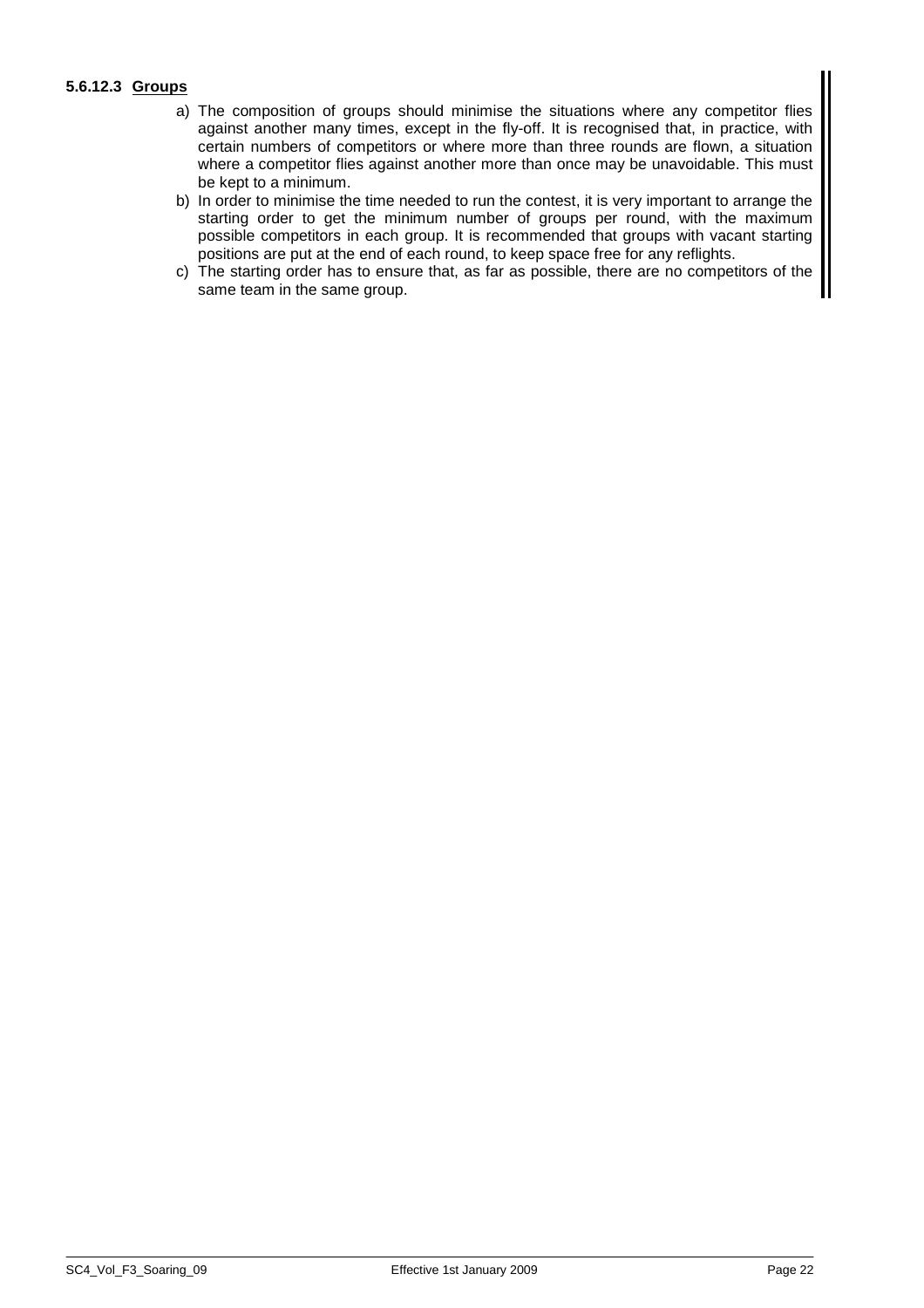#### **5.7. CLASS F3K - RADIO CONTROLLED HAND LAUNCH GLIDERS**

#### **5.7.1. General**

This event is a multitasking contest where RC gliders must be hand-launched and accomplish specific tasks. In principle the contest should consist of at least five rounds. The organiser may announce more rounds to be flown before the start of the contest. In certain situations (for example bad weather conditions) the jury may decide that fewer rounds than initially announced will be flown. In these cases, the number of rounds may be fewer than five and all the rounds shall be considered as the final result.

#### **5.7.1.1.** Timekeepers

The organiser should provide a sufficient number of well-trained, official timekeepers in order to allow enough simultaneous flights at all time. The official timekeeper is not allowed to assist the competitor or his helper in any way. The competitor and his helper are entitled to read their results during the working time.

#### **5.7.1.2.** Helper

Each competitor is allowed one helper who is not allowed to become physically involved in the flight, except for retrieving the airplane, if it has landed outside the start and landing field. The helper is the only person allowed to help the competitor on the start and landing field. Team managers are not allowed to stand inside the start and landing field.

After the end of the working time the competitor and the timekeeper must sign the results of the round. If the result is not signed by the competitor, the score for the round will be 0 points.

#### **5.7.1.3**. Start Helper

Disabled persons may ask for assistance at launching and retrieving (catching) their model glider. This start helper has to be different in every round, meaning that every start helper can only be used once. The competitor has to touch the start helper before each launch of the model glider. During a competition with only one class, competitors of less than 1.5 m height may be assisted for launching and/or catching.

#### **5.7.1.4.** Transmitter Pound

The organiser should provide a transmitter pound where all transmitters and/or antennas are kept in custody while not in use during a flight or the corresponding preparation time.

#### **5.7.2. Definition of model glider**

#### **5.7.2.1.** Specifications

Model gliders are gliders with the following limitations:

Wingspan maximum 1500 mm

Weight maximum 600 g

Radius of the nose must be a minimum of 5 mm in all orientations. (See F3B nose definition for measurement technique.)

The model glider must be launched by hand and is controlled by radio equipment acting on an unlimited number of surfaces.

The use of gyros and variometers onboard the model glider is not allowed.

The model glider may be equipped with holes, pegs or reinforcements, which allow a better grip of the model glider by hand. The pegs must be stiff and an integral part of the model glider within the half-span of the wing, and be neither extendable nor retractable. Devices, which do not remain a part of the model glider during and after the launch, are not allowed.

#### **5.7.2.2.** Unintentional jettisoning

If the model glider suffers any unintentional jettisoning during the flight, then the flight shall be scored zero according to 5.3.1.7. If, during the landing, any unintentional jettisoning occurs (ref. 5.7.6.) after the first touch of the model glider with ground, any object or person, then the flight is valid.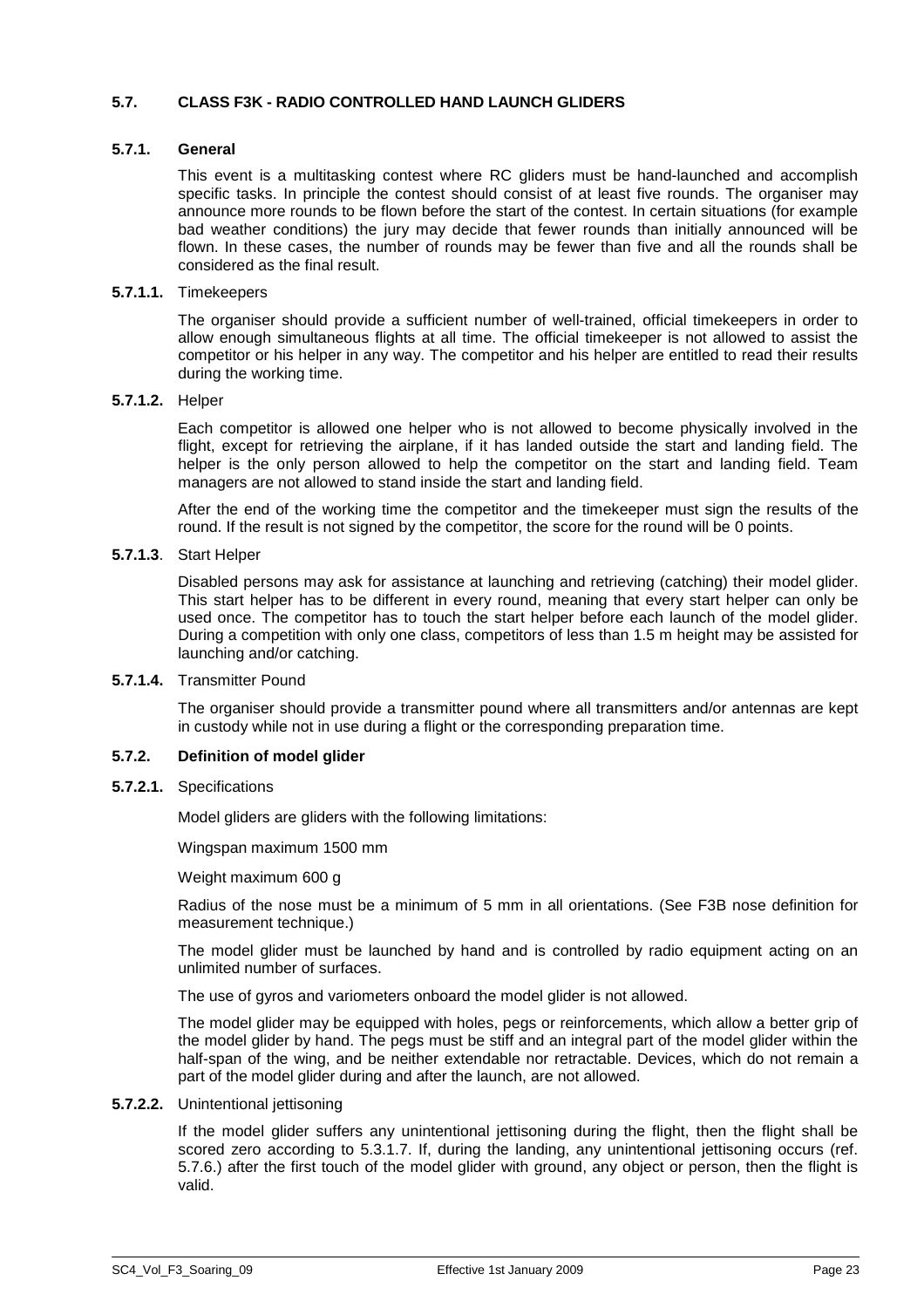#### **5.7.2.3.** Change of model glider

Each competitor is allowed to use five model gliders in the contest. It is permissible to change parts between these five model gliders. The competitor may change his model gliders at any time as long as they conform to the specifications and are operated on the assigned frequency. The organiser has to mark the five model gliders and all interchangeable parts of each of the five model gliders. All spare model gliders must stay outside the start and landing field and one of the spare model gliders may only be brought into the start and landing field for an immediate change. If changing the model gliders during the working time, then both model gliders must be in the start and landing field.

#### **5.7.2.4.** Retrieving of model glider

If the competitor lands the model glider outside the start and landing field, then it has to be retrieved back to the start and landing field either by the competitor or his helper. Other people, including the team manager, are not allowed to retrieve the model glider.

While retrieving the model, it is not permissible to fly it back to the start and landing field. Launching outside the start and landing field in this situation is penalised by 100 points that will be deducted from the final score.

#### **5.7.2.5.** Radio frequencies

Each competitor must provide at least two frequencies on which his model glider may be operated, and the organiser may assign any of these frequencies for the duration of the complete contest. The organiser is not allowed to change the frequency assigned to a competitor during the event. The organiser may re-assign frequencies to competitors only if a separate fly-off is flown and only for the duration of the complete fly-off.

#### **5.7.2.6.** Ballast

Para B3.1 of Section 4b (builder of the model airplane) is not applicable to class F3K. Any ballast must be inside the model glider and must be fixed safely.

#### **5.7.3. Definition of the flying field**

# **5.7.3.1.** Flying field

The flying field should be reasonably level and large enough to allow several model gliders to fly simultaneously. The main source of lift should not be slope lift.

#### **5.7.3.2.** Start and landing field

The organiser must define the start and landing field before the start of the contest**.** Within the start and landing field each competitor must have adequate space to conduct his launches and landings, at least 30 m distance to any person in the start direction. The organiser should consider about 900 m² per competitor, (square of 30 m x 30 m).

All launches and landings must happen within this area. The border line defining the start and landing field is part of the start and landing field. Any launch or landing outside this area is scored zero for the flight.

Competitors may leave the start and landing field while flying their model glider, but starting, landing, and catching the model glider must only occur within the start and landing field.

#### **5.7.4. Safety**

#### **5.7.4.1.** Contact with person

In order to guarantee the highest level of safety, any contact between a flying model glider and any other person (except the competitor or start helper) either in or outside the start and landing field has to be avoided. If such contact happens during either the working or preparation time, the competitor will receive a penalty of 100 points on the total score. In addition, if the contact happens during the working time at the launch of the model glider, this will result in a zero score for the whole round.

#### **5.7.4.2.** Mid air collision

In cases of mid-air collisions of two or more model gliders the competitors will not be granted reflights nor will penalties be levied.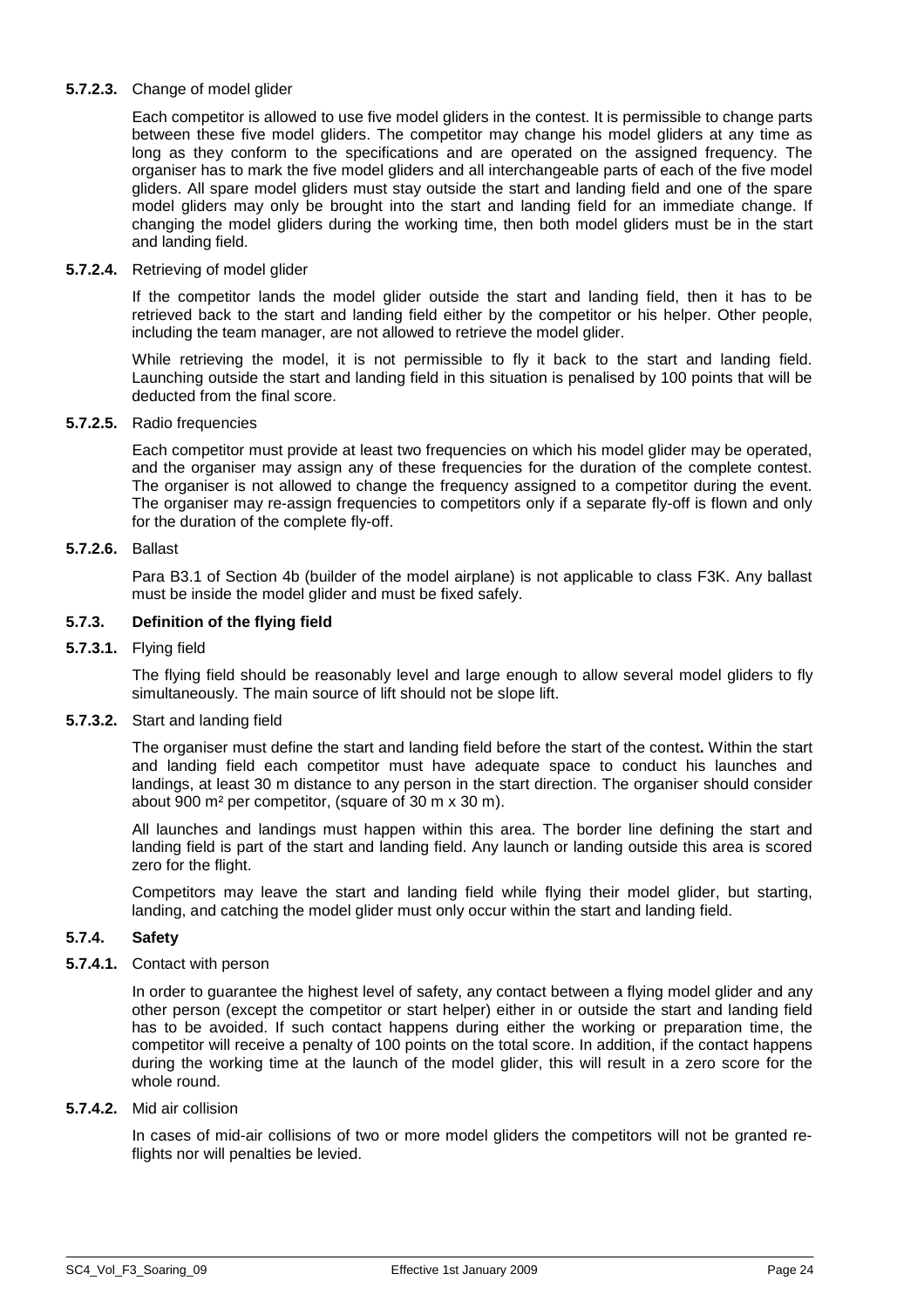#### **5.7.4.3.** Safety area

The organiser may define safety areas. The organiser must ensure that the safety areas are permanently controlled by well-trained personnel. A competitor will receive a penalty of 100 points, if:

- (a) His model glider lands inside the safety area or touches any ground based object like e.g. car or building,
- (b) The model glider flies below 3 metres over the safety area (measured from the ground).

#### **5.7.4.4. Forbidden airspace**

The organiser may define forbidden airspace, flying inside of which is strictly forbidden at any altitude. If a competitor flies his model glider inside such a forbidden airspace, a first warning is announced to the competitor. The competitor has to fly his model glider out of the forbidden airspace immediately and by the shortest route. If during the same flight the model glider enters the restricted airspace again, the competitor will receive 100 penalty points.

#### **5.7.5. Weather conditions**

The maximum wind speed for F3K contests is 9 m/s. The contest has to be interrupted or the start delayed by the contest director or the jury if the wind is continuously stronger than 9 m/s measured for at least one minute at two metres above the ground at the start and landing field. In case of rain, the contest director should consider interrupting the contest.

#### **5.7.6. Definition of landing**

#### **5.7.6.1.** Landing

The model glider is considered to have landed (and thereby terminated its flight) if:

- (a) The model glider comes to a rest anywhere
- (b) The competitor touches the airborne model glider for the first time by hand or any part of his body (or if the competitor is disabled, the same applies for his start helper).

#### **5.7.6.2.** Valid landing

Landing is considered valid, if:

- (a) At least one part of the model glider at rest touches the start and landing field (or any ground based object within the start and landing field).
- (b) The competitor (or his helper) touches the model glider for the first time, while standing on the ground with both feet inside the starting and landing field.

#### **5.7.7.** Flight time

The flight time is measured from the moment the model glider leaves the hands of the competitor (or his start helper) until a landing of the model glider as defined in 5.7.6. or the working time expires.

The flight time is official if:

The launch happened from inside the start and landing field and the landing is valid according to 5.7.6., and The launch happened within the working time of the task.

This means that if the airplane is launched before the beginning of the working time then that flight receives a zero score.

In those tasks, where maximum or target flight times are specified, the flight time is scored up to this maximum or target flight time only.

# **5.7.8. Local rules**

Local rules may **be used only in cases of safety issues** in local flying areas, but not for changing tasks.

#### **5.7.9. Definition of a round**

#### **5.7.9.1.** Groups

The contest is organised in rounds. In each round the competitors are arranged in as few groups as possible. A group must consist of at least 5 competitors. The composition of groups has to be different in each round.

The results are normalised within each group, 1000 points being the basis for the best score of the winner of the group. The result of a task is measured in seconds. The normalised scores within a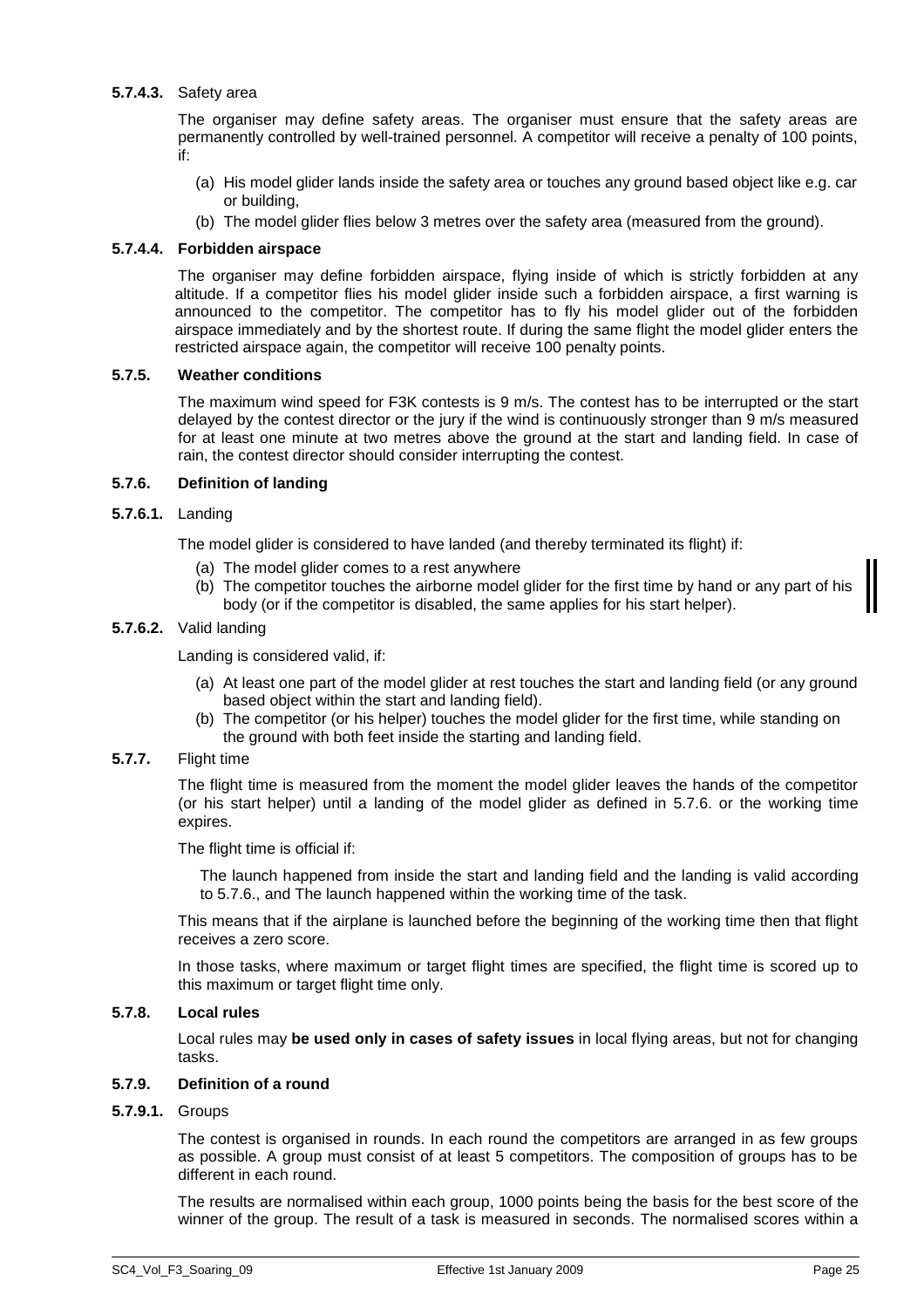group are calculated by using the following formula: normalised points = competitor's score / best competitor's score x 1000 5.7.9.2. Working time

The working time allocated to a competitor is defined in the task list. The start and end of the working time must be announced with a distinct acoustic signal. The first moment, at which the acoustic signal can be heard, defines the start and end of the working time.

#### **5.7.9.3.** Landing window

No points are deducted for flying over the maximum flight time or past the end of the working time. Immediately after the end of the working time, or after each attempt for the task "all-up-last-down", the 30 seconds landing window will begin. Any model gliders still airborne must now land. If a model glider lands later, then that flight will be scored with 0 points.

The organiser should announce the last ten seconds of the landing window by counting down.

#### **5.7.9.3.** Preparation time

For each round, the competitors receive at least 5 minutes preparation time. This preparation time should ideally start 3 minutes before the end of the working time of the previous group (or at the beginning of the last attempt in the task "all-up-last-down" of the previous group), in order to save time.

At the beginning of a preparation time, the organisers must call the names and/or starting numbers of the competitors flying in the next group.

#### **5.7.9.4**. Flight testing time

After all the model gliders of the previous group have landed, the competitors flying in the next group receive at least 2 minutes of flight testing time, which is part of the preparation time. During this flight testing time the competitors are allowed to perform as many test flights inside the start and landing field as necessary for checking their radio and the neutral setting of their model gliders.

Each competitor has to ensure that he is finished in time with his test flights and is ready to start when the working time of the group begins. The last 5 seconds before the start of the working time have to be announced by the organiser.

Competitors who are not part of this group are not permitted to perform test flights either inside or outside the start and landing field and any competitor so doing will incur a penalty of 100 points .

A competitor will receive a penalty of 100 points if he starts or flies his model glider outside of the working and preparation time,

Competitors may test fly before the transmitter impound and after the last working time of the day.

### **5.7.10. Scoring**

Each competitor must fly at least 3 rounds which have to be completed in order to get a valid final score.

#### **5.7.10.1.** Final score

The final score is the sum of normalised scores of rounds minus penalty points.

If 5 or more rounds are flown then the lowest score is dropped.

If 9 or more rounds are flown then the lowest two scores are dropped.

If 14 or more rounds are flown then the lowest 3 scores are dropped.

If 19 or more rounds are flown then the lowest 4 scores are dropped.

If 24 or more rounds are flown then the lowest 5 scores are dropped.

Penalty points must be shown in the results list with an indication of the round in which they were levied. The penalty points are retained even if the score of the round in which the offence occurred is dropped.

If a competitor collects more than 300 penalty points, he will be disqualified from the contest.

#### **5.7.10.2.** Resolution of a tie break

In the case of a tie break, the best dropped score defines the ranking. If the tie still exists, the next best dropped score (if enough rounds are flown) defines the ranking. If all dropped scores are used and a ranking cannot be achieved, a separate fly-off for the relevant competitors will be flown to achieve a ranking. In this case the contest jury will define one task that will be flown for the tiebreak fly-off.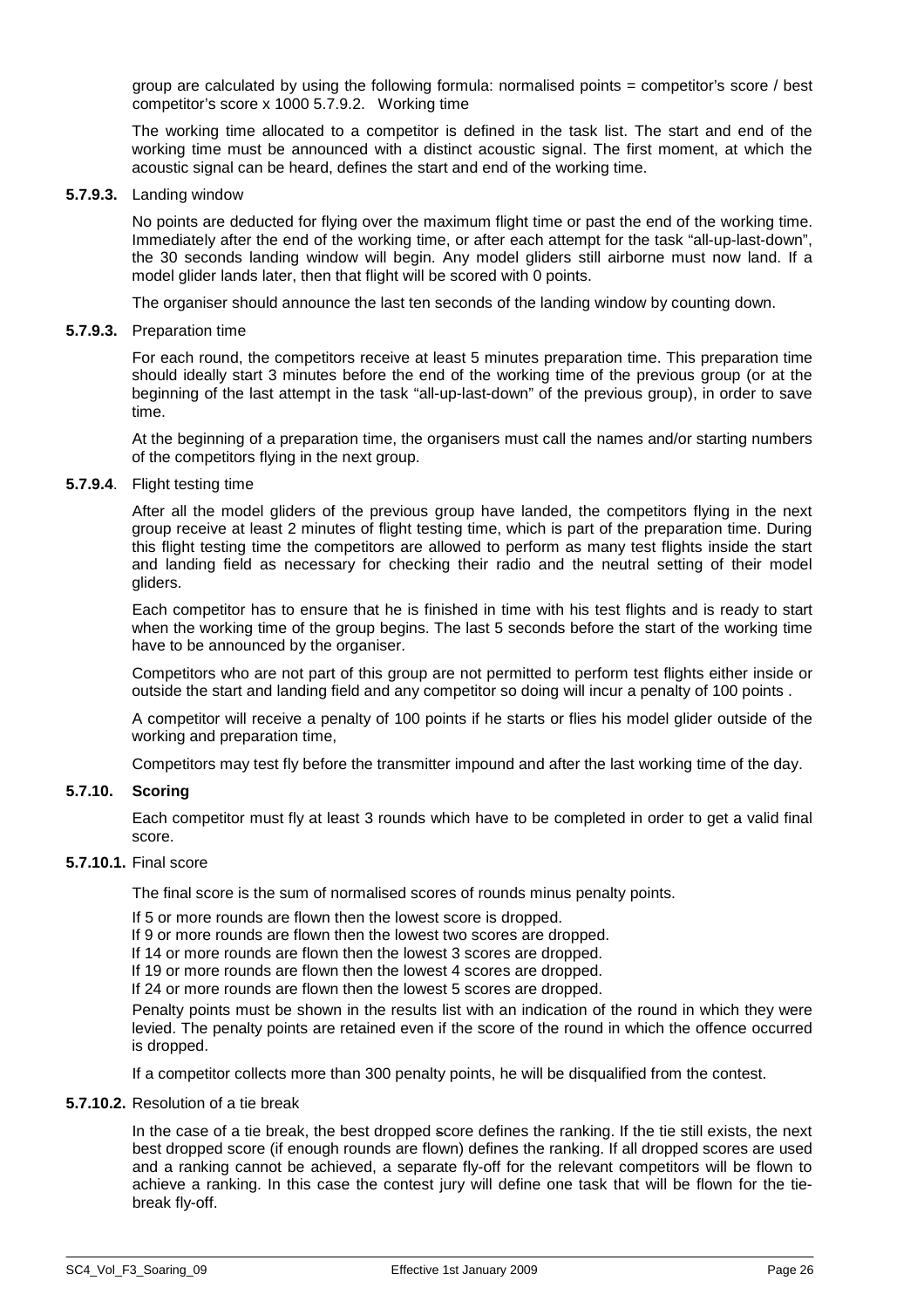#### **5.7.10.3**. Fly-off

The organiser may announce a fly-off prior at the beginning of the event. The fly-off should consist of at least 3 rounds with a maximum of 6 rounds. If 5 or 6 rounds are flown, the lowest score is dropped.

The maximum number of competitors in a fly-off is limited to 12. The minimum number of competitors in a fly-off should be 10-15 % of the total number of competitors.

A junior fly-off may be held with the maximum number of competitors being 2/3 of the seniors flyoff. A separate junior fly-off is not mandatory.

If a fly-off is flown, the points of the previous rounds are not considered.

#### **5.7.11. Definitions of tasks**

Detailed specifications including the tasks to be flown for the day must be announced by the organiser before the start of the contest. The tasks of the program are defined below. Depending on the weather conditions and the number of competitors, the tasks and the related working time may be reduced by a decision of the organiser as defined in the task description.

#### **5.7.11.1.** Task A (Last flight):

Each competitor has an unlimited number of flights, but only the last flight is taken into account to determine the final result. The maximum length of the flight is limited to 300 seconds. Any subsequent launch of the model glider in the start and landing field annuls the previous time.

Working time: min 7 minutes, max 10 minutes

#### **5.7.11.2.** Task B (Next to last and last flight)

Each competitor has an unlimited number of flights, but only the next to last and the last flight will be scored.

Maximum time per flight is 240 seconds for 10 minutes working time. If the number of competitors is large, the maximum flight time may be reduced to 180 seconds and 7 minutes working time.

| Example: | 1st flight                         | 65 s |
|----------|------------------------------------|------|
|          | 2nd flight                         | 45 s |
|          | 3rd flight                         | 55s  |
|          | 4th flight                         | 85 s |
|          | Total score: $55 s + 85 s = 140 s$ |      |

#### **5.7.11.3.** Task C (All up, last down, seconds):

All competitors of a group must launch their model gliders simultaneously, within 3 seconds of the organiser's acoustic signal. The maximum measured flight time is 180 seconds. The official timekeeper takes the individual flight time of the competitor according to 5.7.6 and 5.7.7 from the release of the model glider and not from the acoustic signal. Launching a model glider more than 3 seconds after the acoustic signal will result in a zero score for the flight.

The number of launches (3 to 5) must be announced by the organiser before the contest begins.

The preparation time between attempts is limited to 60 seconds after the 30 seconds landing window. During this time the competitor may retrieve or change his model glider or do repairs.

The flight times of all attempts of each competitor will be added together and will be normalised to calculate the final score for this task.

No working time is necessary.

| Example: Competitor A: | $45+50+35$ s = 130 s | $= 812.50$ points  |
|------------------------|----------------------|--------------------|
| Competitor B:          | $50+50+60$ s = 160 s | $= 1000.00$ points |
| Competitor C:          | $30+80+40 s = 150 s$ | $= 937.50$ points  |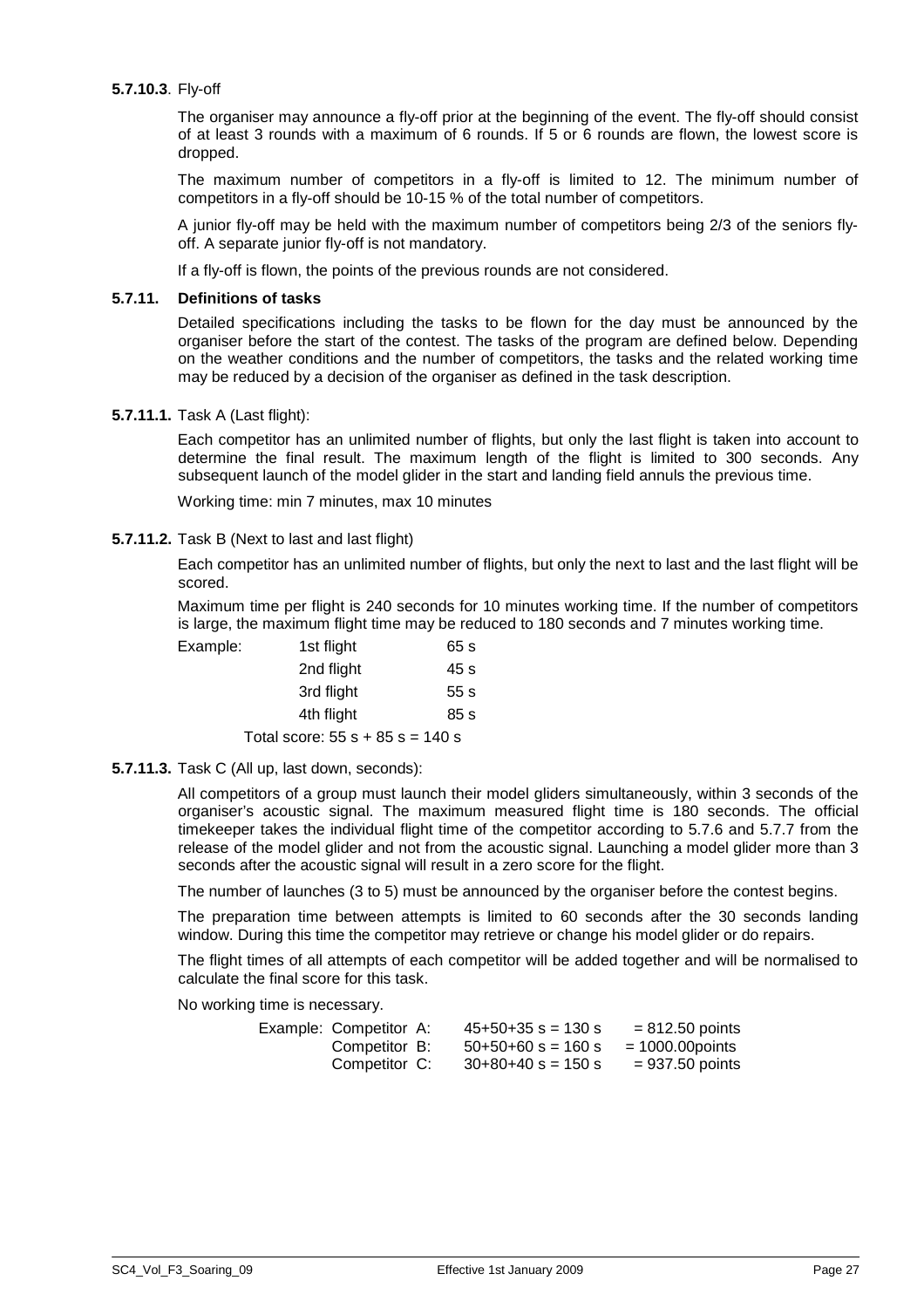#### **5.7.11.4.** Task D (Increasing time by 15 seconds):

Each competitor has an unlimited number of flights for each target flight time. Each competitor must try to complete the first flight of 30 seconds or more. Once this is accomplished, each of the next target flight times must be incremented by 15 seconds therefore flight times should be equal to or more than: 30 s; 45 s; 60 s;75 s; 90 s; 105 s; 120 s. The longest target flight time is 120 seconds. The time of all the achieved target flight times is taken into account for scoring.

Working time is 10 minutes.

| Example: | 1st flight 32 s                                                                                                                                      | target time of 30 seconds is achieved; flight score is 30 points.<br>The next target flight is 45 seconds.                                    |  |  |
|----------|------------------------------------------------------------------------------------------------------------------------------------------------------|-----------------------------------------------------------------------------------------------------------------------------------------------|--|--|
|          | 2nd flight 38 s                                                                                                                                      | 45 seconds not reached, score 0                                                                                                               |  |  |
|          | 3rd flight 42 s                                                                                                                                      | 45 seconds not reached, score 0                                                                                                               |  |  |
|          | 4th flight 47 s                                                                                                                                      | target time of 45 seconds is achieved; flight score is 45 points;<br>partial score is: $30 + 45$ points. The next target flight is 60 seconds |  |  |
|          | 5th flight 81 s                                                                                                                                      | target time of 60 seconds is achieved; flight score is 60 points.                                                                             |  |  |
|          | The next target flight should be 75 seconds but the remaining working time is only 65<br>seconds therefore the next target flight cannot take place. |                                                                                                                                               |  |  |
|          | The total score for the task is: $30+45+60 = 135$ points                                                                                             |                                                                                                                                               |  |  |

#### **5.7.11.5.** Task E (Poker - variable target time)

Before the first launch, each competitor announces a target time to the official timekeeper. He can perform an unlimited number of launches to reach or exceed, this time. If the target is reached or exceeded, then the target time is credited and the competitor can announce the next target time, which may be lower, equal or higher, before he releases the model glider during the launch. If the target time is not reached, the announced target flight time can not be changed. The competitor may try to reach the announced target flight time until the end of the working time. Towards the end of the working time, the competitor must still announce a real time specified in minutes and/or seconds. Calling only "until the end of the working time" is not permitted.

The announcement may be repeated 5 times. The 5 flights with achieved targets are scored. The achieved target times are added together.

This task may be included in the competition program only if the organiser provides a sufficient number of official timekeepers, so that each competitor in the round is accompanied by one official timekeeper.

Working time is 10 minutes.

| Example: | Announced time       | Flight time     | Scored time     |
|----------|----------------------|-----------------|-----------------|
|          | 45 s                 | 1st flight 46 s | 45 s            |
|          | 50 <sub>s</sub>      | 1st flight 48 s | 0 <sub>s</sub>  |
|          |                      | 2nd flight 52 s | 50 <sub>s</sub> |
|          | 47 s                 | 1st flight 49 s | 47 s            |
|          | 47 s                 | 1st flight 50 s | 47 s            |
|          | 60 s                 | 1st flight 57 s | 0 s             |
|          |                      | 2nd flight 63 s | 60 s            |
|          | 60 s                 | 1st flight 65 s | 60 s            |
|          | Total score is 262 s |                 |                 |

#### **5.7.11.6.** Task F (3 out of 6):

During the working time, the competitor may launch his model glider a maximum of 6 times. The maximum accounted single flight time is 180 s. The sum of the three longest flights up to the maximum of 180 s for each flight is taken for the final score.

Working time is 10 minutes.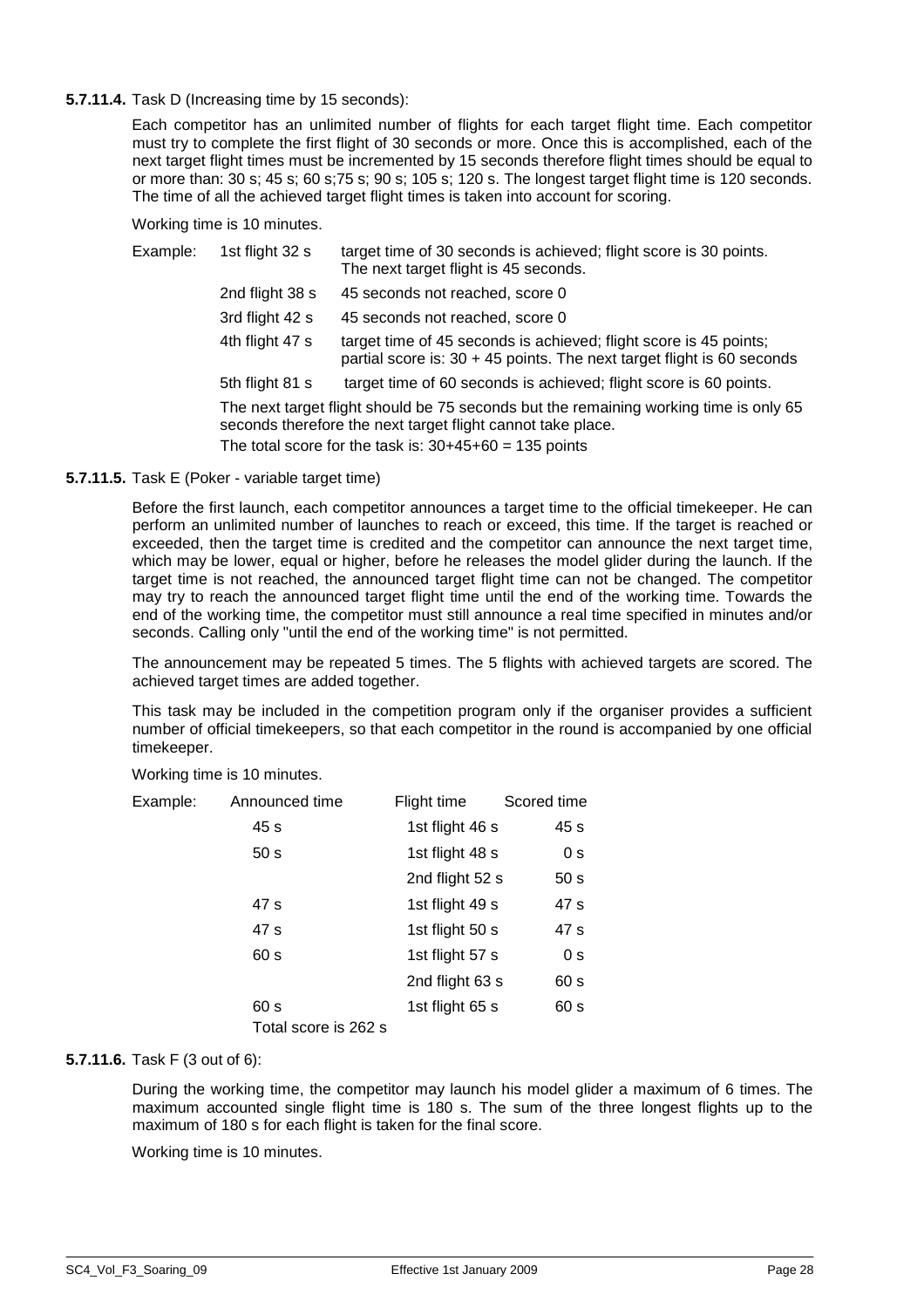#### **5.7.11.7**. Task G (Five longest flights)

Each competitor has an unlimited number of flights. Only the best five flights will be added together. The maximum accounted single flight time is 120 seconds.

Working time is 10 minutes.

#### **5.7.11.8.** Task H (One, two, three and four minute flights, any order)

During the working time, each competitor has an unlimited number of flights. He has to achieve four flights each of a different target duration. The target flight times are 60, 120, 180 and 240 seconds in any order. Thus the competitor's four longest flights flown in the working time are assigned to the four target times, so that his longest flight is assigned to the 240 seconds target, his 2nd longest flight to the 180 seconds target, his 3rd longest flight to the 120 seconds target and his 4th longest flight to the 60 seconds target. Flight seconds longer than the target seconds are not taken into account.

Working time is 10 minutes.

| Example: |            | Flight time      | Scored time      |
|----------|------------|------------------|------------------|
|          | 1st flight | 63 s             | 60 s             |
|          | 2nd flight | 239 <sub>s</sub> | 239 <sub>s</sub> |
|          | 3rd flight | 182 s            | 180s             |
|          | 4th flight | 90 <sub>s</sub>  | 90 <sub>s</sub>  |
|          |            |                  |                  |

Total score of this task would be  $60 s + 239 s + 180 s + 90 s = 569 s$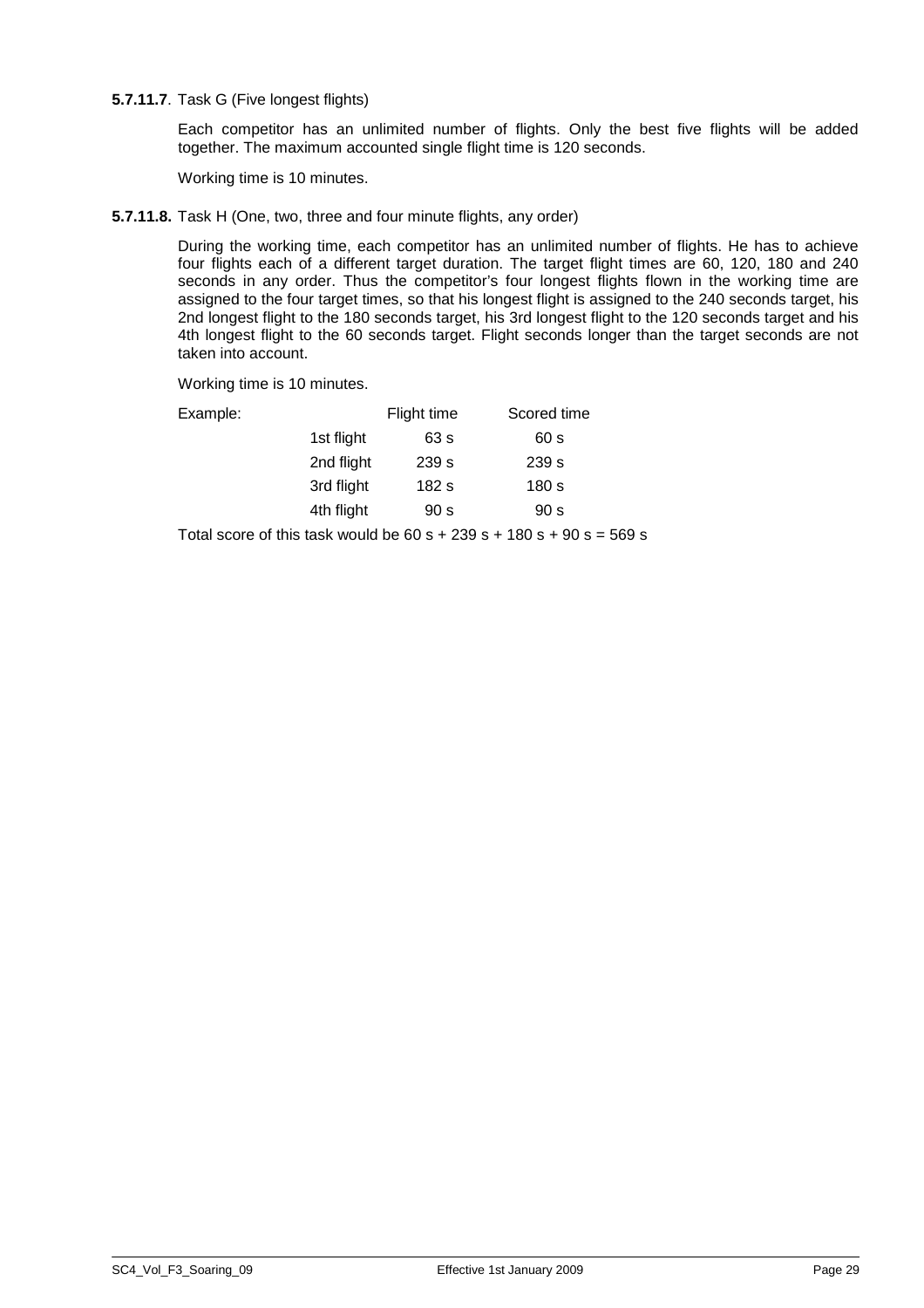# **ANNEX 3A**

# **RULES FOR WORLD CUP EVENTS**

#### **RC SOARING WORLD CUPS**

- **1. Classes:** The following separate classes are recognised for World Cup competition: F3B and F3J.
- **2. Competitors:** All competitors in the open international contests are eligible for the World Cup.
- **3. Contests**: Contests included in the World Cup must appear on the FAI contest calendar and be run according to the FAI Sporting Code. In the contests competitors of at least two different nations must take part.

Points Allocation

Class F3B and F3J

Points are to be allocated to competitors at each contest according to their placing in the results and to the number of participants as given in the following table and the conditions given below:

| Placing 1 2 3 4 5 6 7 8 9 |  |    |  |                         |  | 10 11 12 |  |
|---------------------------|--|----|--|-------------------------|--|----------|--|
| Points 50                 |  |    |  | 40 30 25 20 19 18 17 16 |  | 15 14 13 |  |
| Placing 13 14             |  |    |  |                         |  | 22 23 24 |  |
| Points 12 11              |  | 10 |  | 9 8 7 6 5 4 3 2 1       |  |          |  |

The number of competitors considered for the awarding of points is limited to those who completed at least one round (all three tasks).

The number of points awarded depends on the number of competitors. For every two competitors lacking to 51 one point is deducted from the points given in the table.

In the event of a tie for any placing, the competitors with that placing will share the points which would have been awarded to the places covered had the tie been resolved (round up the score to the nearest whole number of points).

#### **5. Classification**

The World Cup results are determined by considering the total number of points obtained by each competitor in the World Cup events. Each competitor may count the result of all competitions, except that only one competition may be counted from each country in Europe (taking the better score for any European country in which he has scored in two competitions). To determine the total score, up to three events may be counted, selecting each competitor's best results during the year.

In the event of a tie the winner will be determined according to the following scheme. The number of events counted will be increased from three, one at a time, until the winner is obtained. If this does not separate the tied competitors then the winner will be determined by considering the points obtained in the best three events multiplied by the number of competitors flying in each event. The winner is the one with the greatest total thus calculated.

#### **6. Awards**

The winner earns the title of Winner of the World Cup. Certificates, medals and trophies may be awarded by the Subcommittee as available.

#### **7. Organisation**

The Subcommittee shall be responsible for organising the World Cup and may nominate a responsible person or special subcommittee to administer the event.

#### **8**. **Communications**

The RC-Soaring Subcommittee should receive the results from each contest in the World Cup and then calculate and publish the current World Cup positions. These should be distributed to the news agencies and should also be available by payment of a subscription to any interested bodies or individuals. Latest results will also be sent to the organiser of each competition in the World Cup for display at the competition. Final results of the World Cup are to be sent also to the FAI, National Airsports Controls and model aircraft press.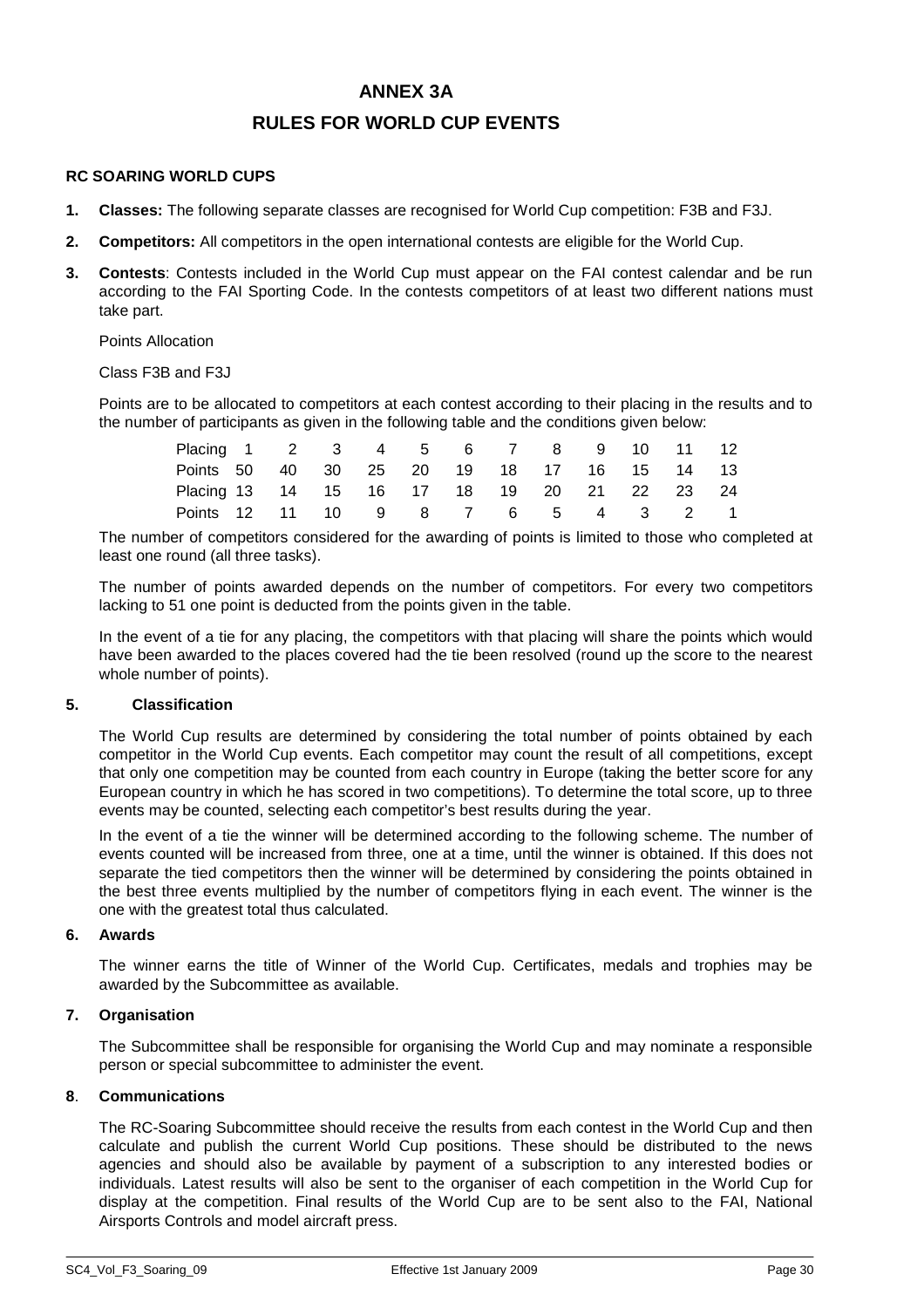#### **9**. **Responsibilities of Competition Organisers**

 Competition organisers must propose their event for inclusion in the World Cup when nominating events for the FAI International Sporting Calendar. The final selection of events from these proposals is made by the CIAM Bureau as defined in paragraph 3.

 Immediately after the event, the competition organiser must send the results to the World Cup organiser, at least within one month as required in the Sporting Code B.6.5. Any failure to return results promptly will be reviewed by the CIAM Bureau when considering the competition calendar for the following year.

### **10. Jury**

 A Jury of three responsible people shall be nominated by the CIAM RC-Soaring Sub-committee to rule on any protest concerning the World Cup during a year. Any protest must be submitted in writing to the RC-Soaring Sub-committee Chairman and must be accompanied by a fee of 35 Euros In the event of the Jury upholding the protest, the fee will be returned.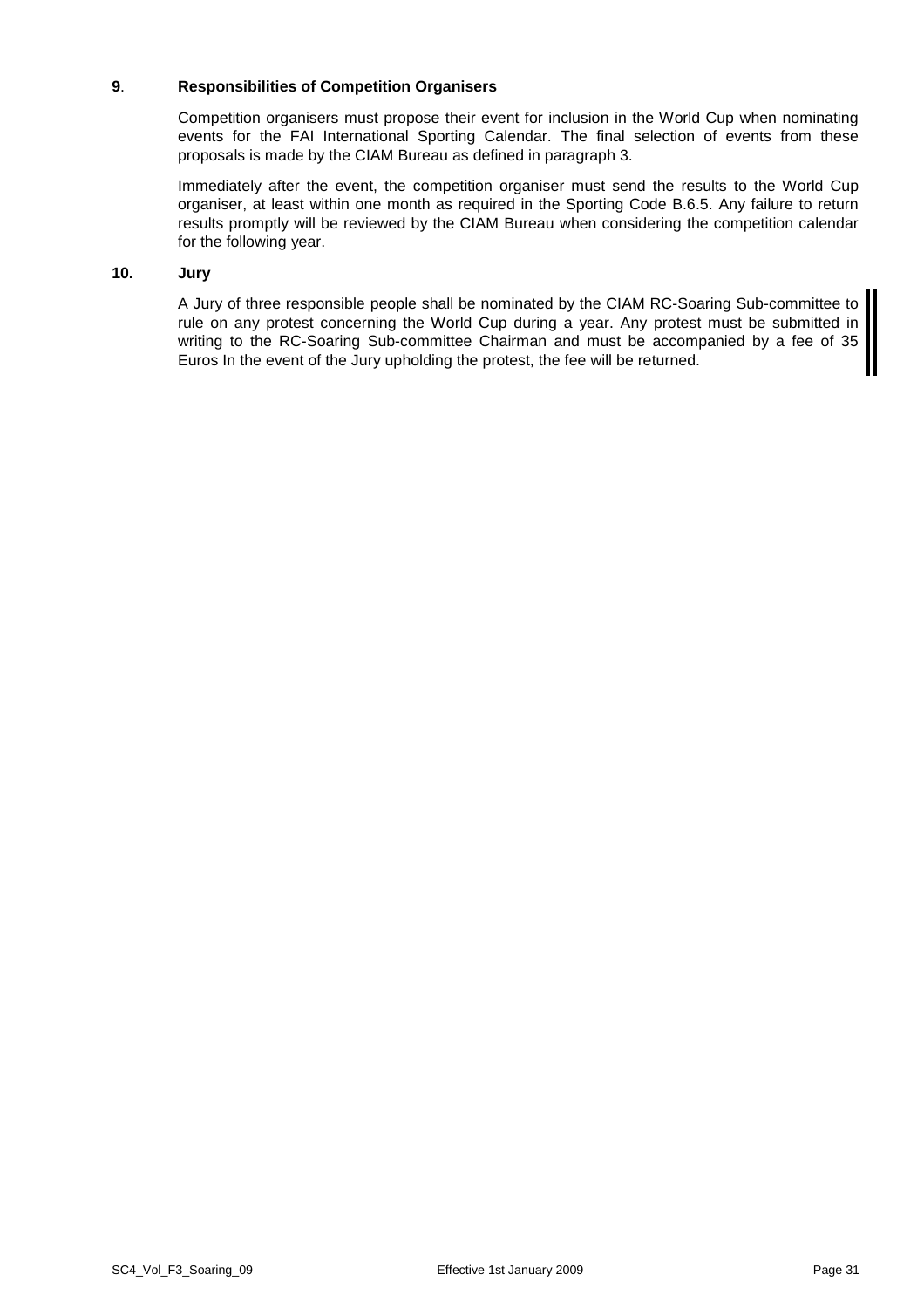# **PROVISIONAL RULES**

# **CLASS F3F - RADIO CONTROL SLOPE SOARING**

**5.F.1. Definition:** This contest is a speed event for radio controlled slope gliders. A minimum of four rounds must be flown. The organiser shall run as many rounds as the conditions and time permits.

# **5.F.2. Characteristics of Radio Controlled Slope Gliders**

Maximum surface area (St) ................................. 150 dm<sup>2</sup>

Maximum flying mass ........................................ 5 kg

Loading on St .................................................... between 12 and 75 g/dm<sup>2</sup>

Minimum radius of fuselage nose 7.5 mm in all orientations (see F3B nose definition for measuring technique).

The radio shall be able to operate simultaneously with other equipment at the normally used spacing in the allocated R/C bands (i.e. 35 MHz : 10 kHz).

The competitor may use three models in the contest. The competitor may combine the parts of the models between the rounds provided the resulting model used for flight conforms to the rules and that the parts have been checked before the start of the contest. Addition of ballast (which must be located internally in the model) and/or change of angles of setting are allowed. Variation of geometry or area is allowed only if it is actuated at distance by radio control.

- **5.F.3. Competitor and Helpers**: The competitor must operate his radio equipment personally. Each competitor is permitted one helper. The helper is only to assist and advise the competitor until the model is passing Base A for the first time and after the timed flight is completed.
- **5.F.4. Definition of an Attempt**: There is an attempt when the model has left the hands of the competitor or his helper.
- **5.F.5. Number of Attempts:** The competitor has one attempt on each flight. An attempt can be repeated if:
	- a) the launching attempt is impeded, hindered or aborted by circumstances beyond the control of the competitor, duly witnessed by the official judges;
	- b) his model collides with another model in flight or other impediment and the competitor is not to blame on that account;
	- c) the flight was not judged by the fault of the judges.
	- d) the model (ie the fuselage nose) fails to pass above a horizontal plane, level with the starting area, within five seconds of exiting the course, due to circumstances beyond the control of the competitor, duly witnessed by the official judges.

The re-flight shall happen as soon as possible considering the local conditions and the radio frequencies. If possible, the model aircraft can stay airborne and has to be brought to launching height, launching speed and launching position before the new 30 second period is started by the judge.

**5.F.6. Cancellation of a Flight**: A flight is official when an attempt is carried out, whatever result is obtained.

A flight is official but gets a zero score if:

- a) the competitor used a model not conforming to FAI rules;
- b) the model loses any part while airborne;
- c) the helper advises the competitor during the timed flight;
- d) the model is controlled by anyone other than the competitor;
- e) the flight is not carried through;
- f) the model lands outside the assigned landing area;
- g) the model is not launched within 30 seconds from the moment the starting order is given.
- h) the model (i.e. the centre of gravity) fails to pass above a horizontal plane, level with the starting area, within five seconds of exiting the course.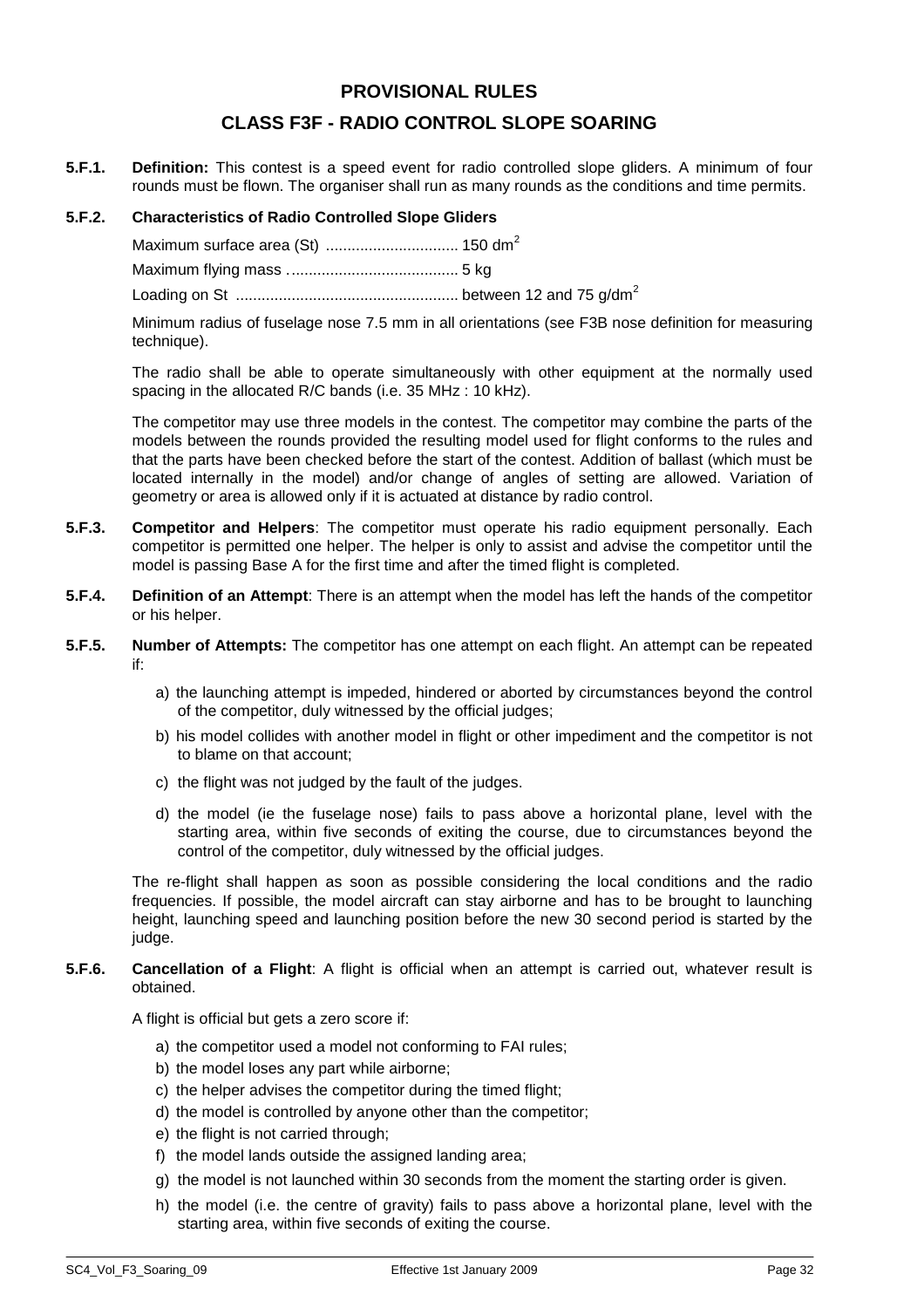**5.F.7. Organisation of Starts:** The flights are to be performed round by round. The starting order is settled by draw in accordance with the radio frequencies used.

The competitor is entitled to three minutes of preparation time from the moment he is called to the ready box. After the three minutes has elapsed, the starter may give the order to start. After the starter has given the order to start, the competitor or his helper is to launch the model within 30 seconds. The competitor or his helper is to launch the model by hand from the starting area indicated by the organiser.

If possible, the starting area, including the audio system, shall be situated in the middle of the course (equal distance from Base A and Base B).

The time from launch to the moment the model enters the speed course must not exceed thirty seconds.

If the model has not entered the speed course (i.e. first crossing of Base A in the direction of Base B) within the thirty seconds, the flight time will commence the moment the thirty seconds expires. If the model has not entered the speed course within the thirty seconds, this is to be announced by the judges.

- **5.F.8.** The Flying Task: The flying task is to fly 10 legs on a closed speed course of 100 metres in the shortest possible time from the moment the model first crosses Base A in the direction of Base B. If some irremovable obstacles do not allow 100 m the course may be shorter but not less then 80 m. This exception does not apply for world or continental championships**.**
- **5.F.9. The Speed Course:** The speed course is laid out along the edge of the slope and is marked at both ends with two clearly visible flags. The organiser must ensure that the two turning planes are mutually parallel and perpendicular to the slope.

Depending on the circumstances, the two planes are marked respectively Base A and Base B.

Base A is the official starting plane. At Base A and Base B, an Official announces the passing of the model (i.e. the fuselage nose of the model) with a sound signal when the model is flying out of the speed course. Furthermore, in the case of Base A, a signal announces the first time the model is crossing Base A in the direction of Base B.

- **5.F.10.** Safety: The organiser must clearly mark a safety line representing a vertical plane which separates the speed course from the area where judges, other officials, competitors and spectators stay. Crossing the safety line by any part of the model aircraft during the measured flight will be penalised by 100 points subtracted from the sum after conversion, the penalty not being discarded with the result of the round. The organiser must appoint one judge to observe, using an optical sighting device, any crossing of the safety line.
- **5.F.11. Judging**: The flights are judged by two judges who do not have to be the same for all competitors.

The judges' task is to control that the flights are performed according to the rules, to be time keepers and to ensure that the right distance is flown.

**5.F.12. Scoring:** The result of the flight is stated as the time in seconds and hundredths of seconds obtained by each competitor. For the purpose of calculating the result of the round, the competitor's result is converted this way:

$$
1000 \times \frac{P_{\rm 1}}{P_{\rm W}}
$$

where  $P_W$  is the best result in the round, and  $P_1$  is the competitor's result.

**5.F.13. Classification:** The sum of the competitor's round scores will determine his position in the final classification. If more than three rounds were flown the lowest round score of each competitor will be discarded and the others added to obtain the final score which will determine his position in the final classification. If more than fourteen rounds were flown, the two lowest round scores will be discarded.

To avoid ties in the classification concerning the five best scores, "classification rounds" are flown until the ties are broken. If this is not possible, the result of the discarded round will determine each competitor's position in the final classification.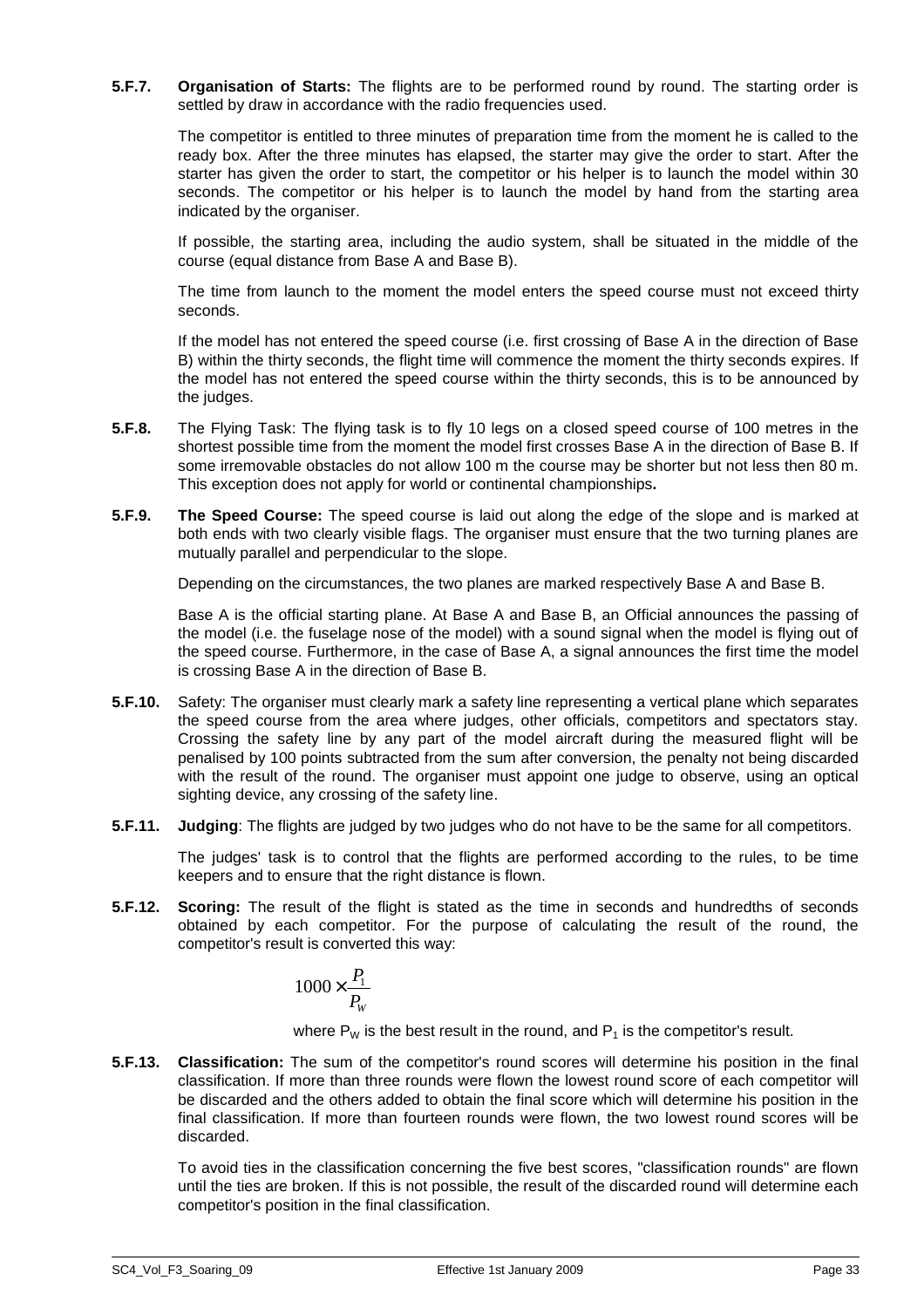**5.F.14. Organisation of the Contest:** The competition must be held at a site which is suitable for slope soaring.

When marking the starting and landing areas and the turning planes, the organiser must take into account the configuration of the terrain and the wind direction.

- **5.F.15. Changes:** Any changes in the flight and landing areas may be made only between flight rounds.
- **5.F.16. Interruptions**: A round in progress must temporarily be interrupted if:
	- a) the wind speed constantly is below 3 m/sec or more than 25 m/sec.
	- b) the direction of the wind constantly deviates more than 45<sup>°</sup> from a line perpendicular to the main direction of the speed course.
	- If these conditions arise during the flight the competitor is entitled to a re-flight.

A round in progress is to be cancelled if:

- a) the interruption lasts more than thirty minutes;
- b) fewer than 50% of the competitors have been able to perform the task caused by marginal conditions. Without the condition "constantly" (i.e. 20 seconds) have been met and thus caused re-flights.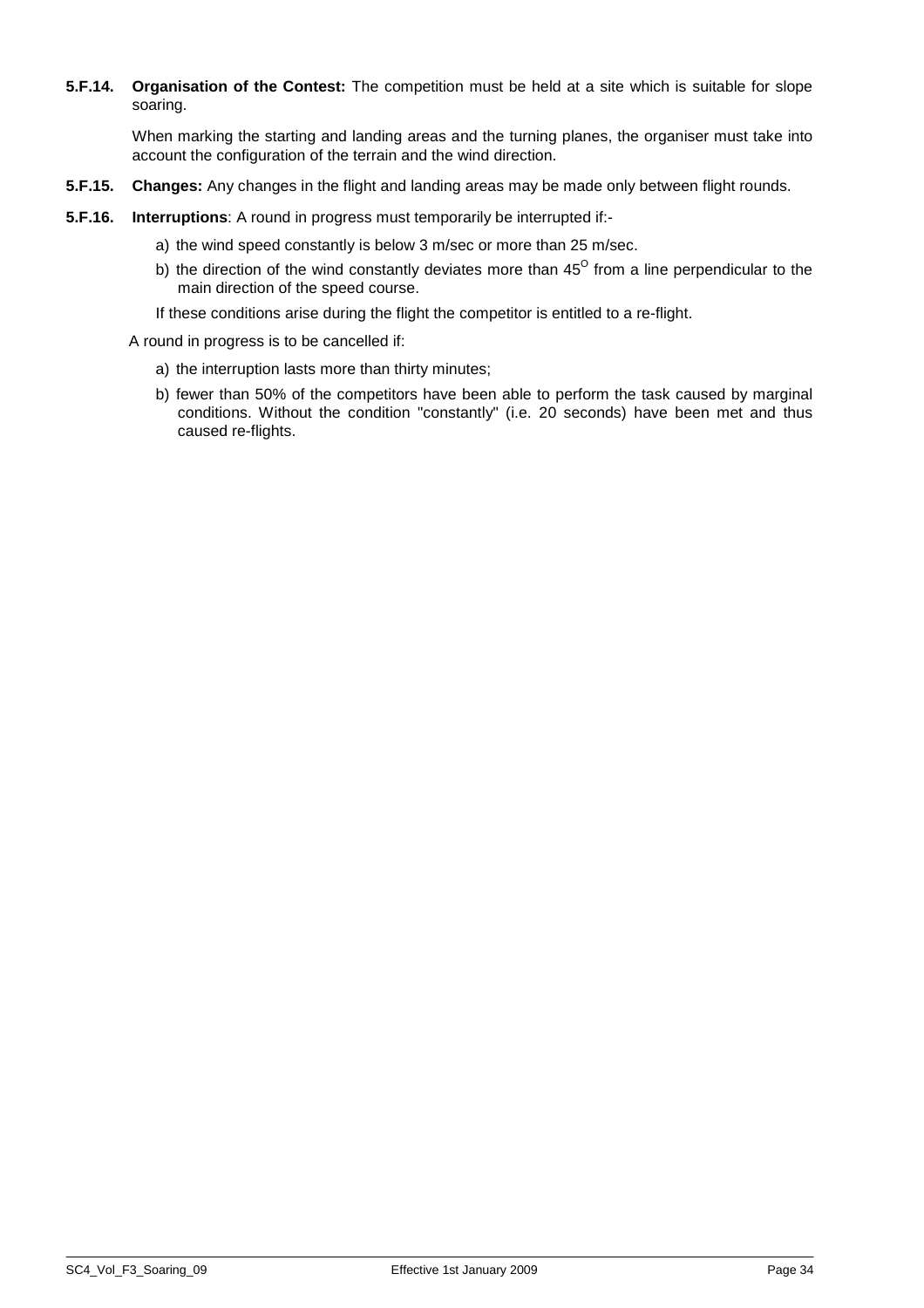# **PROVISIONAL RULES**

#### **CLASS F3H - RADIO CONTROLLED SOARING CROSS COUNTRY RACING**

#### **5.H.1. Rules for Entry**

- a) Open to any country affiliated with the FAI member National Airsports Control.
- b) Each National Airsports Control may enter up to two teams. A team consists of a pilot and up to two helpers, all of whom must be in possession of an FAI Sporting Licence, from their National Airsports Control.
- c) Each team shall include one timer who will be assigned by the organisers as official timer for another team. The official timer shall also be responsible to certify distance travelled if less than the full course distance.
- d) Each team may enter any number of gliders. Each glider must be flown on the same assigned frequency.
- e) There is no restriction on the type or number of chase ground vehicles. Suitable space must be provided in one of the vehicles for the official timer.
- f) All gliders shall fall within FAI limitations with regard to size and weight. (Refer to 5.3.1.3., Characteristics of Radio Controlled Gliders).
- g) There is no restriction on the number of controls or sensors.
- h) All ballast must be carried internally and cannot be jettisonable except for water ballast.
- I) All gliders shall bear the FAI Sporting Licence number and national flag of the primary flyer.

#### **5.H. 2. Description of Task**

- a) Object is to fly the course non-stop with one model. Fastest time wins. Any pilot of the team may fly the model.
- b) If all flights are less than the course length then the longest distance flown wins. In the case of ties, the shortest time will determine the winner.

#### **5.H. 3. Description of Course**

- a) Depending on local conditions, the course may be any of the following:
	- 1) Point A to Point B, (distance to a goal);
	- 2) Point A to Point B to Point C, (broken leg distance to a goal);
	- 3) Point A to Point B and return to Point A, (out and return);
	- 4) Distance around a closed course with three or more turn points (triangle, quadrilateral etc.);
	- 5) Free distance
- b) On the days of the competition, the organiser shall define the nature and length of the course to be consistent with the local wind and weather conditions which exist and/or are forecast for that day.
- c) The exact nature and length of the course will be announced by the organiser at a pilots' briefing held on the day of the event. A different task may be used on each day of a multi-day competition.
- d) Minimum course length for a World Championship event shall be 20 km. A World Championship event shall include at least three days of official flying.
- e) It is the responsibility of the organiser to provide sight gates and observers at the turn points, if any.

#### **5.H.4. Launching**

- a) All launching shall be by electric winches which shall be set-up and remain in a launch area designated by the organiser.
- b) Winches may be supplied by the organiser or may be supplied by the teams.
- c) Winches will be 12-volt launch systems with a maximum line length of 600 metres with the turnaround located 300 metres from the winch.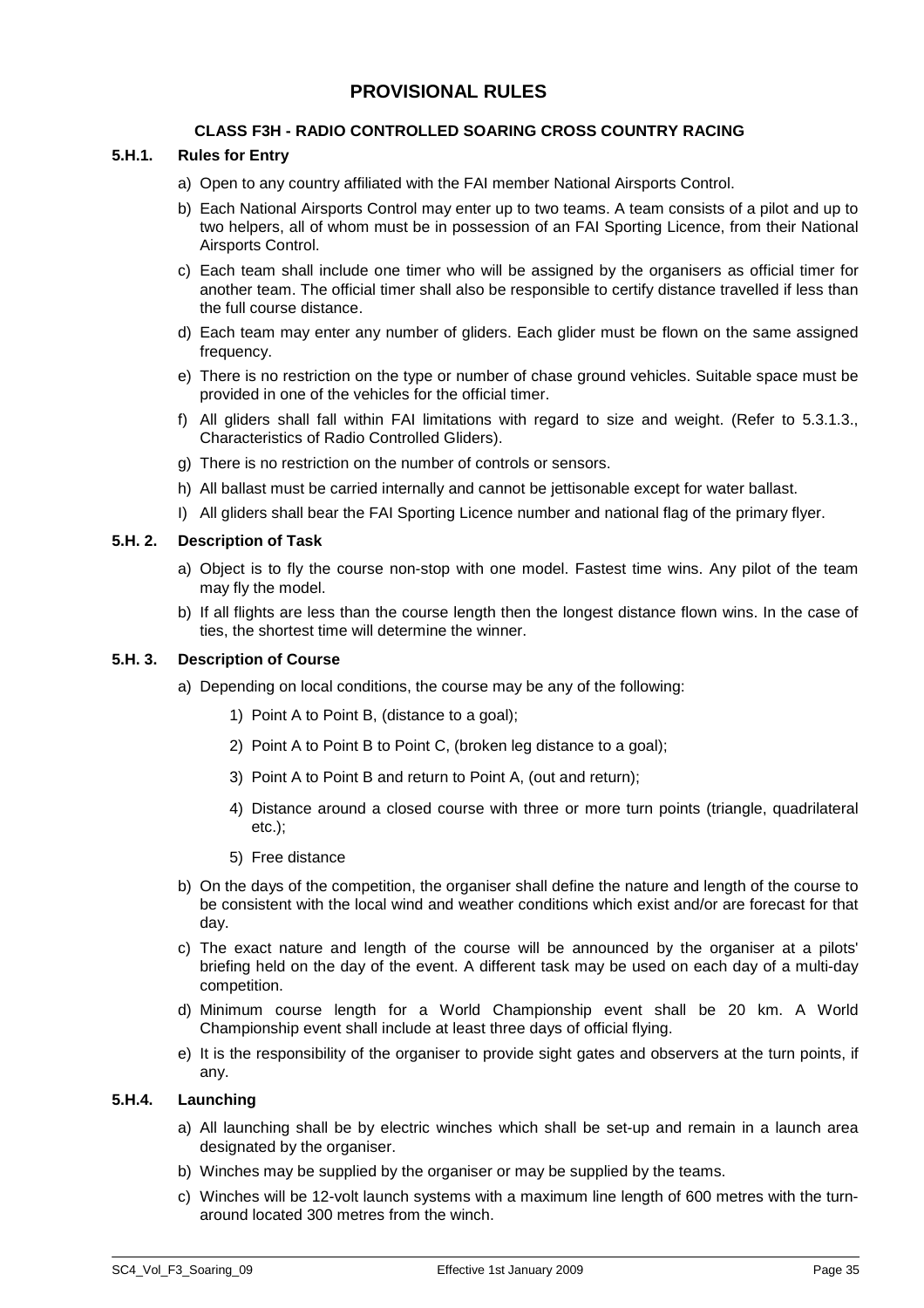- d) The towline must be equipped with a pennant having a minimum area of 5 dm<sup>2</sup> (77.5 in<sup>2</sup>.) A parachute (5 dm<sup>2</sup>.) may be substituted for the pennant provided it is not attached to the model and remains inactive until the release of the cable.
- e) More than one team may share the use of the same winch.
- f) Each team will provide and is responsible for its own line retrieval.
- g) To prevent lines from fouling on the ground, immediately after release from the glider, every towline must be wound down to the turnaround. Failure to do so will allow the organiser to add a five minute time penalty to the flight time.

### **5.H.5. Flight Rules**

- a) All launching sequences shall be at each team's discretion.
- b) Re-launches on the course are not permitted.
- c) Flight time for each attempt will begin only when the glider crosses the start line in the direction of the course. Prior to crossing the start line, the pilot is responsible to inform the officials that he is making a start. Flight time stops when any of the following occurs:

1)the glider crosses the finish line; or

2)the pilot declares the glider is lost; or

3)the glider touches the ground.

- d) A team may change planes with no restrictions other than the initially assigned frequency must be used.
- e) Any number of attempts will be allowed within the contest time period; the best flight each day will be used in the final scoring.
- f) Once on the course the chase vehicle(s) must travel the designated route except for possible off-course retrievals.
- g) The glider need not fly directly over the prescribed route.
- h) In the event of off-course landings (less than full course length) the point of landing shall determine the distance flown.
- i) If the glider is destroyed in flight or goes out of sight for a period of not less than five minutes, the official timer will log its point of furthest progress up to that point.

#### **5.H.6. Scoring**

- a) The winner of each task shall receive 1000 points.
	- 1) Except for Free Distance, the fastest finisher is the winner of the task. If there are no finishers, the winner is the team which flew the longest distance.
	- 2) In Free Distance, the winner is the team which makes the longest distance flight.
- b) When a team lands off course, an imaginary perpendicular line from the course to the landing spot shall determine the distance flown. A marker shall be placed by the official timer at the projected point on the course.
- c) Score Computations:
	- 1) If there is a finisher:

Fastest finishing team's score:

Score = 1000

Other finishing teams' score:

$$
\text{Score} = 700 + \left(\frac{T_w}{T_i} \times 300\right)
$$

Non-finishing team's score

$$
\text{Score} = \frac{D_i}{D_w} \times 700
$$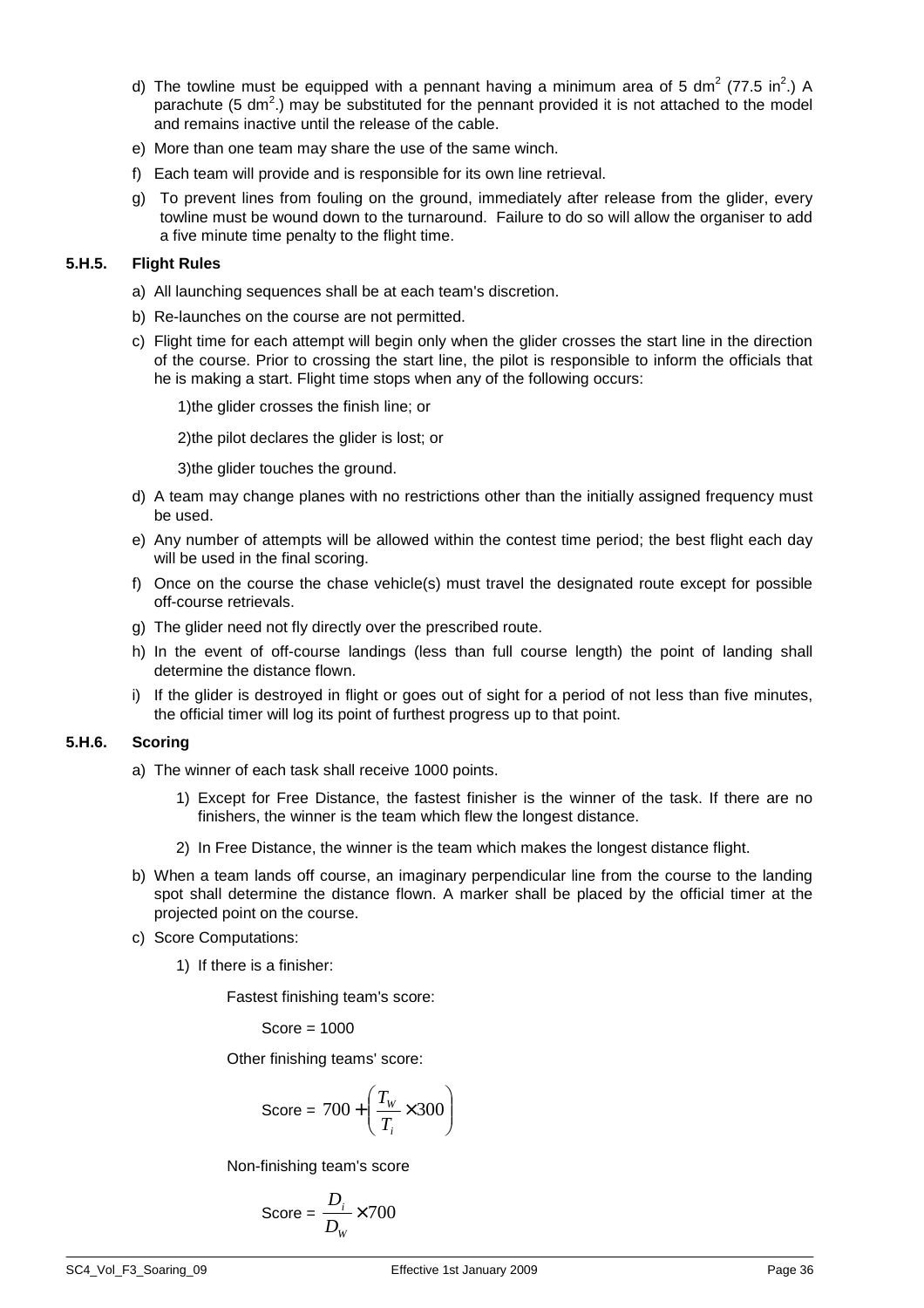Where:-

 $T_i$  = team's time to finish the course;

TW = fastest time to finish the course;

Di = team's distance flown;

DW = distance of the task.

2) If there are no finishers, each team receives a score as below:

Longest Distance Flight = 1000 points

$$
\text{Score} = 1000 \times \frac{D_i}{D_w}
$$

Where:

 $D_i$  = team's distance flown;

 $D_W$ = longest distance flown

3) The overall winner shall be determined by adding together all the daily scores.

#### **5.H.7**. **Organiser Responsibility**

- a) Provide sufficient personnel to ensure that all rules are observed and that the correct distances are measured.
- b) Control all frequencies assigned to the competing teams to ensure that each team has a clear frequency.
- c) Provide a map to each team describing the course area and pertinent features at least one month prior to the start of the event.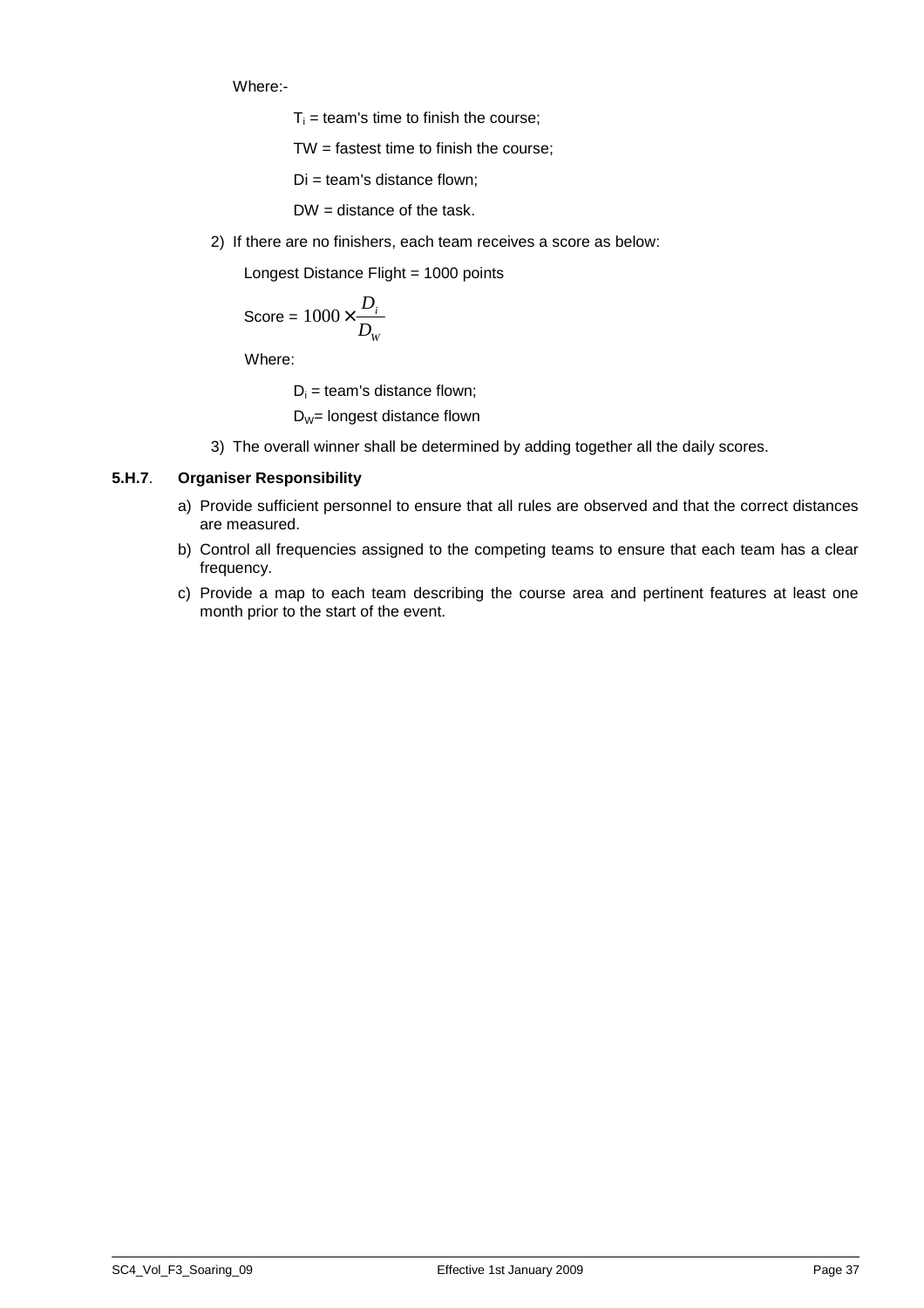# **PROVISIONAL RULES**

### **CLASS F3Q - RAD**I**O CONTROLLED AERO-TOW GLIDERS**

#### **5.Q.1 General**

#### **5.Q.1.1 Definition of an aerotow soaring contest**

An aerotow soaring contest is made of successive rounds comprising a speed and a duration task. The gliders are towed up to 200 m altitude by a model aircraft tug.

The two tasks of any round must be performed with the same glider, without any change of component; the model weight must be identical for the two tasks.

The model glider must be flown by radio by a pilot staying on the ground.

The competition must take place on a reasonably flat and horizontal airfield with very low probability of slope or wave lift.

As soon as the model glider is hooked to the tug aircraft, the competitor must use his radio equipment by himself. He is entitled to one helper in the course of any task from the beginning of the take-off run.

#### **5.Q.1.2 Models and equipment**

#### **5.Q.1.2.1 Aerotow gliders**

- a The models shall have an appearance similar to full-size gliders.
- b The fuselage shall have a transparent canopy, similar to the ones in use on full-size gliders.
- c Aerotow glider characteristics:
	- i Maximal mass in flight order ................. 5.0 kg
	- ii Minimal wingspan ................................... 3.50 m
	- iii The fuselage width at the master cross-section, not including the wing fillets, must be at least equal to 3.2 % of the glider's wingspan (example:  $400 \text{cm} \times 3.2$  % = 12.8 cm).
	- iv The fuselage height measured at the master cross-section must be at least equal to 4% of the glider wingspan (example:  $400 \text{ cm} \times 4 \% = 16 \text{ cm}$ ).
- d The variable geometry models must be in accordance with the rules in any configuration.
- e Any change of geometry or area must be actuated at distance by radio control.
- f The glider must be fitted with a towing device working with a simple nylon loop and located not more than 10 cm behind the model glider's forward point.
- g The glider must be fitted with a wheel providing a minimum of 1 cm clearance at take-off, measured with the glider on a horizontal surface.
- h Prefabrication of the model aircraft. Paragraph B.3.1. of Section 4, Part 2 (builder of the model aircraft) is applicable to this class. The only models allowed are those built by the pilot from ready-made parts and in which he installs the equipment.
- I Technical control : every competitor shall declare that his model glider(s) conform to the Sporting Code. If the competitor uses a glider which is not in accordance with the rules, he shall be disqualified

#### **5.Q.1.2.2 Aerotow model aircraft tug**

- a The organiser shall make tugs and pilots available to tow the gliders up to altitude. The tugs shall be able to tow the gliders up to 200 m of altitude in less than 90 s. The tug model aircraft shall be in accordance with the Sporting Code and the pilots shall have the required qualification and accreditation.
- b The towing cable must be 25 metres long and must be fitted with a nylon loop at each end. A red pennant shall be attached to the cable to improve visibility.
- c The tug must be fitted with an altimeter.
- d The tugs' altimeters must be calibrated at the contest's opening and at the beginning of every day of contest. In the course of the day, the Contest Director may ask the tug pilots to perform a calibration flight in order to verify that releases are made at identical altitude.

#### **5.Q.1.2.3 Radio equipment**

a Every competitor must have at least two different frequencies available with a minimum 20 kHz spacing. The contest director shall decide which frequency shall be used by the competitors in order to establish flight groups of four pilots (or a minimum of three).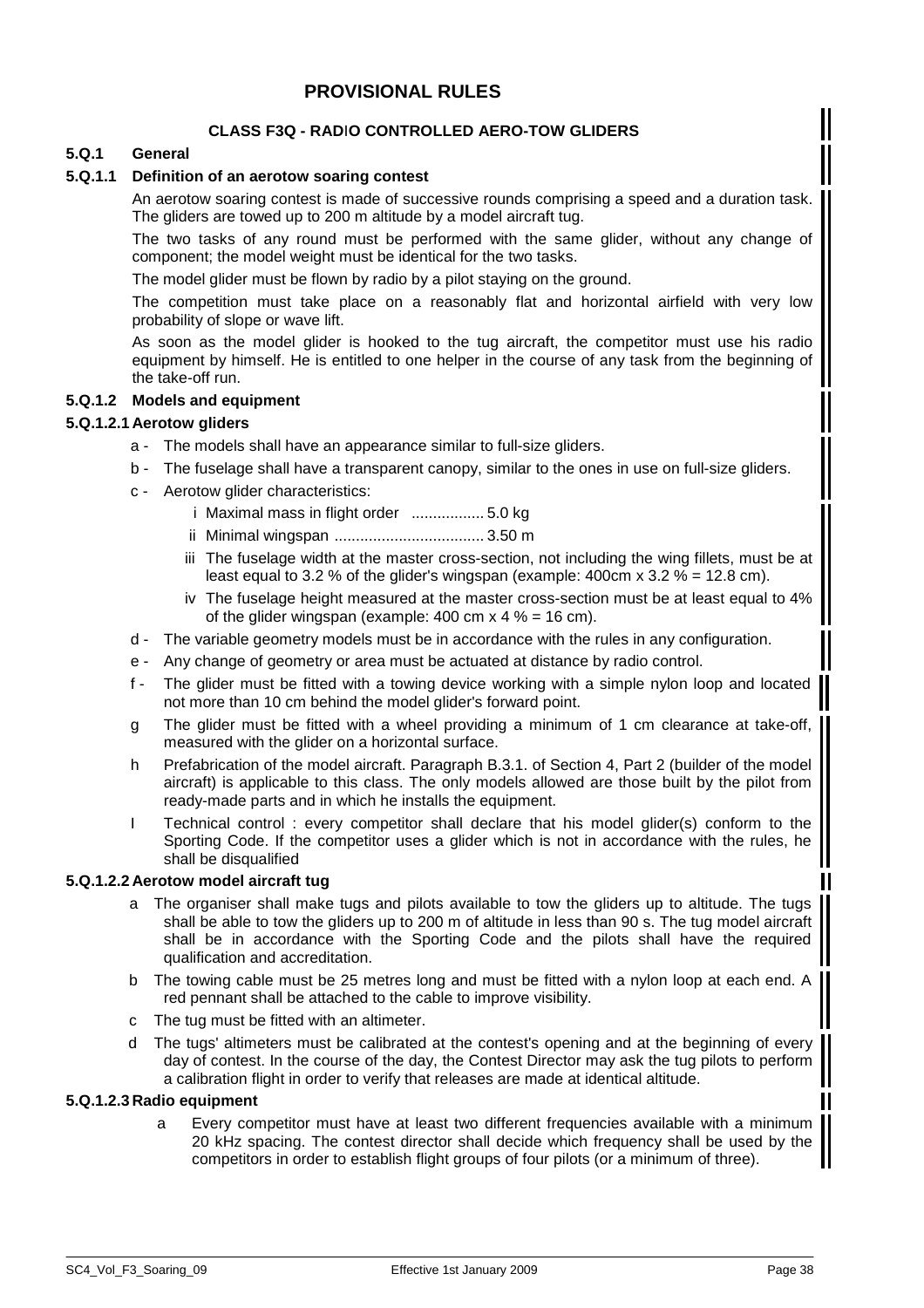#### **5.Q.1.3 Officials required for an F3Q contest**

For organisational purpose, an official may simultaneously hold several functions.

- a Contest Director: He runs the contest, manages the officials, ensures the smooth running of the contest in all respects, especially regarding compliance with rules and safety.
- b Timekeepers: They time the tasks and flights duration.
- c Field Marshall: He watches the model gliders at take-off and landing (tugs and gliders). He manages the whole runway security/safety.
- d Aerotow Pilots: They are in charge of towing the gliders up to release altitude.

# **5.Q.2 Contest technical and sporting rules**

#### **5.Q.2.1 Definition of a round**

- a A round is made of two tasks, each of them scored as a percentage of the task winner's 1000 points.
	- i. A speed flight task over 1,000 metres distance made up of two laps, each of two 250 m legs, between two parallel imaginary vertical planes 250 m apart.
	- ii. A duration task of an 8-minute flight ending with a precision landing in a rectangular landing box 20 m wide and 40 m long.

#### **5.Q.2.1.2 Organisation of a round**

- a The tasks may take place in any order within a round.
- b The previous round must be completed before beginning a new round.
- c The competitors' starting order is established by a draw before the beginning of any round.
- d The aerotow tugs release the gliders at 200 metres altitude. This altitude is automatically measured by an onboard altimeter.
- e The competitors are allowed two model gliders during a contest.
- f The two tasks of any round must be carried out with the same glider, without any change of elements, except in the case of a collision with another model glider in flight. However, the pilot can assemble a model made of components from the two gliders, provided the resulting model glider conforms to § 5.Q.1.2.1. The competitor must inform the Contest Director whenever he changes to another model glider. This change must be registered in the results list.
- g While on the ground, the only allowed changes are switching radio frequency, model wing and empennage angle of attack and centre of gravity position.
- h In flight, lifting area, angle of attack and centre of gravity may be altered by remote control.
- i Any in-flight altitude measuring device (altimeter or variometer) is forbidden.
- j During aerotow a competitor may chose any flight path he wants and shall instruct the tug pilot accordingly, provided the safety guidelines set by the Contest Director are followed.
- k Any competitor not taking part in a round receives a zero score for that round

#### **5.Q.2.1.3 Timing**

- a The flight's timing shall be done by one timekeeper with two stopwatches used simultaneously.
- b An official times a 2 minutes preparation time, starting the moment the competitor is called for his flight

#### **5.Q.2.1.4 Processing**

The weight of the model gliders must be checked at random before and after the speed and duration flights of each round. The gliders to be processed shall be chosen by means of a draw. The selected competitors shall be instructed at the end of a flight that they have to bring their glider to the weighing station. A minimum of 20% of the gliders must be checked during each round.

#### **5.Q.2.2 Speed task**

#### **5.Q.2.2.1 Definition of a speed task**

- a The speed task is flown over four legs between two parallel, virtual vertical planes ('A' & 'B') 250 m apart The glider must cross the virtual vertical planes 5 times from initial entry to final exit for the flight to be valid.
- b Speed flight definition The glider crosses the start plane 'A', toward 'B'; crosses the 'B' plane, flies back to plane 'A' and crosses this plane to complete a first lap. It then repeats this sequence to complete a second lap. The flight is complete at the moment the glider crosses plane 'A' out of the course at the end of the second lap. The flight is valid, even if the glider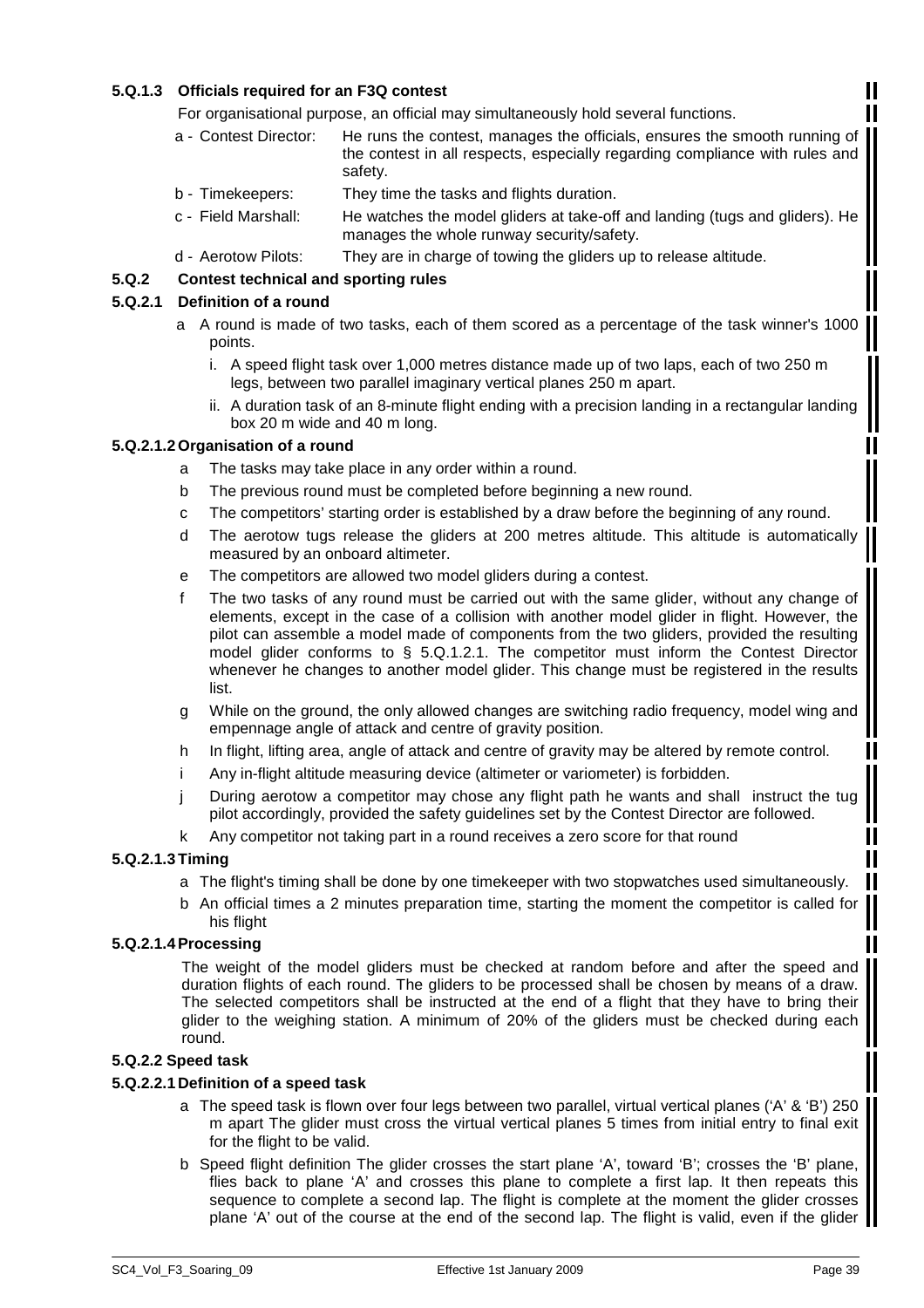touches the ground during the timed part of the flight. A vertical plane is deemed to have been crossed when the nose of the glider has flown through it.

- c At both 'A' & 'B' vertical planes, a sighting device is used to assess the moment the glider nose crosses the vertical plane. An acoustic or optical system signals the crossing to the pilot.
- d A virtual vertical plane perpendicular to the turning planes limits the flight space. Flights must on the safety plane side defined by the Organiser and nobody shall be allowed on that side. If any part of the model crosses the safety plane in flight, the flight is scored zero.



#### **5.Q.2.2.2 Speed task organisation**

- a Competitors are allowed a 2-minute preparation time before take-off from the moment they are called for their flight. The attempt shall be deemed to have taken place if at the end of the preparation time, the model glider is not ready to take off.
- b Only timekeepers are allowed to tell the glider's position relative to the starting plane at the competitor's request.
- c The glider must cross the starting plane 'A' towards plane 'B' between 10 and 120 seconds after release from the tug. The timed part of the flight begins when, after release, the glider crosses the starting plane 'A' for the first time towards plane "B" and ends when the glider crosses the starting plane out of the course when completing the second lap.
- d A timekeeper times the flight and may inform the competitor of the time remaining for crossing the starting plane A for the beginning of the timed portion of the flight..

#### **5.Q.2.2.3 Speed task attempt**

- a The competitor may choose to abort his flight and to make a second attempt at any time between the glider's take-off and the beginning of the timed part of the flight.
- b A flight is considered to have been attempted if :
	- i The glider is not ready to take off at the end of the 120 seconds preparation time;
	- ii The aerotow is interrupted for any reason due to the competitor;
	- iii Every competitor is allowed two attempts. If the first attempt is not successful, the second attempt is the one to be validated, whatever the result.

#### **5.Q.2.2.4 Speed task reflight**

A reflight may only be allowed by the Contest Director. The flight is then repeated if:

- The flight has not been properly timed by the timekeepers.
- b The aerotow is interrupted for any reason outside of the competitor's responsibility.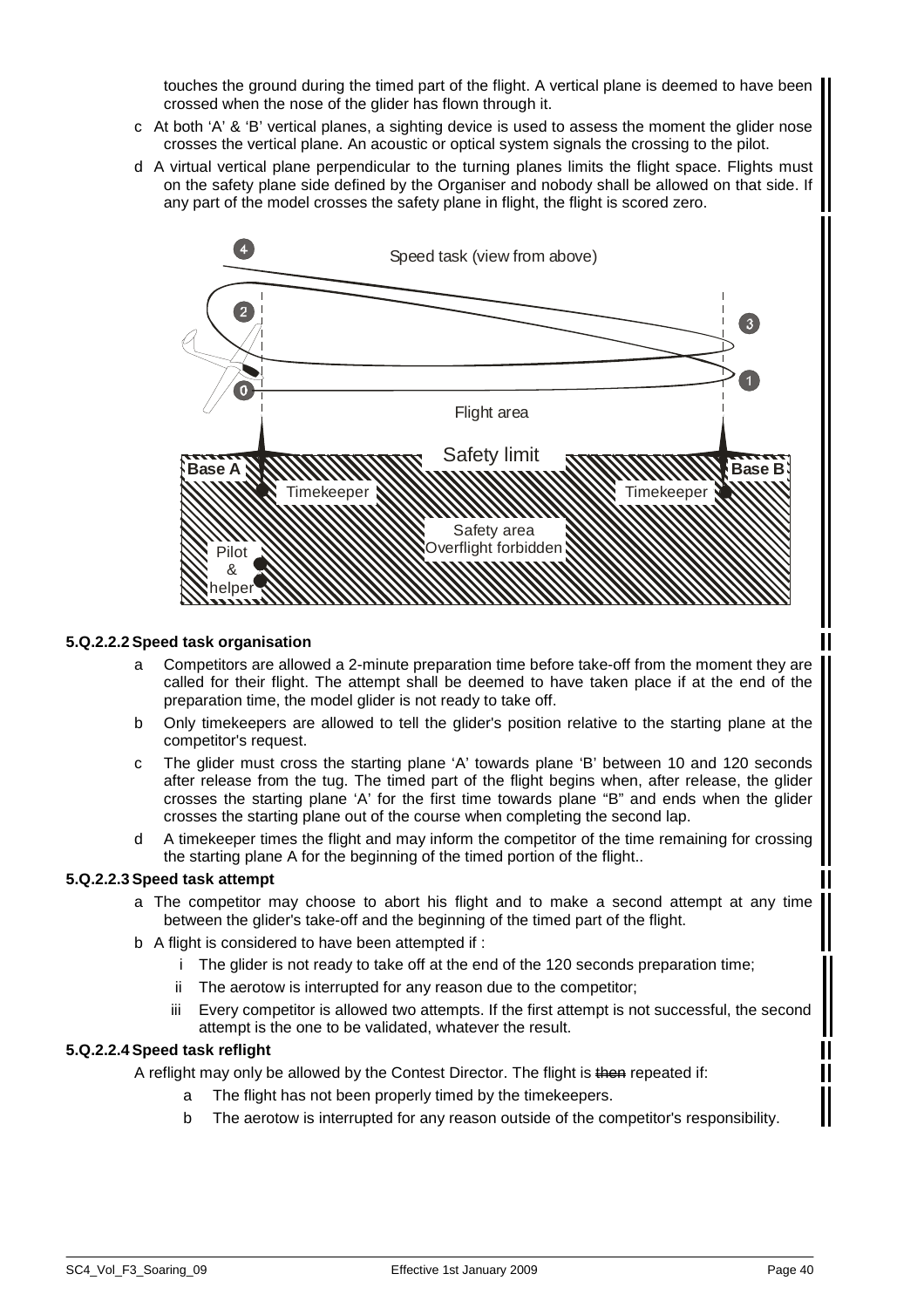#### **5.Q.2.2.5 Speed flight cancellation**

The flight is cancelled and the task is scored 0 (zero) if:

- a The glider is not ready to take-off at the end of the second attempt preparation time;
- b The glider in flight crosses the safety line;
- c The glider does not complete the two laps;
- d The glider loses any part during the timed portion of the flight.

#### **5.Q.2.2.6 Speed task scoring**

- a The time to complete the two laps course is recorded and rounded to the lowest tenth of second (example:  $32.48$  seconds =  $32.4$  seconds).
- b The best result from a group is awarded a 1000 points score. Other times are scored relative to the best score over a 1000 points scale (rounded down to one place after the decimal point).
- c If a speed task lasts two days, scores are computed separately for each day.
- d The partial score (**PS**) for each competitor's speed task is :
	- $PS = (1000 \times BT / CT)$
	- **BT** = Best time
	- **CT** = Competitor's time

Example : Best time (BT) = 32.0 seconds

- The competitor timed 32.0 seconds scores 1,000 points.
- The competitor timed 32.6 seconds scores 981.60 points (1,000 X 32 / 32.6).
- The competitor timed 43.0 seconds scores 744.20 points (1,000 X 32 / 43).

# **5.Q.2.3 Duration task**

#### **5.Q.2.3.1 Duration flight**

 The aim of the duration task is to fly for 8 minutes after release from the tug aircraft at 200 m altitude. Landing must be in the same direction as take-off in a rectangular landing box 40 m long and 20 m wide. The glider must not rotate more than 90° from the landing box length axis at touch down.

#### **5.Q.2.3.2 Duration task organisation**

- a Competitors are arranged in groups of 4 pilots. Groups of 3 competitors, but not less, may be setup to complete the roster.
- b The aerotow duration between take-off and glider release must not exceed 90 seconds.
- c The time span between the first and the last glider releases of any group must not exceed 10 minutes for a group of 4 competitors or 7 minutes 30 s for a group of 3 competitors.
- d Definition of the landing box : A 40 x 20 m rectangle marked on the ground and with its length parallel to the runway axis.
- e Definition of the landing point : The point located directly under the model nose after landing.
- f Definition of a correct landing : The glider must approach the landing box over its downwind side (see drawing).
- g Once the glider comes to rest at landing, its nose must be inside the landing box
- h After landing the glider must point to the take-off and landing direction and must not have rotated more than 90 ° relative to the landing box length axis.

The landing box diagram appears overleaf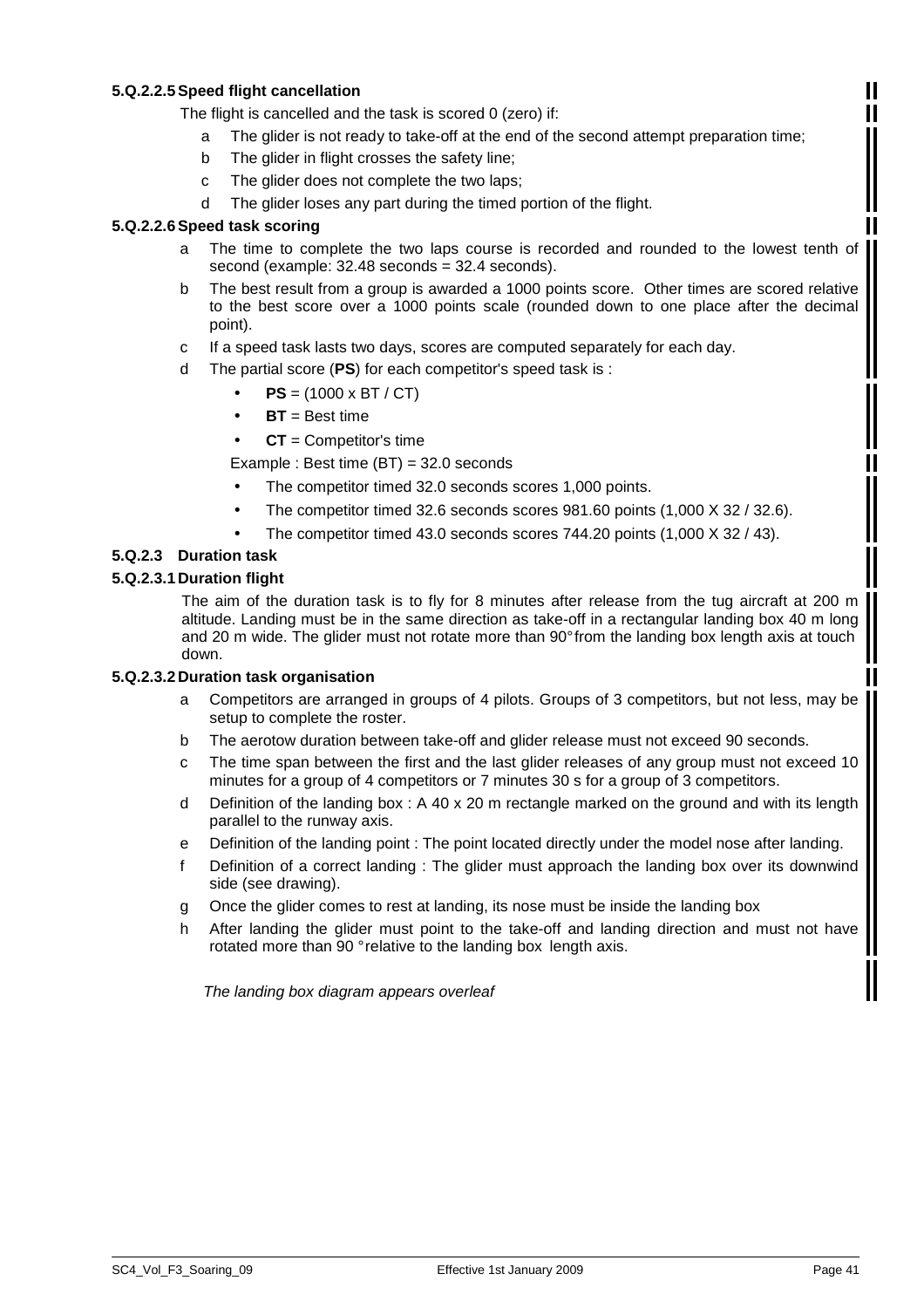#### Duration Take-off & Landing Box



#### **5.Q.2.3.3 Duration flight attempt**

- a A competitor may elect to abort his flight and make a second attempt at any time between his glider take-off and release.
- b A flight is also considered an attempt if :
	- i The glider is not ready to take-off before the end of the 2-minute preparation time;
	- ii The aerotow is aborted for any reason due to the competitor.

#### **5.Q.2.3.4 Duration task reflight**

A reflight may only be allowed by the Contest Director. The flight is repeated if :

- i The flight has not been properly timed by the timekeeper.
- ii The aerotow is interrupted for any reason outside of the competitor's responsibility.
- iii The glider collides with an other model. In this case, both models must land in order to check their structural integrity.
- iv All the gliders of a group are not released within the allowed time span. In this case, the Contest Director may decide whether the entire group may start again immediately or at the end of the flight task. The group starts again for a single flight with no other attempt allowed.
- v If one competitor is responsible for the group reflight, his score is the one achieved in the reflight. The other competitors from the gro30
- up score the best result from the two flights.

#### **5.Q.2.3.5 Cancellation of a duration flight**

A flight is cancelled and the task scored 0 (zero) if :

- a The glider is not ready to take off for the second attempt within the allowed preparation time.
- b The glider overflies the safety areas at low altitude.

#### **5.Q.2.3.6 - Duration flight task scoring**

- a The flight time recorded is rounded down to the lower full second (example: 7:59:99 scores 7:59 s).
- b The timekeeper times the flight, from the glider release from the tug until :
	- i The moment the glider comes to rest after landing;
	- ii The glider collides with a fixed obstacle while in flight;
	- iii The glider disappears from the timekeeper's eyesight and it becomes obvious that it will not reappear. In case of doubt, only one of the timepieces may be stopped.

cont/…